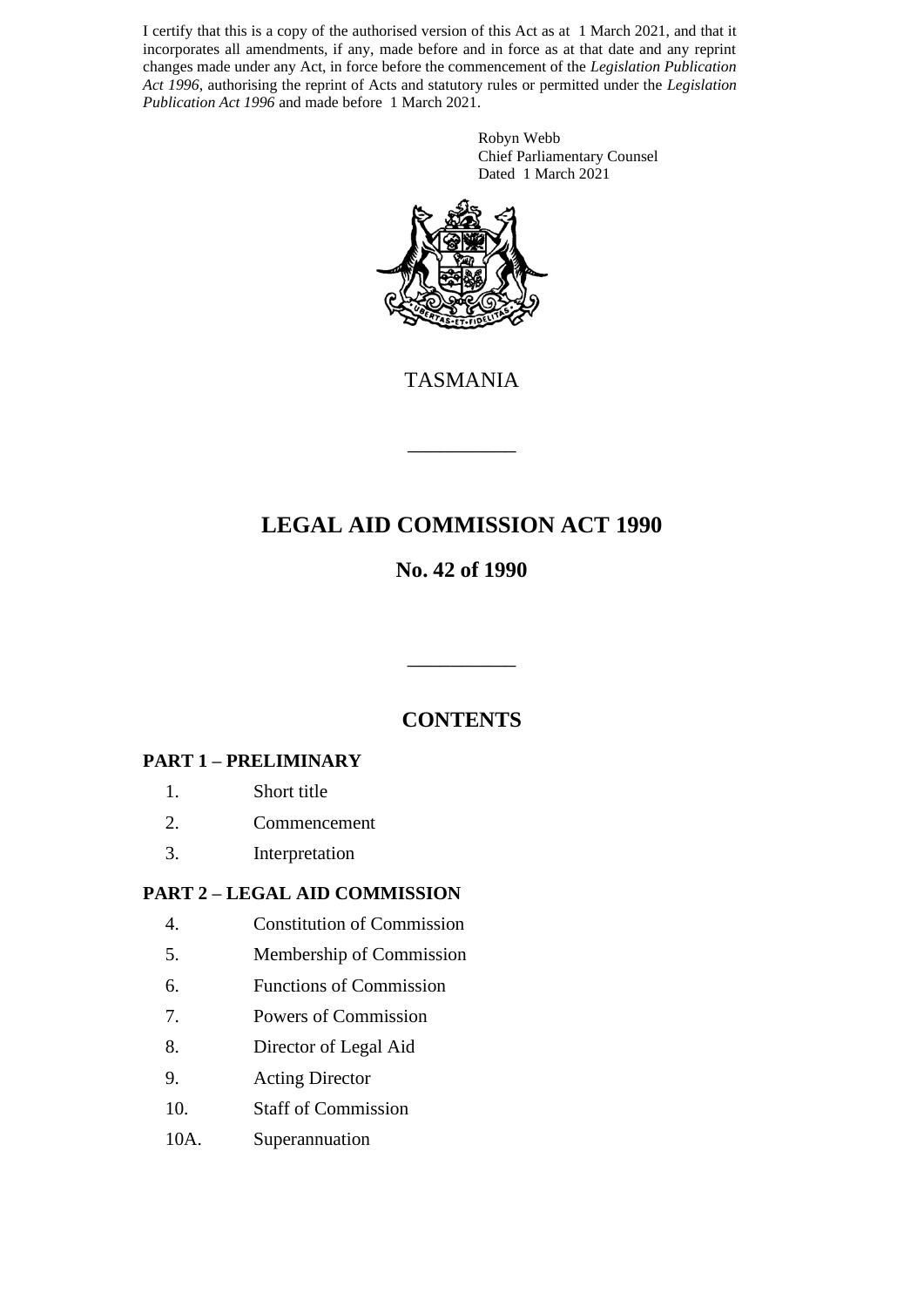11. Professional conduct of officers

#### **PART 3 – LEGAL AID COMMITTEES**

- 12. Establishment of Legal Aid Committees
- 13. Constitution of Legal Aid Committees
- 14. Functions and powers of Legal Aid Committees

#### **PART 4 – LEGAL AID**

- 15. Provision of legal aid
- 16. Applications for legal aid
- 17. Determination of applications
- 18. Termination or variation of legal aid
- 19. Circumstances in which legal aid may be provided
- 20. Legal aid for certain persons
- 21. Contributions towards costs and expenses
- 22. Services of private legal practitioners
- 23. Allocation of work
- 24. Fees and costs
- 25. Entitlement of assisted persons to costs
- 26. Costs awarded against assisted persons
- 27. Guidelines
- 28. Notification of decisions

#### **PART 5 – REVIEW COMMITTEES**

- 29. Requests for review
- 30. Establishment of Review Committees
- 31. Constitution of Review Committee
- 32. Function of Review Committee
- 33. Hearing
- 34. Decision of Review Committee

#### **PART 6 – FINANCES OF COMMISSION**

- 35. Legal Aid Fund
- 36. Application of Fund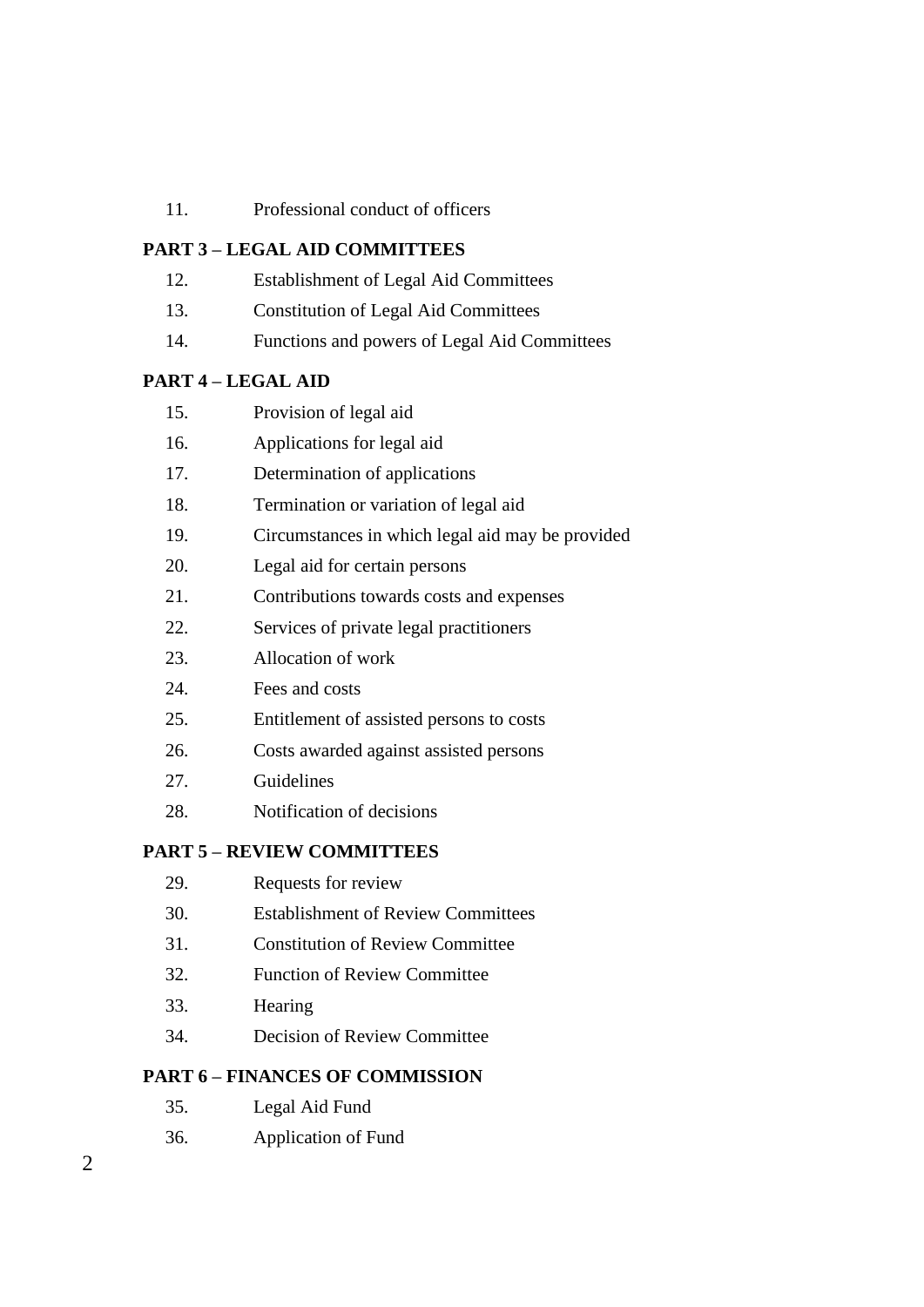- 37. Authorised deposit-taking institution accounts
- 38. Investment of funds
- 39. Money held on trust
- 40. Accounts
- [41. *Repealed*]
- 42. Estimates of expenditure

### **PART 7 – MISCELLANEOUS**

| 43.  | Publicity of services                        |
|------|----------------------------------------------|
| 44.  | Signature of legal practitioner              |
| 45.  | Establishment of consultative committees     |
| 46.  | False or misleading statements               |
| 47.  | Certificates                                 |
| 48.  | Annual reports                               |
| 49.  | Immunity of members                          |
| 50.  | Delegation by Commission or Director         |
| 51.  | Exemption from duty, $&c.$                   |
| 52.  | Regulations                                  |
| 53.  | Transitional and savings provisions          |
| 53A. | Validation of appointments                   |
| 53B. | Savings and transitional provisions          |
| 54.  | <b>Administration of Act</b>                 |
|      | <b>SCHEDULE 1 – MEMBERSHIP OF COMMISSION</b> |

**SCHEDULE 2 – MEETINGS OF COMMISSION**

**SCHEDULE 3 – TRANSITIONAL AND SAVINGS PROVISIONS**

**SCHEDULE 4 – SAVINGS AND TRANSITIONAL PROVISIONS**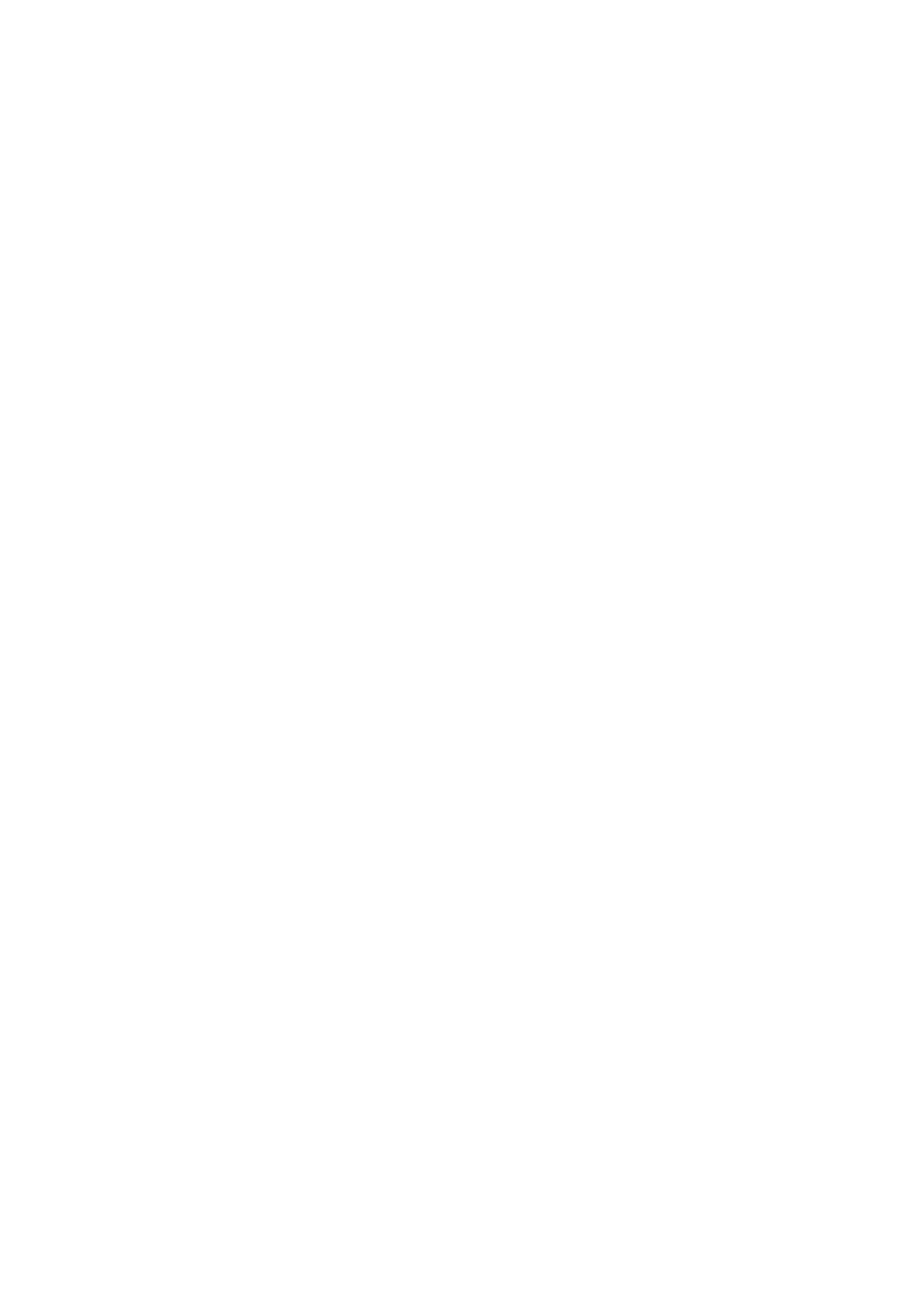

## **LEGAL AID COMMISSION ACT 1990**

### **No. 42 of 1990**

## **An Act to establish a Legal Aid Commission to administer the granting of legal aid**

## **[Royal Assent 20 December 1990]**

Be it enacted by His Excellency the Governor of Tasmania, by and with the advice and consent of the Legislative Council and House of Assembly, in Parliament assembled, as follows:

## **PART 1 – PRELIMINARY**

### **1. Short title**

This Act may be cited as the *Legal Aid Commission Act 1990*.

### **2. Commencement**

The provisions of this Act commence on a day to be proclaimed.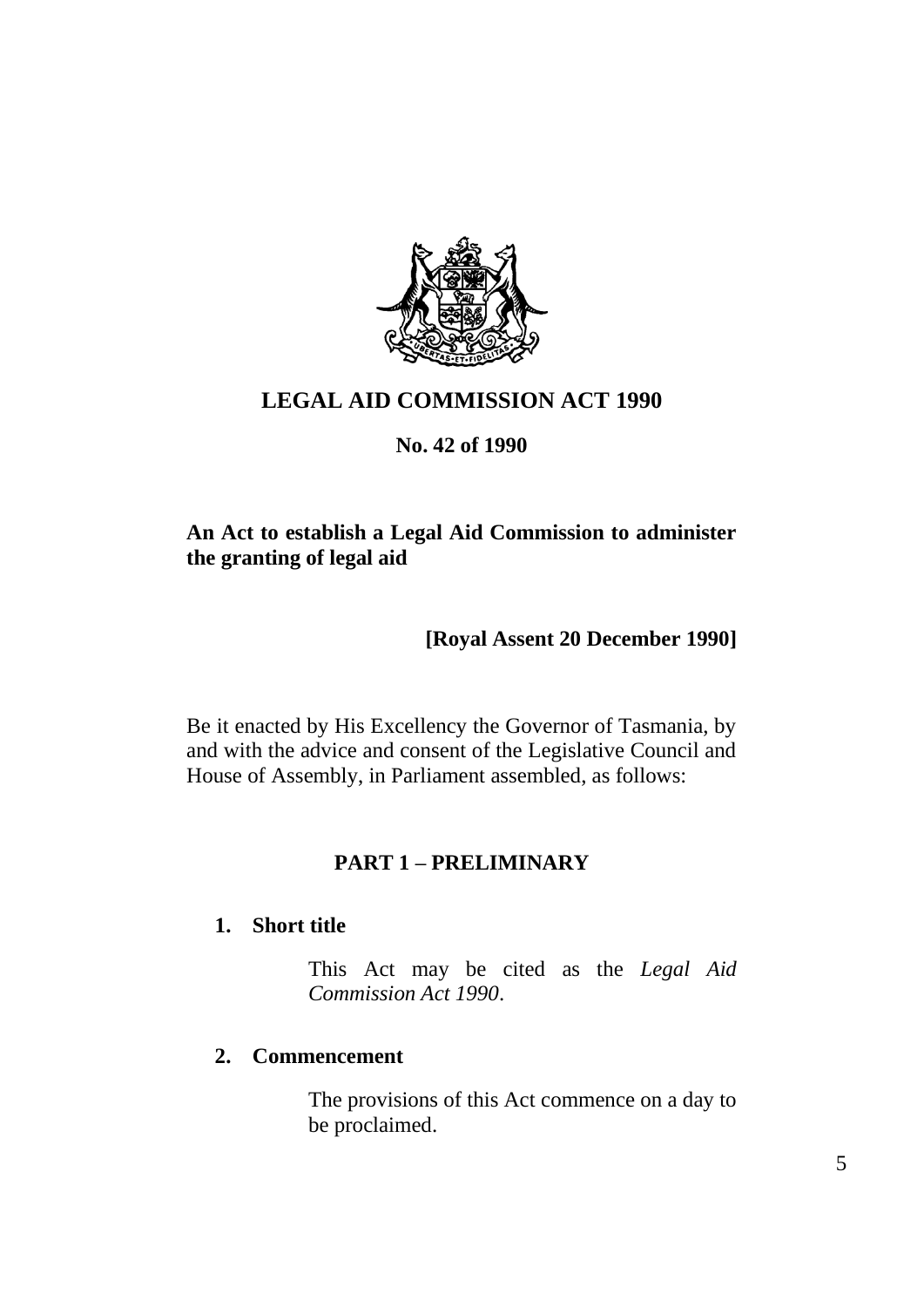#### **3. Interpretation**

–

In this Act, unless the contrary intention appears

*assisted person* means a person to whom legal aid is provided under this Act;

- *chairperson* means the chairperson of the Commission and includes a person appointed to act in the office of chairperson;
- *Commission* means the Legal Aid Commission of Tasmania constituted under section 4;
- *Commissioner* means a Commissioner of the Commission and includes the chairperson;
- *court* includes a tribunal or person entitled to receive evidence on oath;
- *current practising certificate* means a practising certificate in force under the *Legal Profession Act 1993*;
- *Director* means the Director of the Commission appointed under section 8 and includes a person appointed to act in the office of the Director;
- *Fund* means the Legal Aid Fund established under section 35;
- *guidelines* means guidelines issued by the Commission under section 27;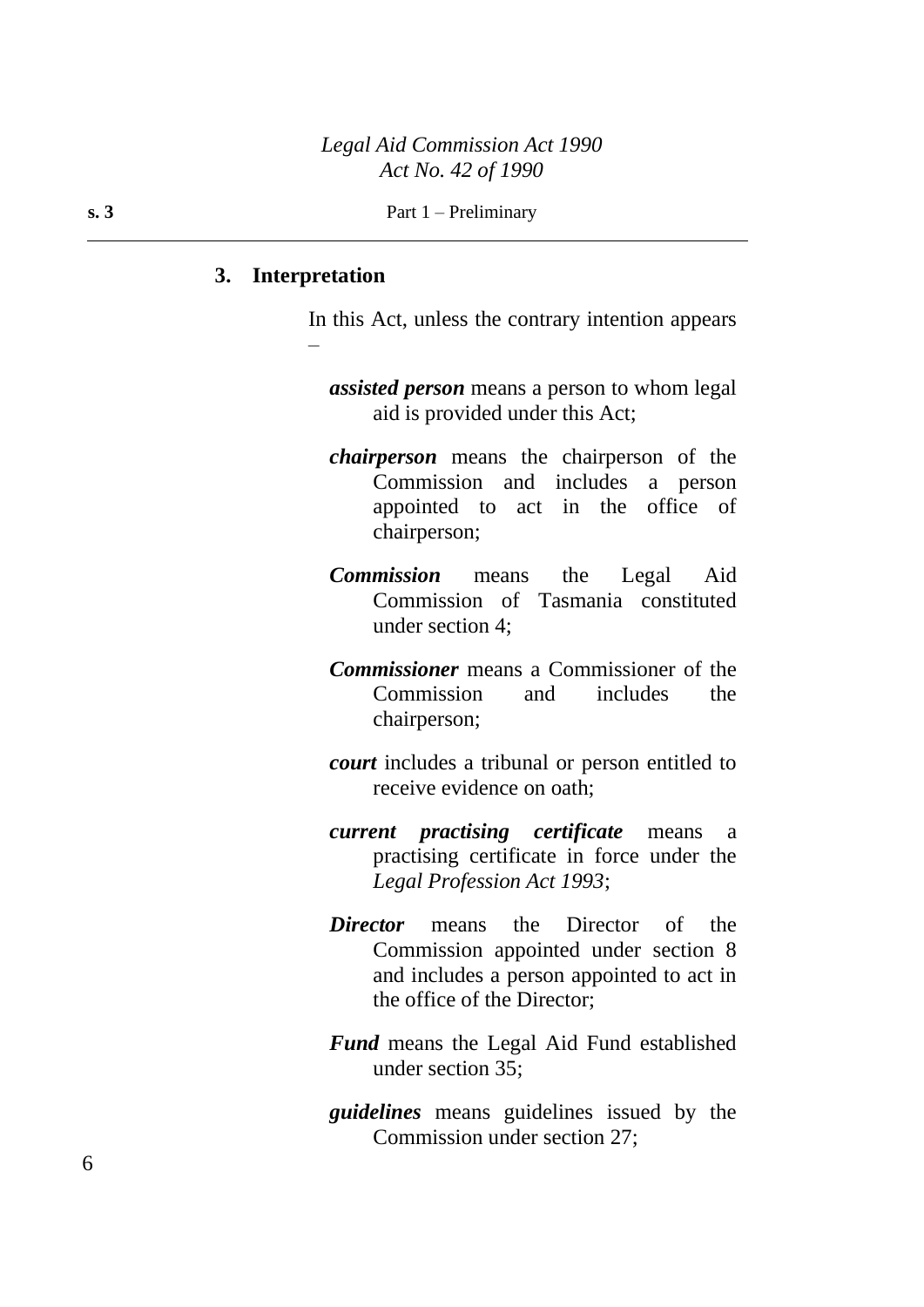- *Law Society* means The Law Society of Tasmania continued under the *Legal Profession Act 2007*;
- *legal aid* means the provision of legal assistance and legal services;
- *Legal Aid Committee* means a Legal Aid Committee established under section 12;
- *legal assistance* means any legal work or legal advice provided to a person;
- *legal practitioner* means an Australian legal practitioner;
- *legal services* includes services consisting of appearing on behalf of a person, or giving legal advice to a person, in connection with a proceeding of a court otherwise than by prior arrangement with the person;
- *officer* means a State Service officer or State Service employee employed in the office of the Commission and who is a legal practitioner;
- *private legal practitioner* means a person who is practising as a legal practitioner;
- *regulations* means regulations made under this Act;
- *Review Committee* means a Review Committee established under section 30.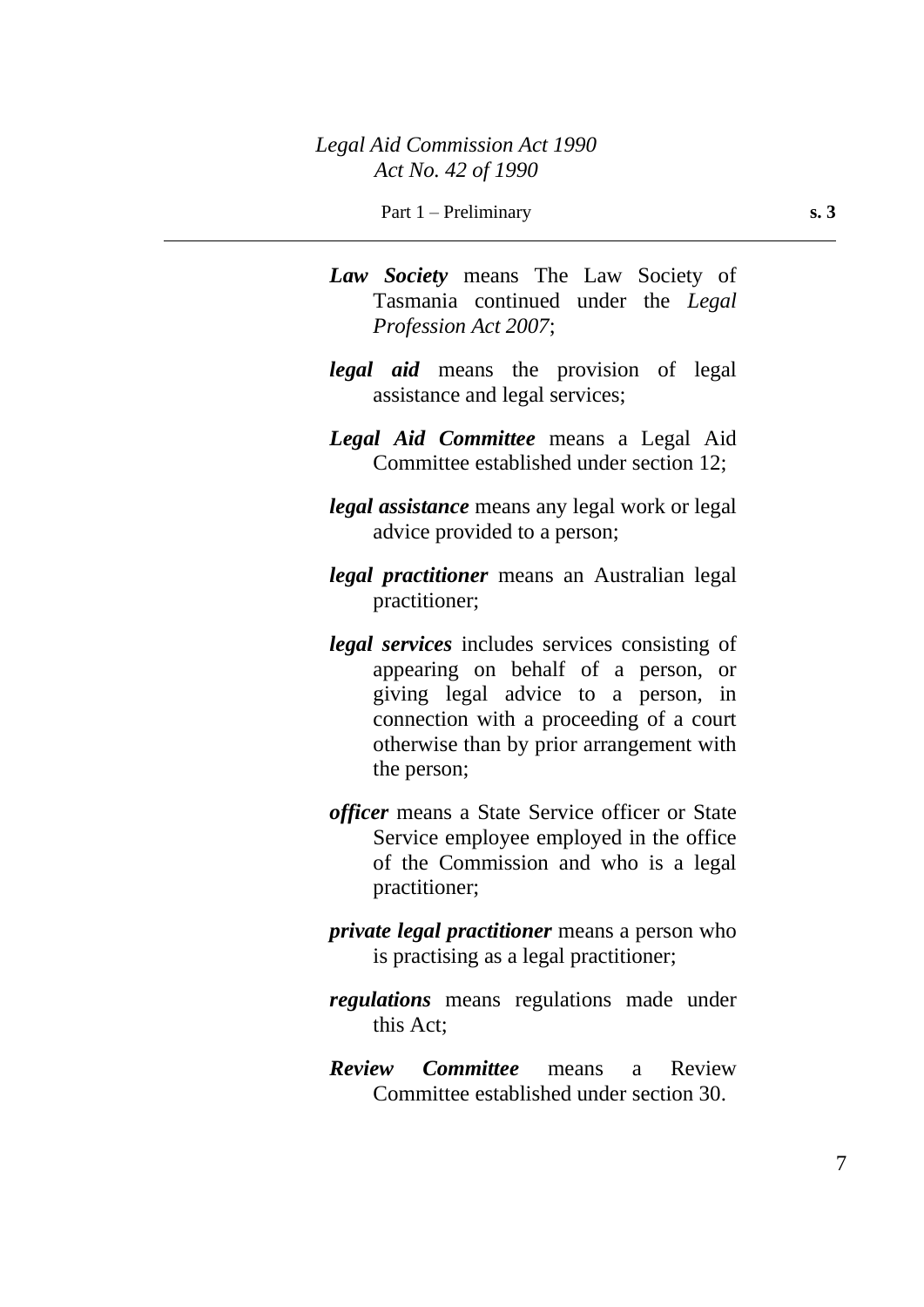### **PART 2 – LEGAL AID COMMISSION**

### **4. Constitution of Commission**

- (1) There is constituted by this Act a body corporate with the corporate name of the Legal Aid Commission of Tasmania.
- (2) The Commission
	- (a) has perpetual succession; and
	- (b) shall have a common seal; and
	- (c) may take proceedings, and be proceeded against, in its corporate name; and
	- (d) may purchase, acquire, hold and dispose of property; and
	- (e) may do and be subject to all other things that corporations may by law do and be subject to and that are necessary for, or incidental to, the purpose for which it was constituted; and
	- (f) has the functions imposed, and the powers conferred, on it by this or any other Act.
- (3) All courts, judges and persons acting judicially shall take judicial notice of the common seal of the Commission affixed to a document and until the contrary is established, shall presume that it was duly affixed.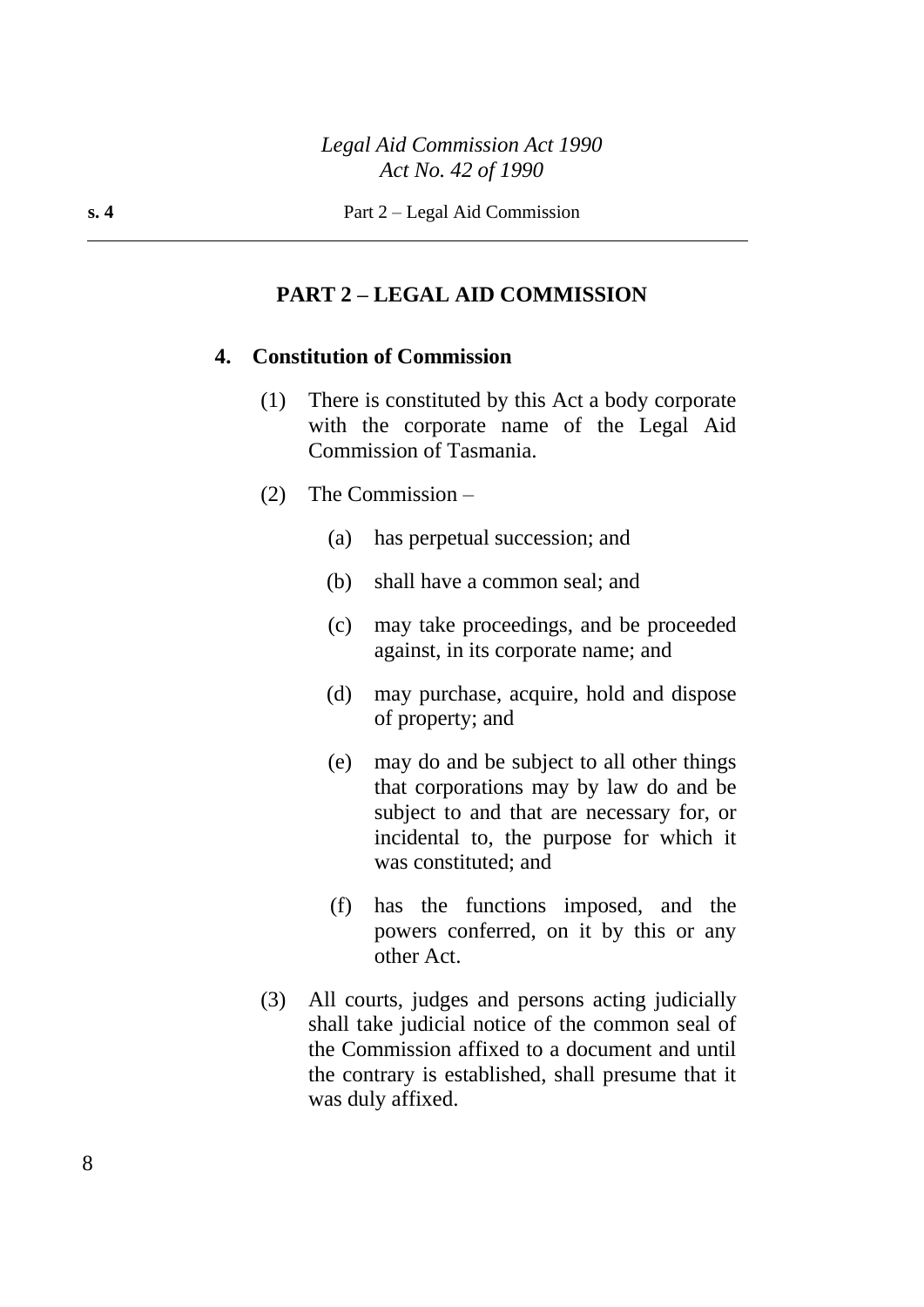## **5. Membership of Commission**

- (1) The Commission consists of 5 Commissioners appointed by the Minister of whom –
	- (a) one is a person appointed as the chairperson of the Commission; and
	- (b) one is the Director; and
	- (c) one is a person with substantial experience and expertise in financial management; and
	- (d) one is a person with experience in business or government operations; and
	- (e) one is a person nominated by the Law Society.
- (2) A person is not eligible for appointment as the chairperson of the Commission unless the person  $is -$ 
	- (a) a former judge or a former magistrate; or
	- (b) an Australian lawyer of at least 5 years' standing as an Australian legal practitioner.
- (3) Schedule 1 has effect with respect to the membership of the Commission.
- (4) Schedule 2 has effect with respect to the meetings of the Commission.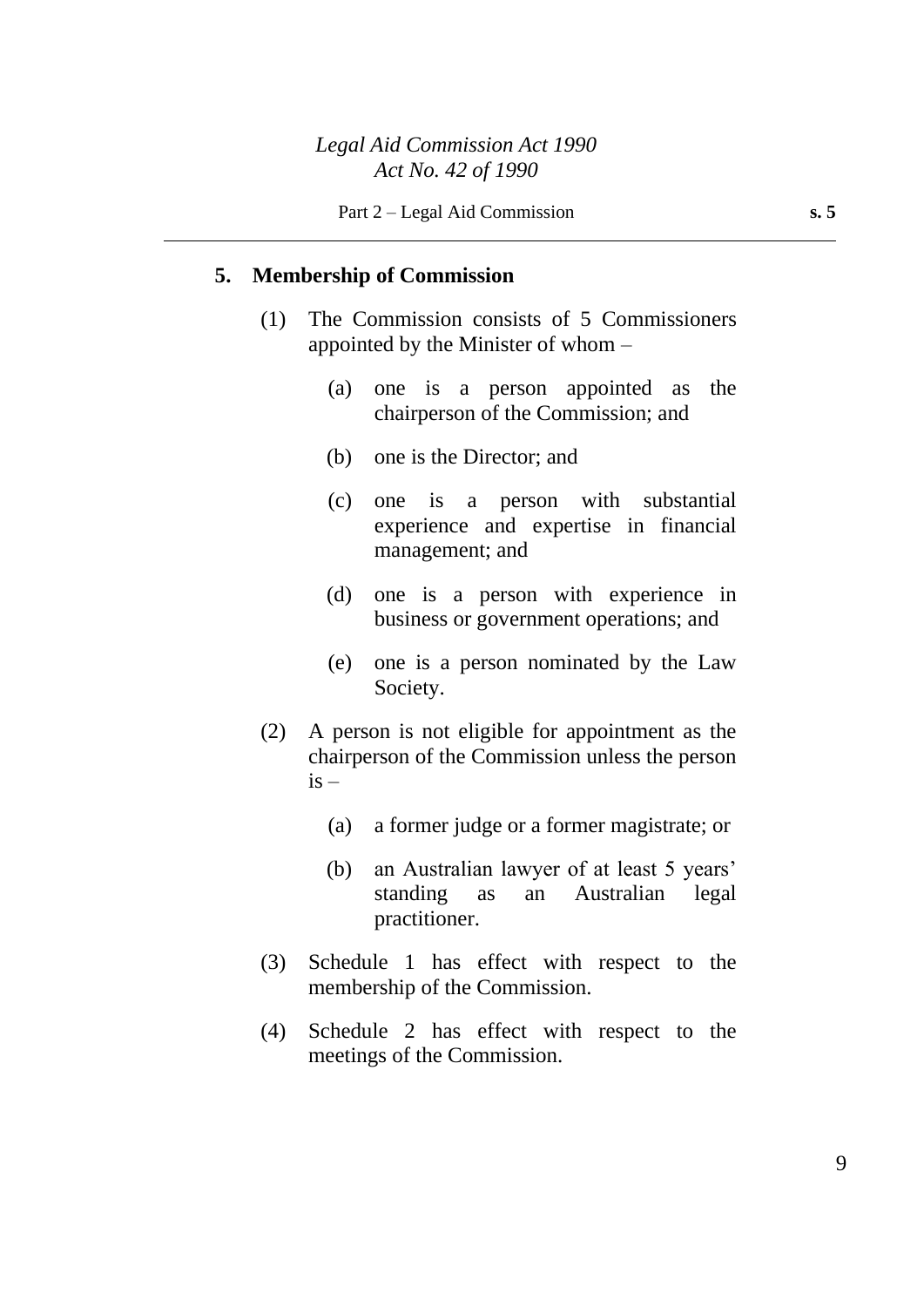#### **6. Functions of Commission**

- (1) The functions of the Commission are as follows:
	- (a) to provide legal aid in accordance with this Act;
	- (b) to liaise and co-operate with, and to make reciprocal arrangements with, professional bodies representing private legal practitioners and other bodies engaged or interested in the provision of legal aid;
	- (c) to liaise with professional bodies representing private legal practitioners to facilitate the use of services provided by private legal practitioners;
	- (d) to make maximum use of services which private legal practitioners offer to provide on a voluntary basis;
	- (e) to encourage and permit persons who are not legal practitioners to participate, so far as the Commission considers it practicable and proper to do so, on a voluntary basis and under professional supervision, in the provision of legal aid;
	- (f) to provide agencies of the Commonwealth or another State or Territory of the Commonwealth concerned in the provision of legal aid with such statistical and other information as they may reasonably require;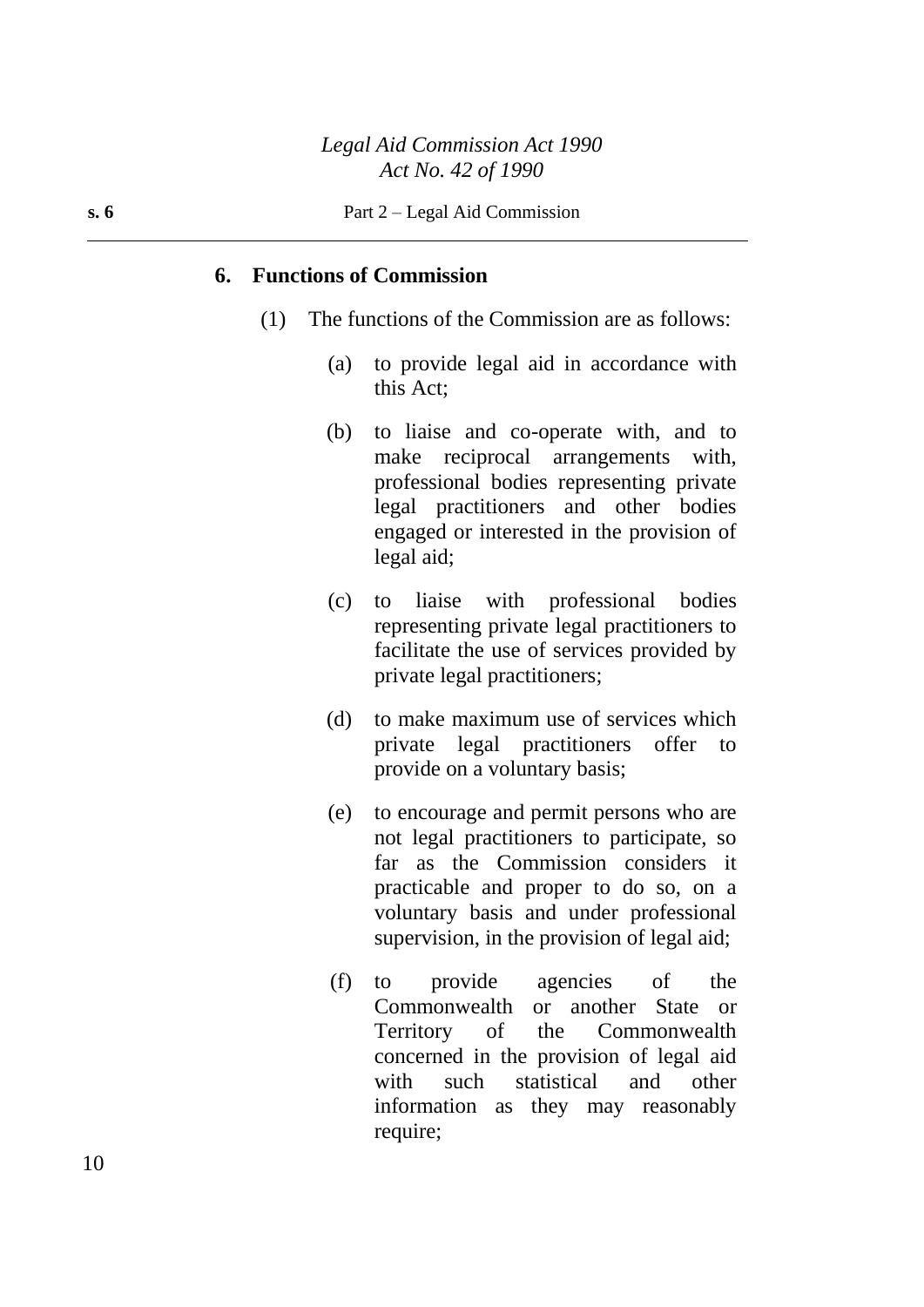- (g) to ascertain the most efficient, economical and effective means of maximizing rights and remedies under the law in Tasmania;
- (h) to perform such other functions as the Minister may direct.
- (2) In the performance of its functions, the Commission shall –
	- (a) have regard to the amount of money standing to the credit of the Fund and any other money likely to be received for the purposes of that Fund; and
	- (b) ensure that legal aid is provided in the most effective, efficient and economical manner; and
	- (c) ensure that its activities are carried on consistently with, and do not prejudice, the independence of the private legal profession.

### **7. Powers of Commission**

- (1) The Commission has such powers as are necessary to enable it to perform its functions and exercise its powers.
- (2) The Commission may make recommendations to the Minister with respect to any reforms of the law it considers desirable.
- (3) This section does not empower the Commission to appoint any person as an employee or officer.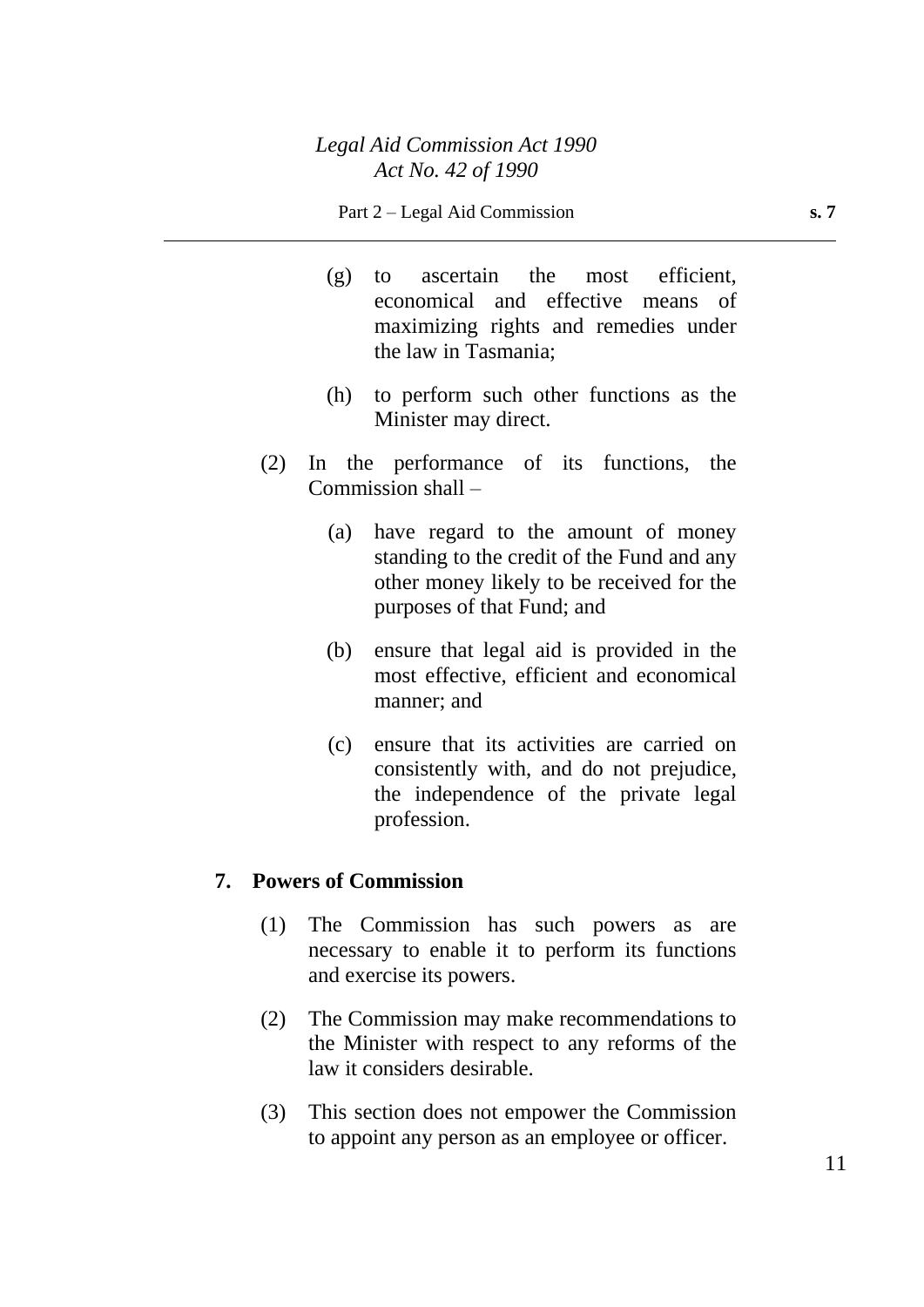#### **8. Director of Legal Aid**

- (1) Subject to and in accordance with the *State Service Act 2000*, a Director of the Commission is to be appointed.
- (2) A person appointed as Director of the Commission shall be an Australian lawyer.
- (3) If the person appointed as Director does not hold a current practising certificate, the person is deemed to hold such a certificate for the period during which the person holds office as Director.
- (4) The Director shall
	- (a) perform all the duties imposed on the Director under this Act or regulations; and
	- (b) carry out all instructions from, and the decisions of, the Commission.

#### **9. Acting Director**

- $(1)$  Where
	- (a) the Director is absent from duty or from the State; or
	- (b) the Director is unable to perform the duties of the office; or
	- (c) there is a vacancy in the office of the Director –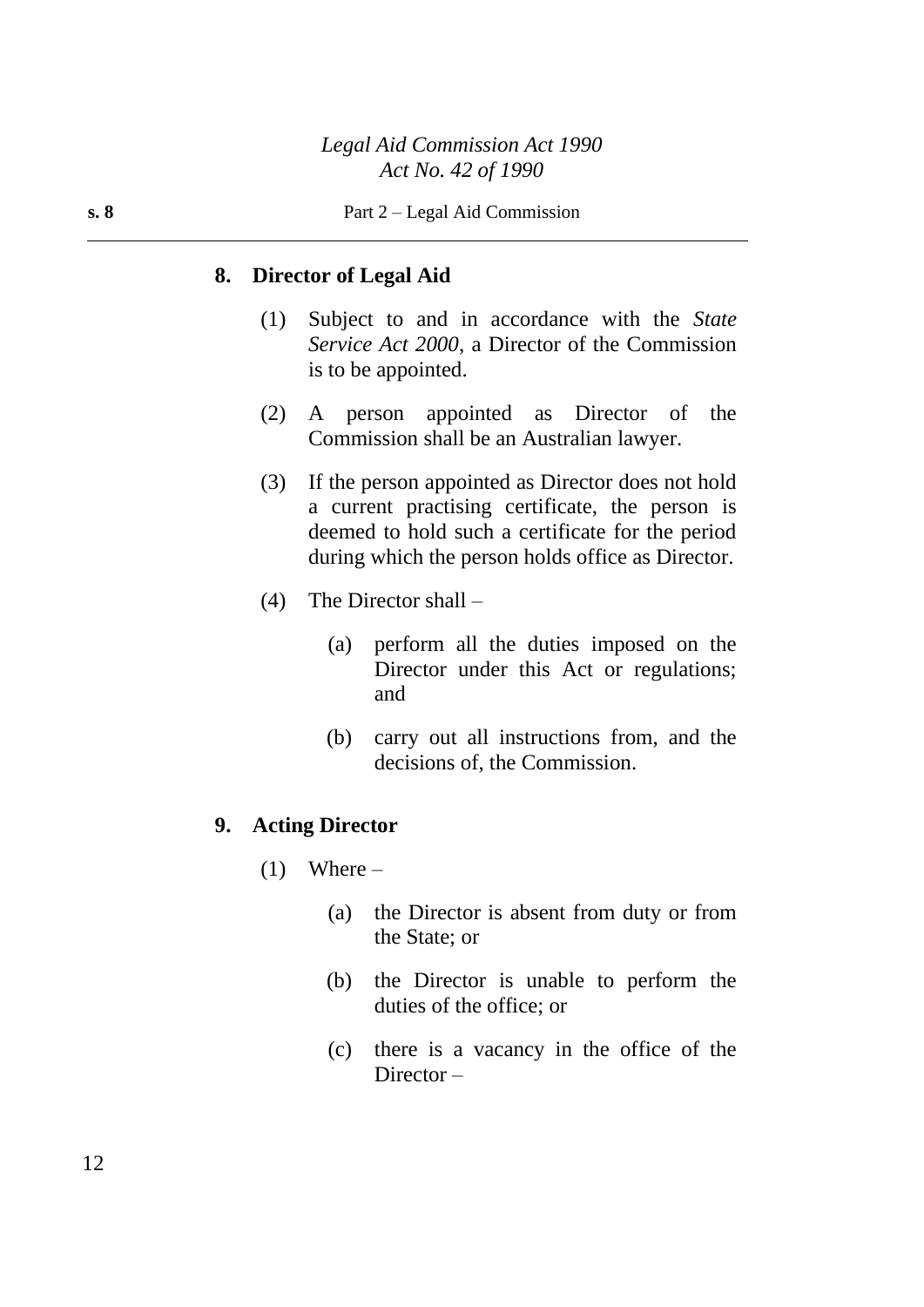the Secretary of the Department may appoint a person who is an Australian lawyer to act as the Director during the absence or until the vacancy is filled.

(2) If the person appointed to act in the office of the Director does not hold a current practising certificate, the person is deemed to hold such a certificate for the period during which the person acts in that office.

### **10. Staff of Commission**

- (1) Subject to and in accordance with the *State Service Act 2000*, persons may be appointed or employed to assist the Commission in the performance of its functions or the exercise of its powers.
- (2) The Secretary of the Department, at the request of the Commission, may provide it with State Service officers and State Service employees employed in the Department.

### **10A. Superannuation**

The Commissioner is an employee for the purposes of the *Public Sector Superannuation Reform Act 2016*.

### **11. Professional conduct of officers**

(1) An officer, when practising as, or performing any of the functions of, a legal practitioner, in pursuance of this Act –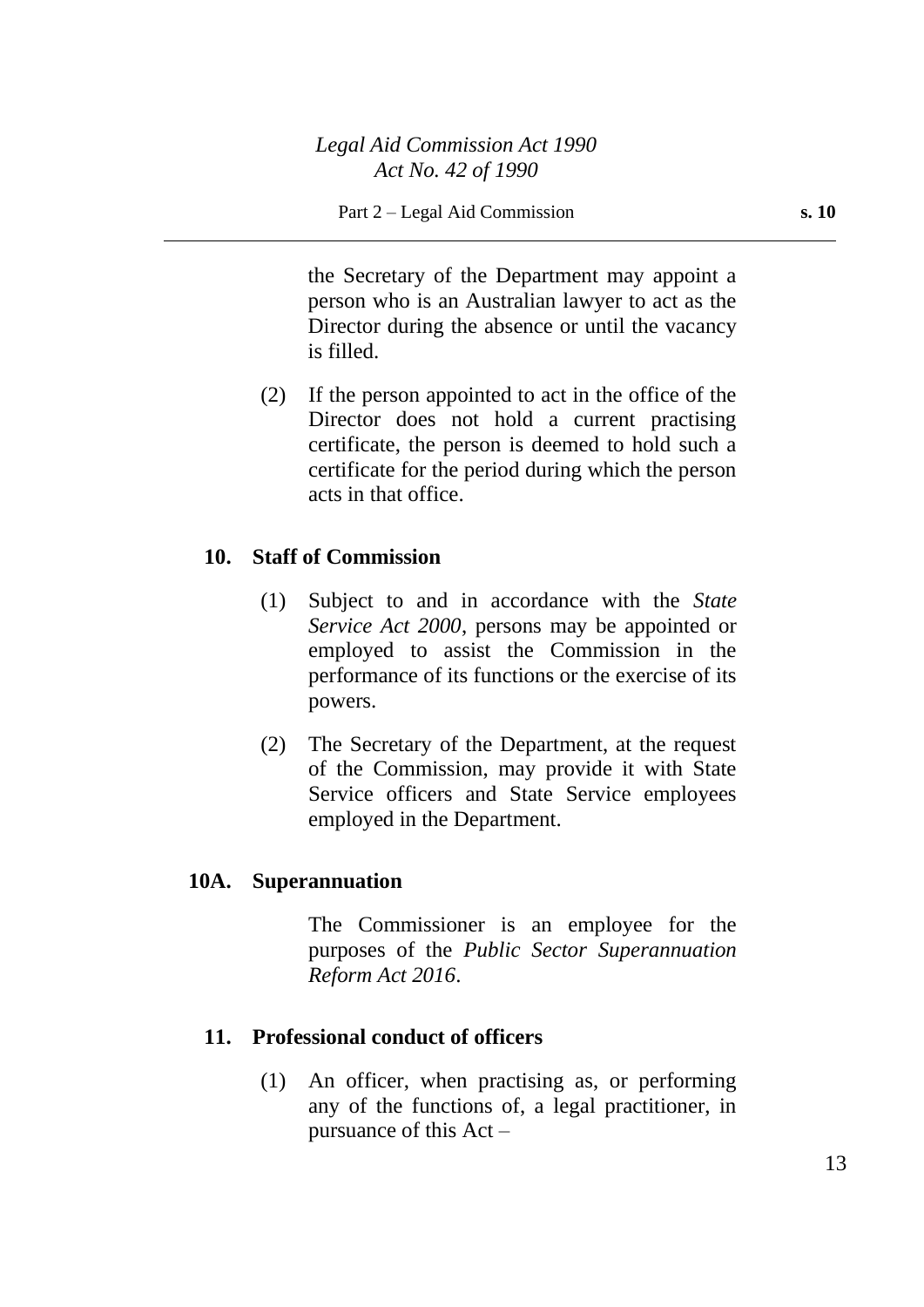#### **s. 11** Part 2 – Legal Aid Commission

- (a) shall observe the same rules and standards of professional conduct and ethics as those that a private legal practitioner is, by law or the custom of the legal profession, required to observe in the practice of the legal profession; and
- (b) is subject to the same professional duties as those to which a private legal practitioner is, by law or the custom of the legal profession, subject.
- (2) The same privileges as those that arise from the relationship of client and legal practitioner acting in a professional capacity and in the course of professional employment shall arise –
	- (a) between a person who has applied for legal aid, or to whom legal aid is being provided, and an officer who practices as, or performs any of the functions of, a legal practitioner for the person under this Act; and
	- (b) between a private legal practitioner and the Commission in relation to services provided by the private legal practitioner for a person under this Act.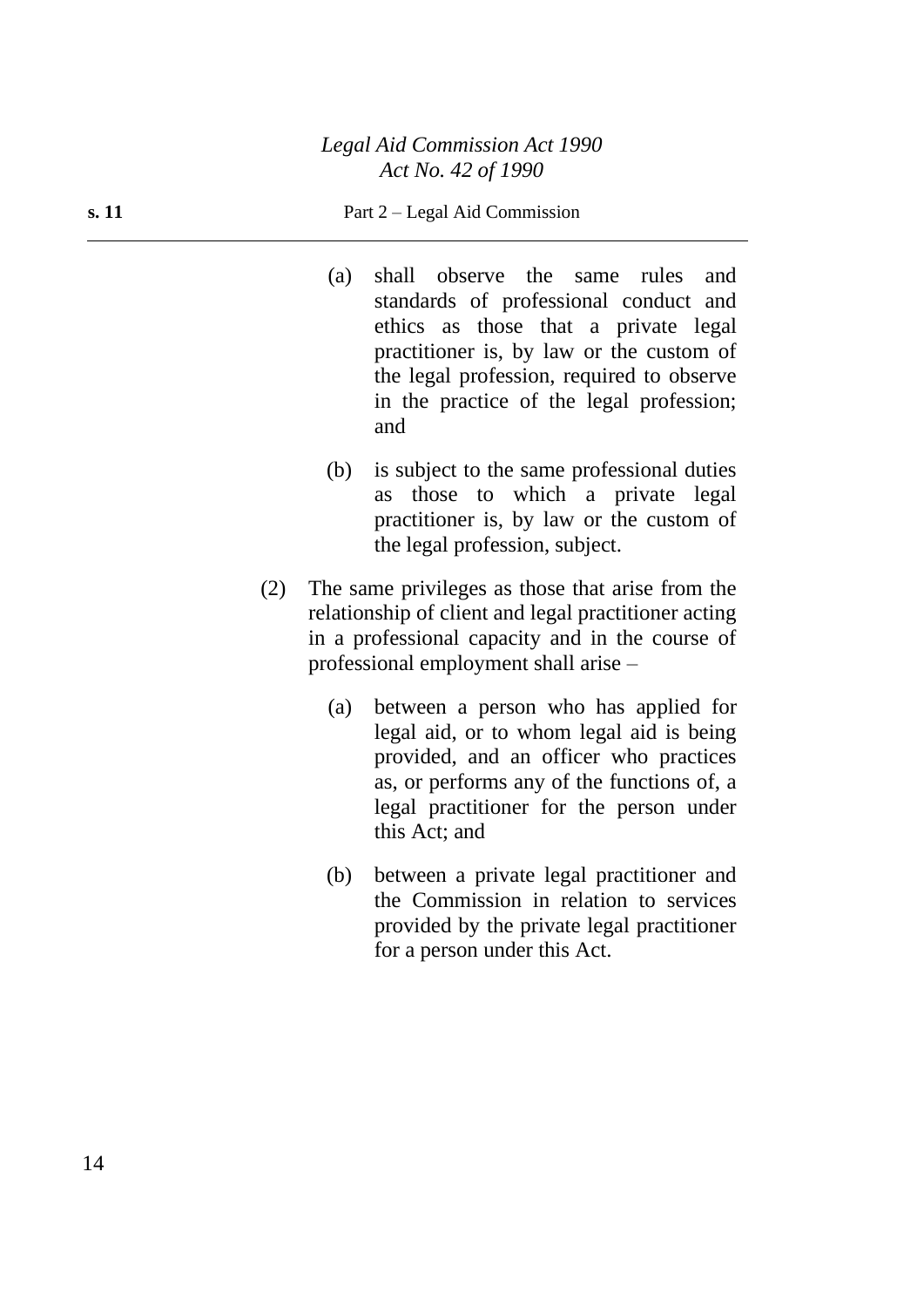### *Legal Aid Commission Act 1990 Act No. 42 of 1990*

### **PART 3 – LEGAL AID COMMITTEES**

#### **12. Establishment of Legal Aid Committees**

The Commission may establish such Legal Aid Committees as it considers necessary for the purposes of this Act.

#### **13. Constitution of Legal Aid Committees**

- (1) A Legal Aid Committee consists of 4 members of whom  $-$ 
	- (a) one is the Director; and
	- (b) one is a person, appointed by the Commission, who is not a legal practitioner; and
	- (c) 2 are persons, nominated by the Law Society and appointed by the Commission, who are legal practitioners.
- (2) The Commission shall appoint a member of a Legal Aid Committee as chairperson of that Legal Aid Committee.
- (3) The Director may appoint an officer to be the Director's deputy as a member of a Legal Aid Committee.
- (4) The deputy of the Director appointed is entitled to attend a meeting of the Legal Aid Committee in the absence of the Director from that meeting and while so attending is deemed to be a member of that Legal Aid Committee.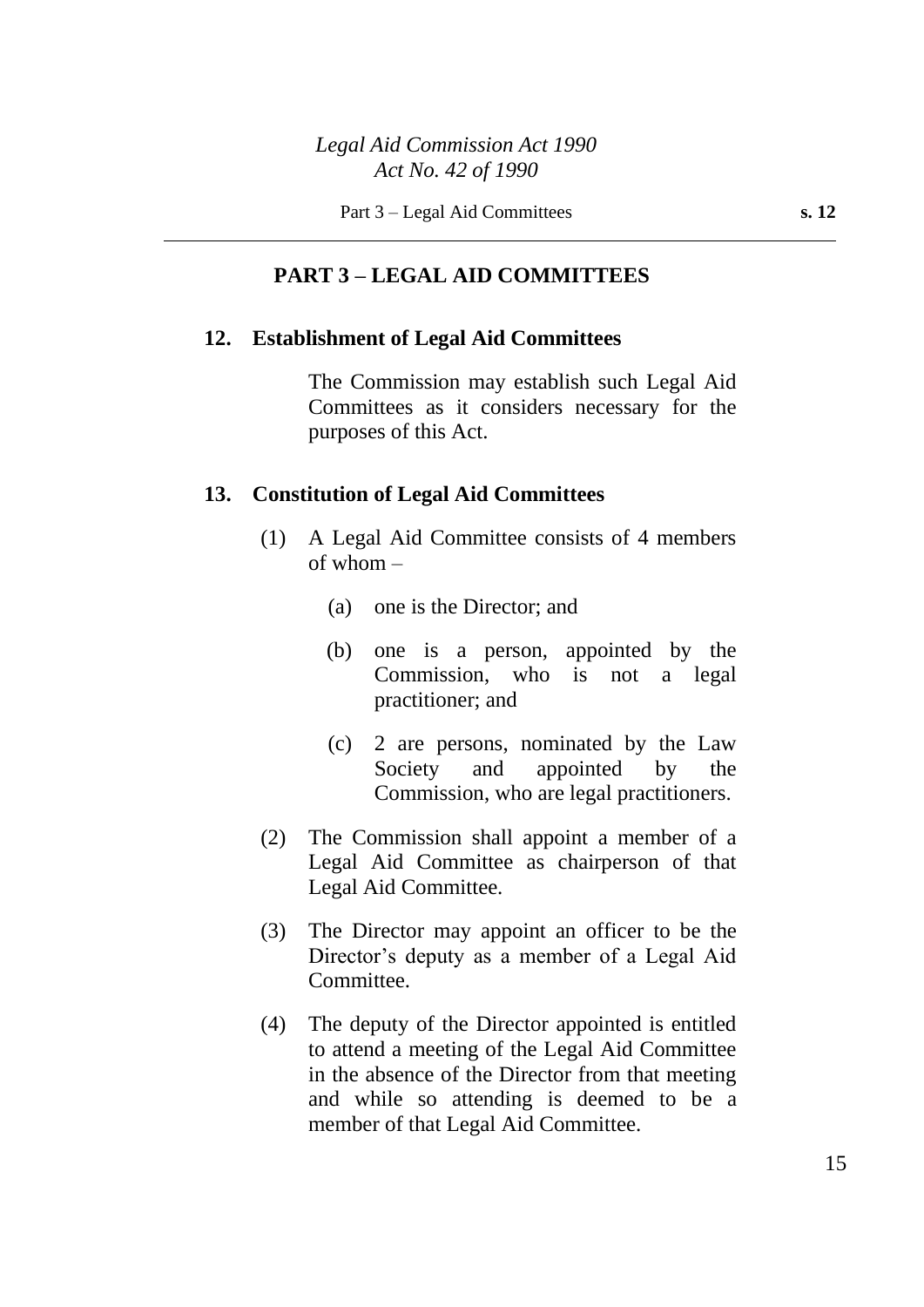- (5) The Commission may appoint a person as a deputy of a member referred to in subsection  $(1)(b)$ .
- (6) The Commission may appoint a legal practitioner nominated by the Law Society as a deputy of a member referred to in subsection  $(1)(c)$ .
- (7) The deputy of a member appointed under subsection (5) or (6) is entitled to attend a meeting of a Legal Aid Committee in the absence of the member from that meeting and while so attending is deemed to be a member of the Legal Aid Committee.

#### **14. Functions and powers of Legal Aid Committees**

- (1) The functions of a Legal Aid Committee are
	- (a) to decide on applications for legal aid coming before the Committee; and
	- (b) to decide on any other matters coming before the Committee under this Act; and
	- (c) to provide advice to private legal practitioners in relation to services provided by them to an assisted person.
- (2) In the performance of its functions, a Legal Aid Committee may require a private legal practitioner to submit such reports or documents in relation to services provided to an assisted person as it considers necessary.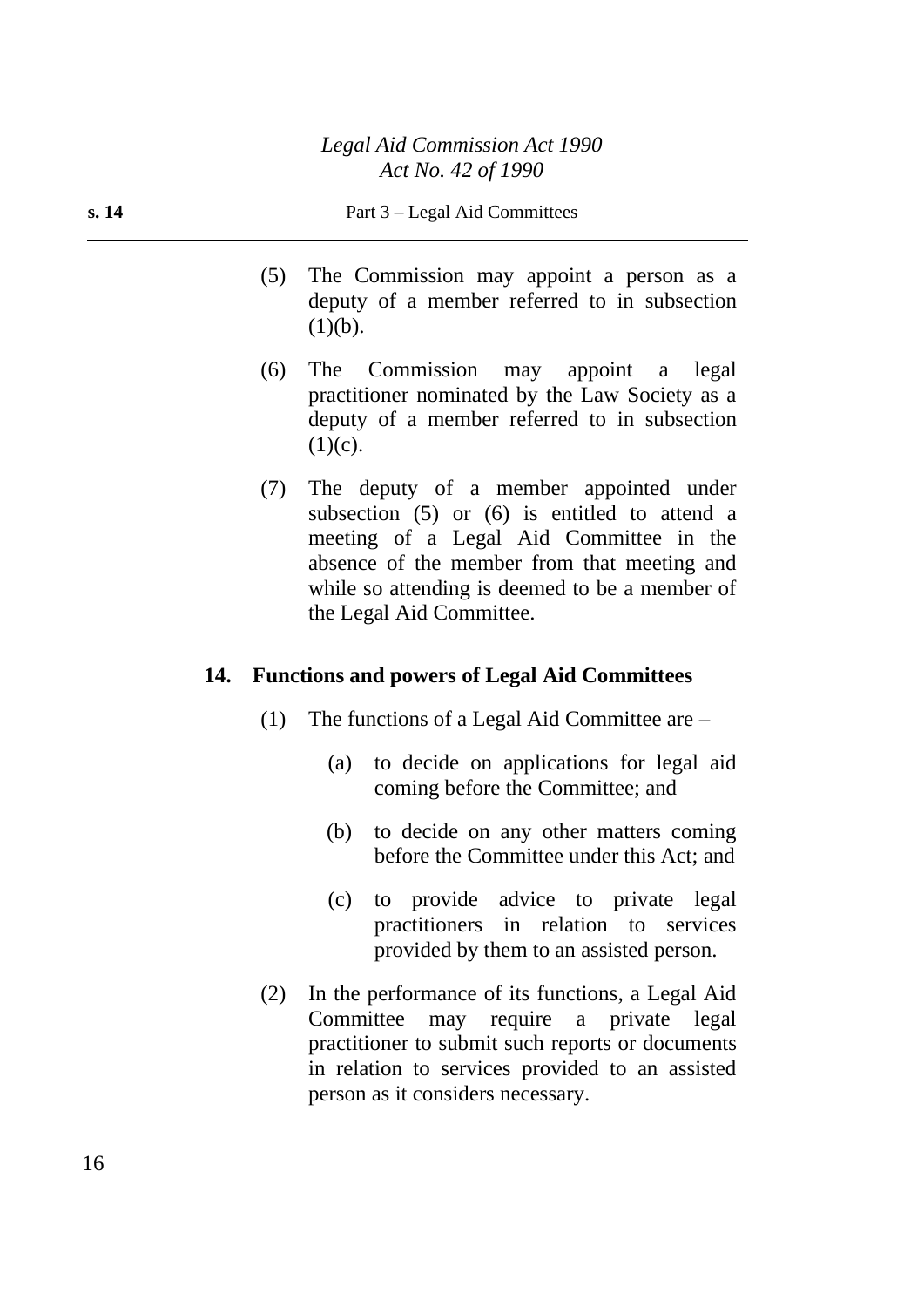### **PART 4 – LEGAL AID**

### **15. Provision of legal aid**

- (1) The Commission may provide legal aid by arranging for the services of a private legal practitioner to be made available at the expense of the Commission or by making available the services of an officer.
- (2) The Commission shall issue directions for the allocation of work between officers and private legal practitioners.
- (3) In issuing directions under subsection (2), the Commission shall have regard to the desirability of enabling officers to engage in the practice of the law as comprehensively as reasonably practicable.
- (4) Where the Commission provides legal aid by arranging for the services of a private legal practitioner, the Commission shall, except where the services are provided on a voluntary basis, pay fees and disbursements to the private legal practitioner for the performance of those services.

### **16. Applications for legal aid**

- (1) A person who wishes to apply for legal aid shall make an application to the Commission in a manner determined by the Commission.
- (2) An applicant for legal aid shall provide the Commission with such declarations, certificates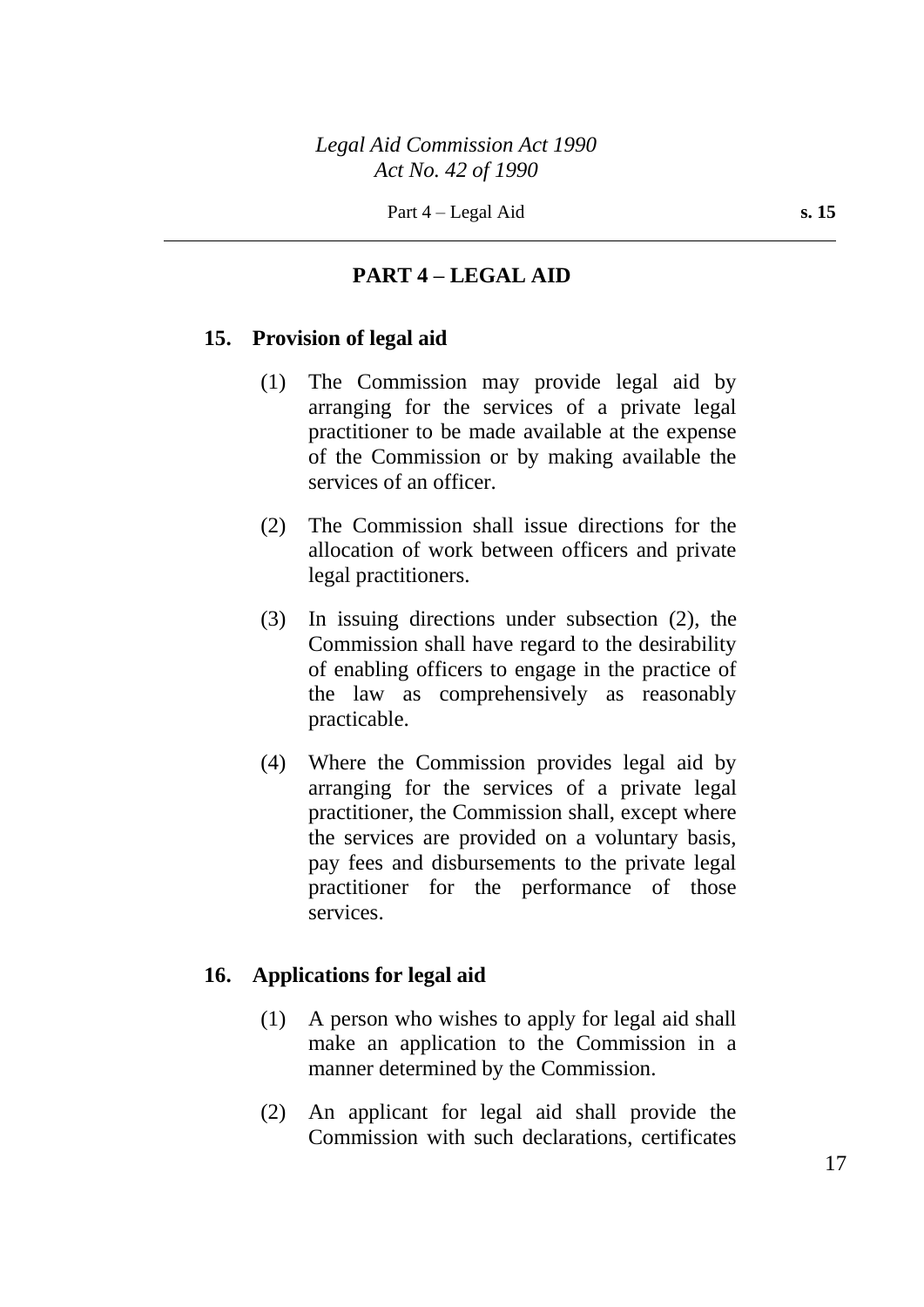and other documents as the Commission requires to enable it to make a decision as to whether legal aid should be granted in respect of the application.

(3) The Commission may distribute to private legal practitioners application forms for completion by persons applying for legal aid.

#### **17. Determination of applications**

- (1) An application for legal aid shall be decided by a Legal Aid Committee, by the Director or by an officer authorized by the Director for the purpose, according to directions of the Commission.
- (2) The Commission shall give directions as to the classes of cases in which –
	- (a) applications for legal aid are to be decided by a Legal Aid Committee; and
	- (b) applications are to be decided by an officer.
- (3) Where a Legal Aid Committee or an officer decides to grant an application for legal aid, the Legal Aid Committee or officer shall also decide, in accordance with guidelines issued –
	- (a) whether the legal aid should be provided by making available the services of a private legal practitioner or by making available the services of an officer; and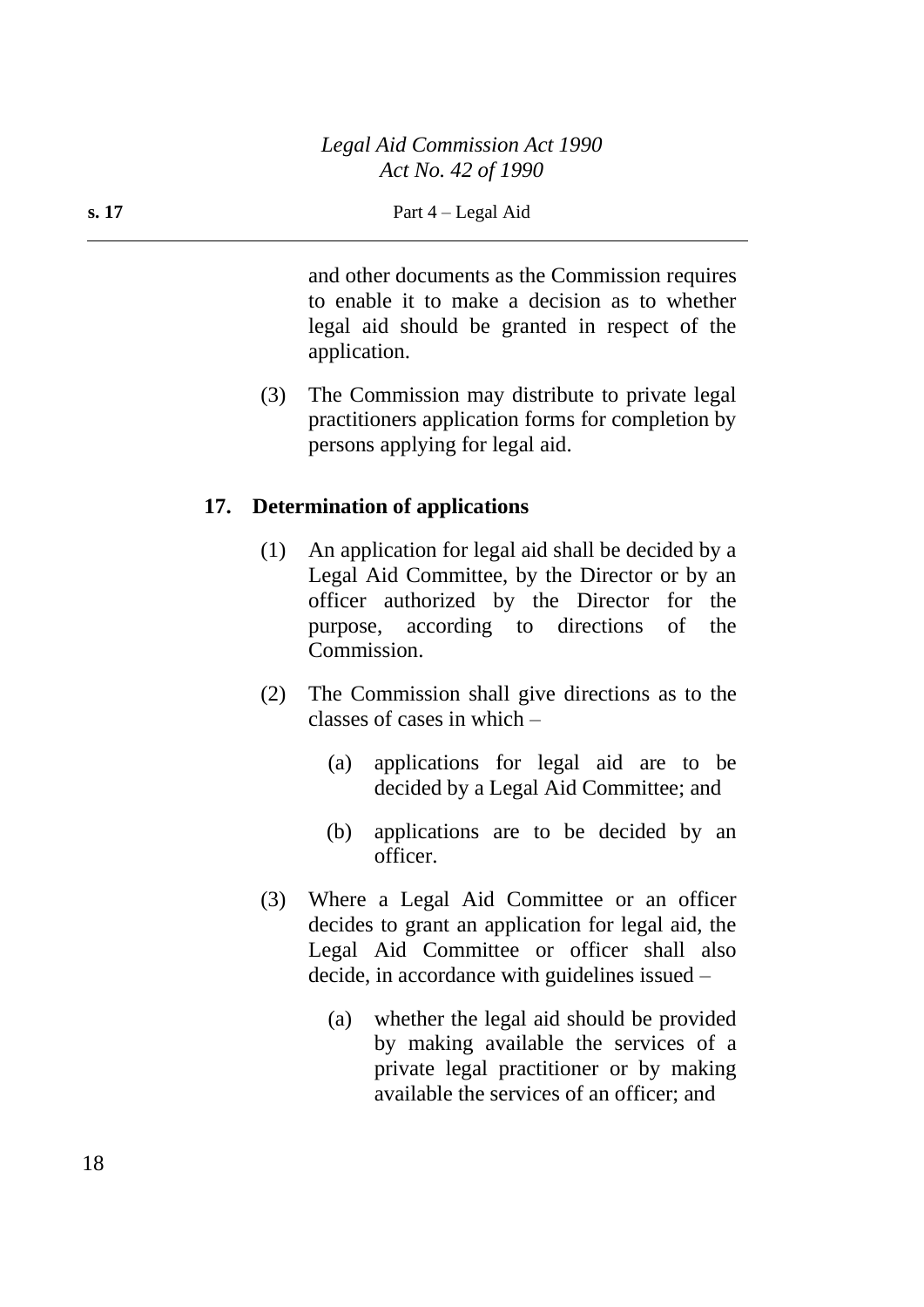- (b) the nature and extent of the legal aid to be provided; and
- (c) whether the legal aid is to be provided free of charge or subject to any of the conditions referred to in section 21(1); and
- (d) whether legal aid is to be provided subject to such conditions as may be considered appropriate.
- (4) The Director shall ensure that a Legal Aid Committee is provided with such assistance as it requires for the purpose of the performance of its functions under this Act.
- (5) For the purpose of deciding an application for legal aid, a Legal Aid Committee or an officer may make such inquiries and obtain such advice and reports as the Committee or officer considers desirable.
- (6) The cost of making inquiries or obtaining such advice or reports shall be paid –
	- (a) if the Legal Aid Committee or officer so determines – by the applicant for the legal aid; or
	- (b) in any other case out of the Fund.

### **18. Termination or variation of legal aid**

(1) A decision to provide legal aid may be varied at any time so as to  $-$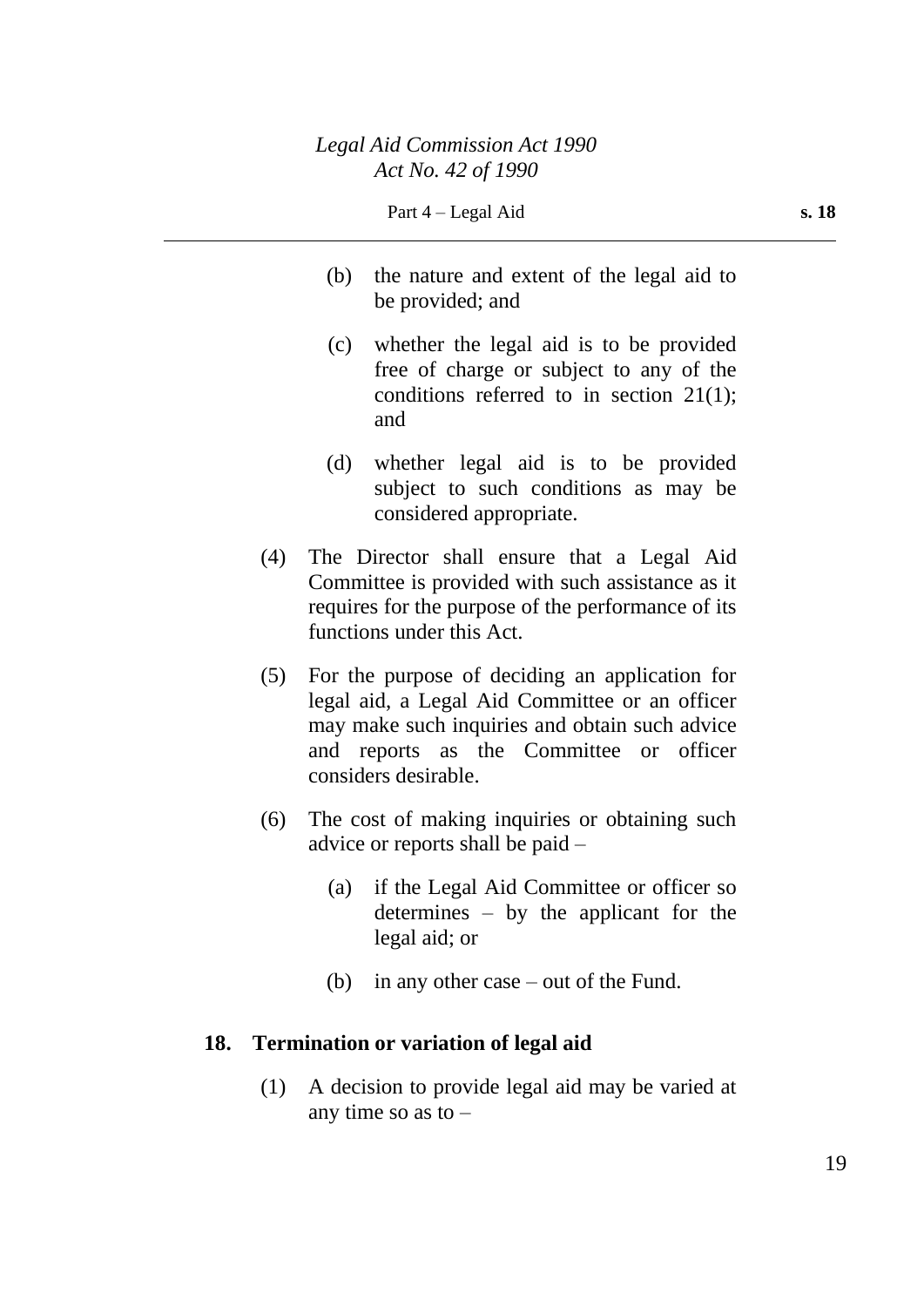### *Legal Aid Commission Act 1990 Act No. 42 of 1990*

| s. 19 | Part 4 – Legal Aid                                                                                                                                                                        |  |
|-------|-------------------------------------------------------------------------------------------------------------------------------------------------------------------------------------------|--|
|       | terminate the provision of the legal aid;<br>(a)<br><b>or</b>                                                                                                                             |  |
|       | (b)<br>alter the nature or extent of the legal aid;<br><b>or</b>                                                                                                                          |  |
|       | make the provision of the legal aid<br>(c)<br>subject to a condition in accordance with<br>section 21; or                                                                                 |  |
|       | alter a condition to which the provision<br>(d)<br>of the legal aid is subject in accordance<br>with section 17 $(3)$ (e) or 21.                                                          |  |
| (2)   | A decision to provide legal aid may be varied –                                                                                                                                           |  |
|       | in a case where the decision was made by<br>(a)<br>a Legal Aid Committee - by that Legal<br>Aid Committee; or                                                                             |  |
|       | in a case where the decision was made by<br>(b)<br>an officer $-$ by the Director or by an<br>appropriate officer in accordance with<br>arrangements made or approved by the<br>Director. |  |
| 19.   | Circumstances in which legal aid may be provided                                                                                                                                          |  |
| (1)   | Subject to subsection (2A), the Commission may<br>provide legal aid to a person only if –                                                                                                 |  |

(a) the person is unable to afford the cost of obtaining from private legal practitioners the legal assistance or legal services in respect of which legal aid is sought; or

(ab) . . . . . . . .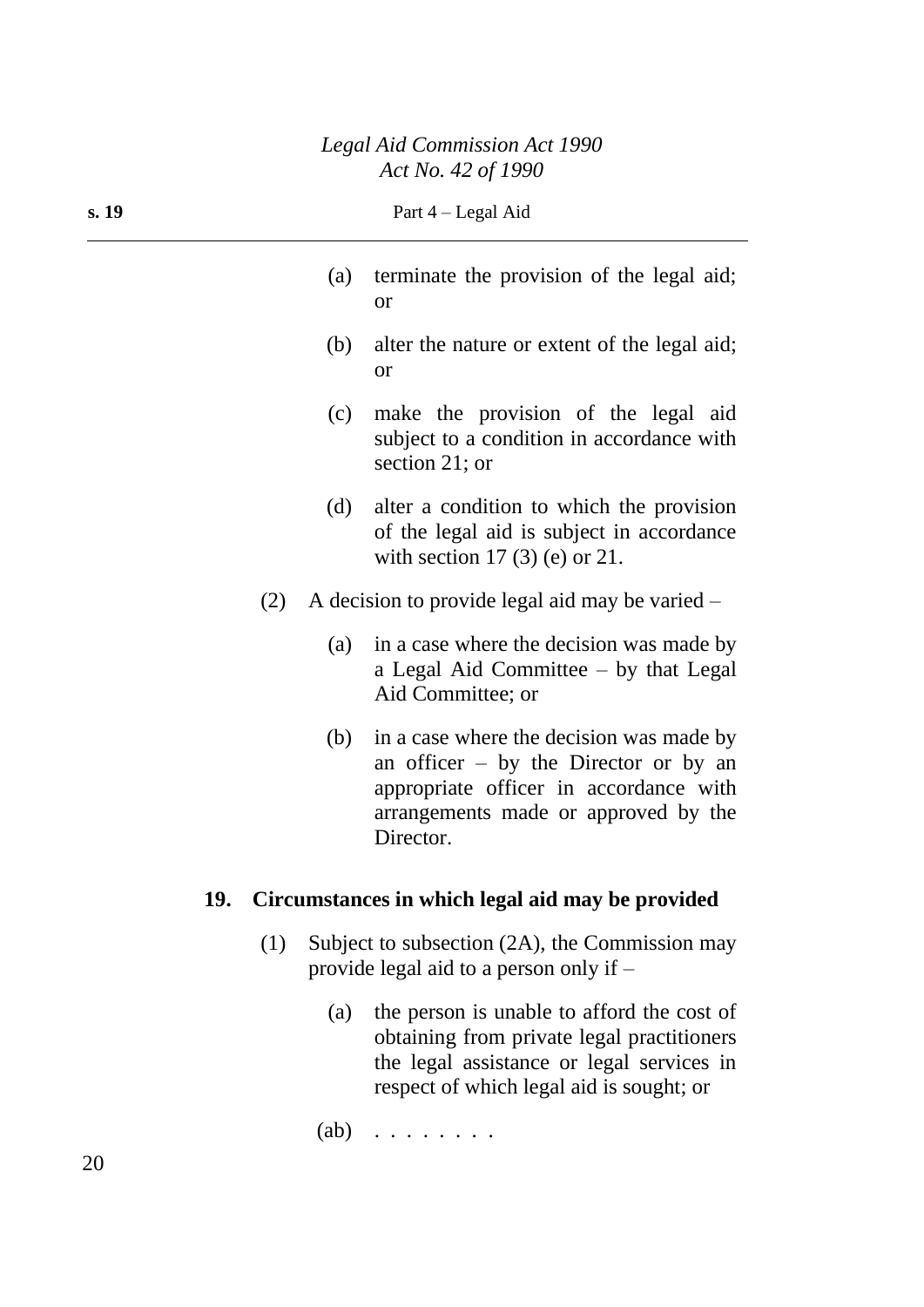- (b) it is reasonable in all the circumstances to provide the legal aid.
- (2) In making a decision whether a person should be provided with legal aid, the Commission shall have regard to all relevant matters, including –
	- (a) the income of the person and of each person associated with the person; and
	- (b) the cash that is readily available to the person or can be made so available; and
	- (c) the debts, liabilities and other financial obligations of the person; and
	- (d) the cost of living; and
	- (e) the cost of obtaining legal assistance or legal services from a private legal practitioner; and
	- (f) any other matter affecting the ability of the person to meet the cost of obtaining legal assistance or legal services from a private legal practitioner; and
	- (g) the nature and extent of a benefit that may accrue to the person or to the public from the provision of legal aid; and
	- (h) the nature and extent of any detriment that may be suffered by the person or by the public if legal aid is not provided; and
	- (i) in the case of legal aid relating to a proceeding in a court – whether the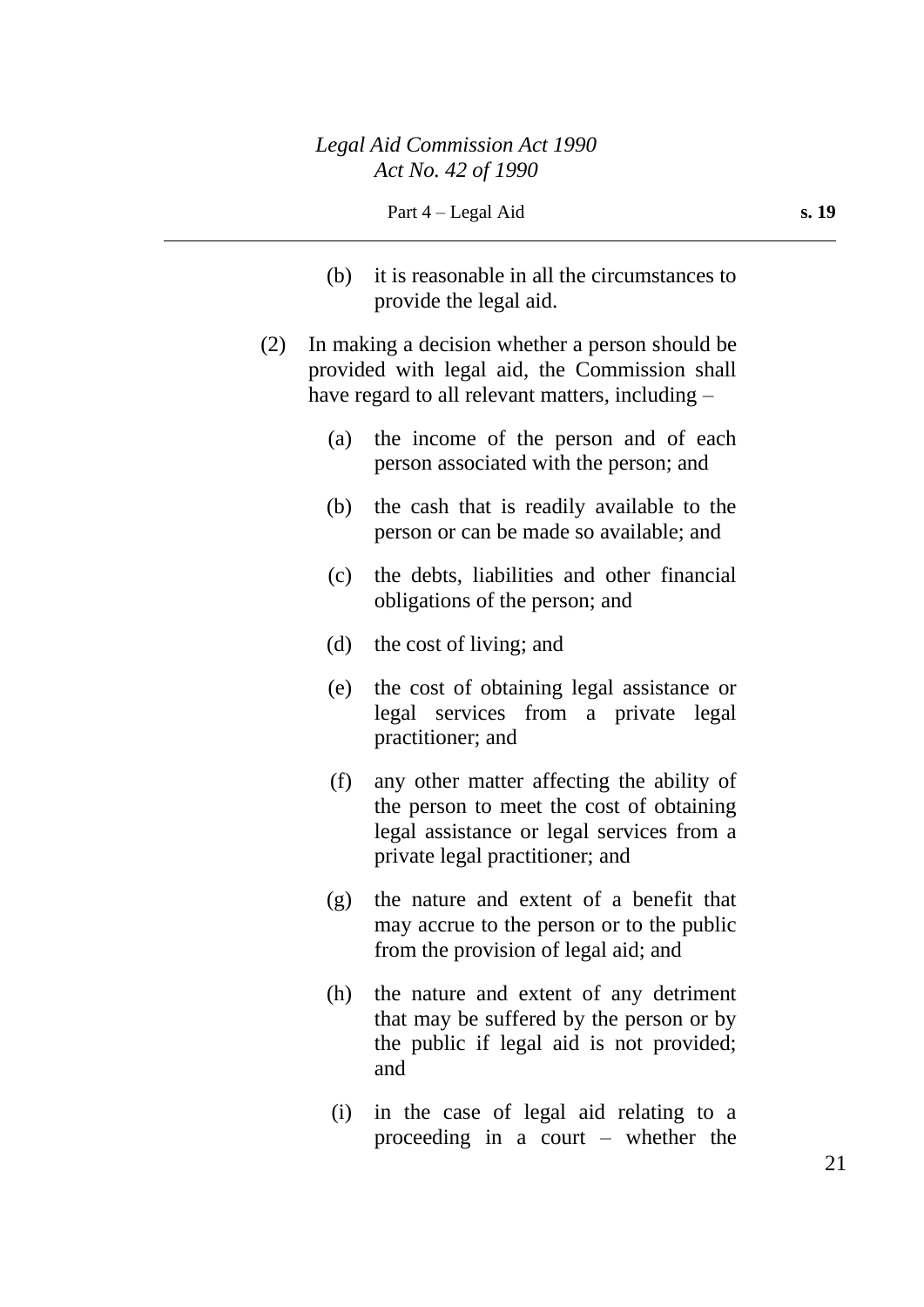proceeding is likely to terminate in a manner favourable to the person; and

- (j) limitations on the person's right to crossexamine a witness or person under section 8A of the *Evidence (Children and Special Witnesses) Act 2001*.
- (2A) The Commission is to provide legal aid to a person in accordance with section 8A of the *Evidence (Children and Special Witnesses) Act 2001* if a judge makes an order under that section directing that an unrepresented defendant be given assistance under this Act.
	- (3) Legal aid shall not be provided to a person who is not ordinarily resident in the State except if the legal aid relates to –
		- (a) a proceeding in a court in the State; or
		- (b) a matter arising under a law in force in the State.
	- (4) A reference in subsection  $(2)(a)$  to a person who is associated with a person is a reference to  $-$ 
		- (a) the spouse or partner of the person; or
		- (b) a person who is financially responsible for, or who provides financial support to, that person.
	- (5) For the purpose of subsection (4),
		- *partner* means the person with whom a person is in a personal relationship, within the meaning of the *Relationships Act 2003*.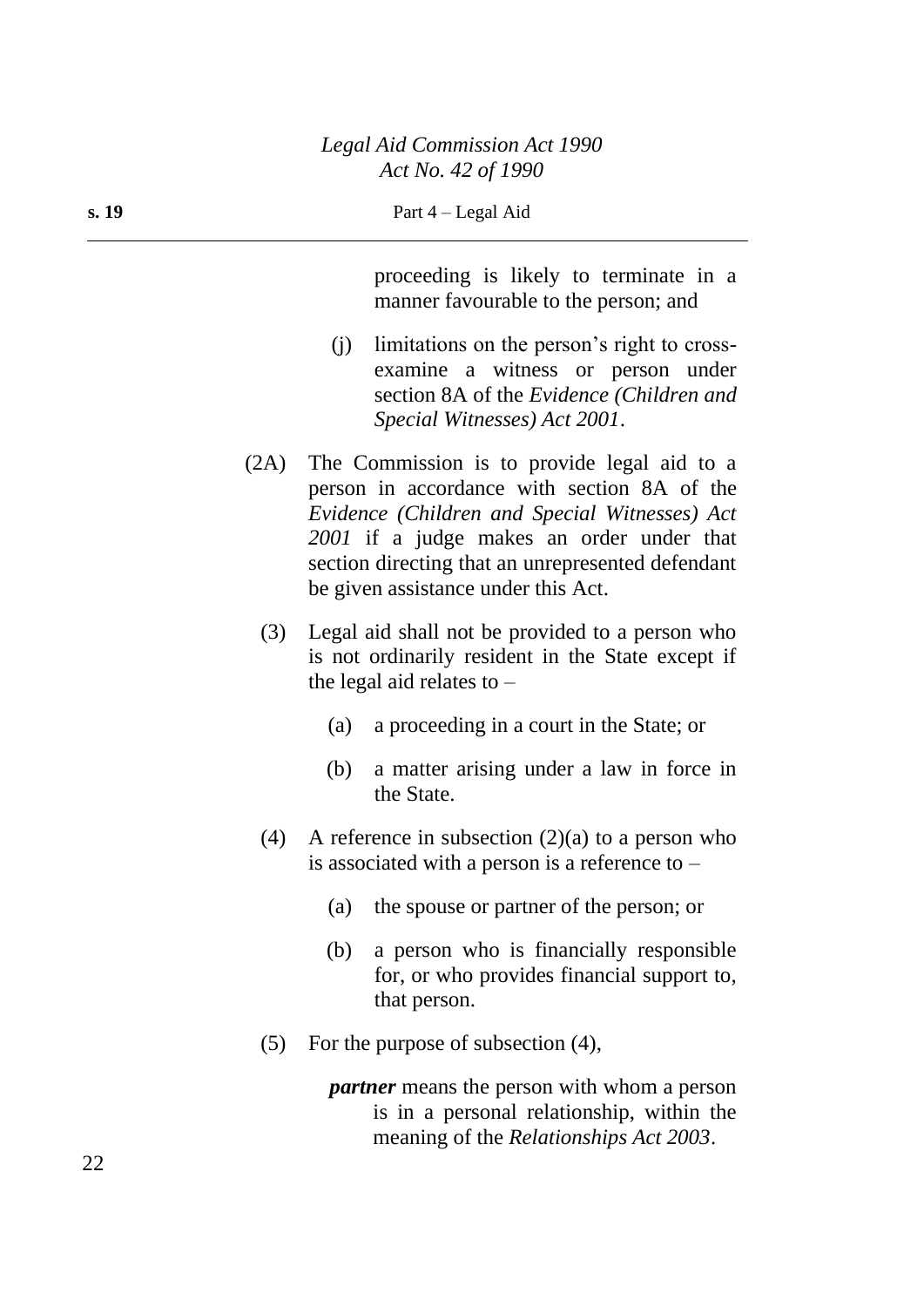#### **20. Legal aid for certain persons**

Legal aid may be provided to a person in relation to a proceeding or matter notwithstanding that the interests of the person may be adverse –

- (a) to the interests of the State; or
- (b) to the interests of an authority or body established for a public purpose by or under a law of the State; or
- (c) to the interests of a body corporate in which the State or such an authority or body has an interest.

#### **21. Contributions towards costs and expenses**

- (1) The Commission may provide to a person legal aid either free of charge or on condition that the person contributes towards the cost of providing that legal aid by  $-$ 
	- (a) paying a specified amount; or
	- (b) paying an amount equal to a specified percentage of that cost; or
	- (c) giving such security as and when the Commission requires.
- (2) Any amount payable by an assisted person under this section –
	- (a) shall be paid in such manner, within such period and at such times as the Commission determines; and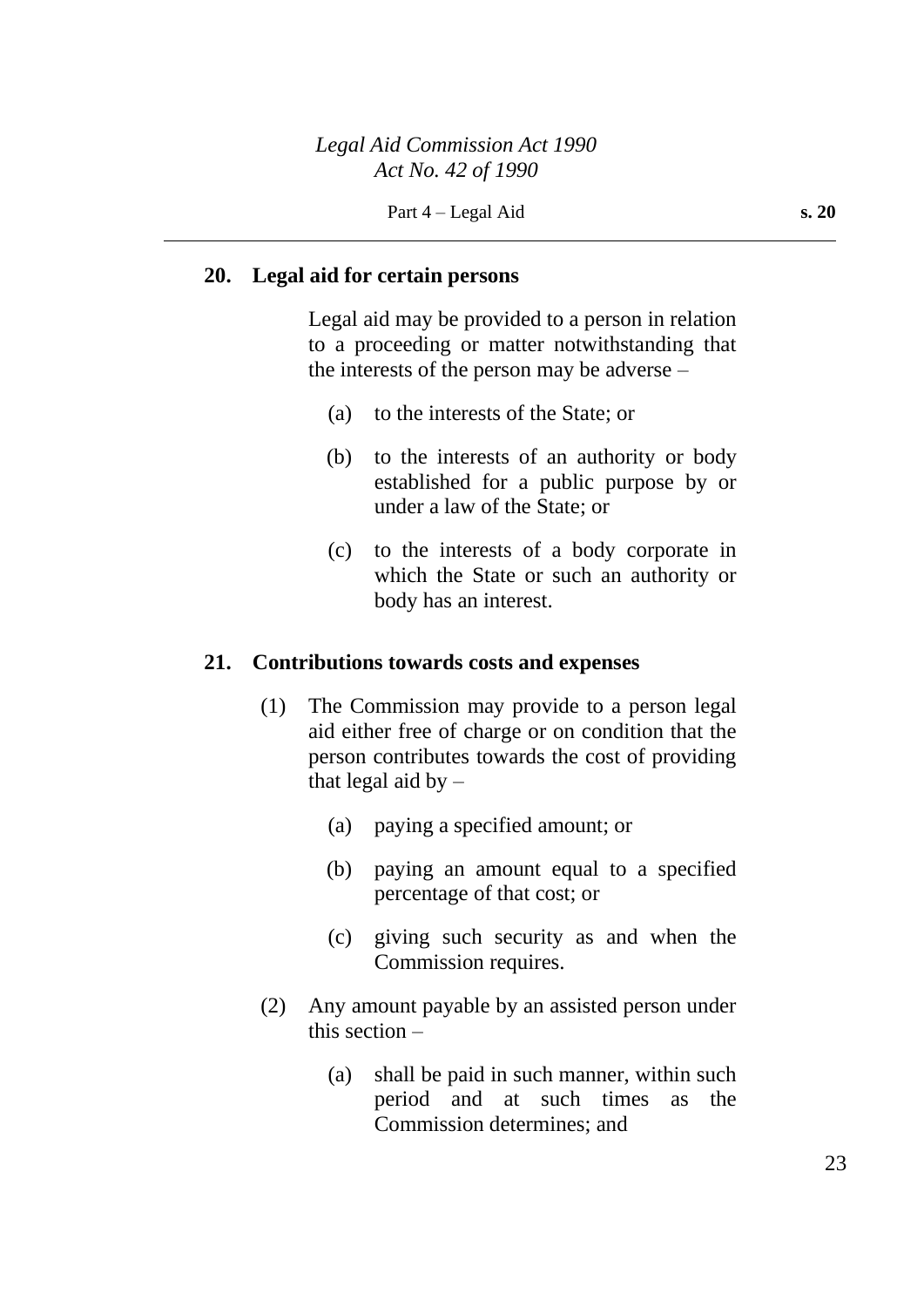(b) is recoverable by the Commission as a debt due to the Commission.

#### **22. Services of private legal practitioners**

- (1) The Commission shall keep a list of private legal practitioners who have notified that they are willing to act, either generally or in particular classes of matters or courts, as legal practitioners on behalf of an assisted person.
- (2) The Commission shall make available to a Legal Aid Committee the list kept under subsection (1).
- (3) Subject to subsection (4), the Commission may  $-$ 
	- (a) refuse to include in the list kept under subsection (1) the name of a private legal practitioner who has notified the Commission that he or she is willing to act on behalf of any assisted persons; or
	- (b) remove the name of a private legal practitioner from that list; or
	- (c) include the name of a private legal practitioner in that list together with limitations as to the classes of matters in which the services of the private legal practitioner will be sought.
- (4) The Commission shall not
	- (a) refuse to include the name of a private legal practitioner in the list kept under subsection (1); or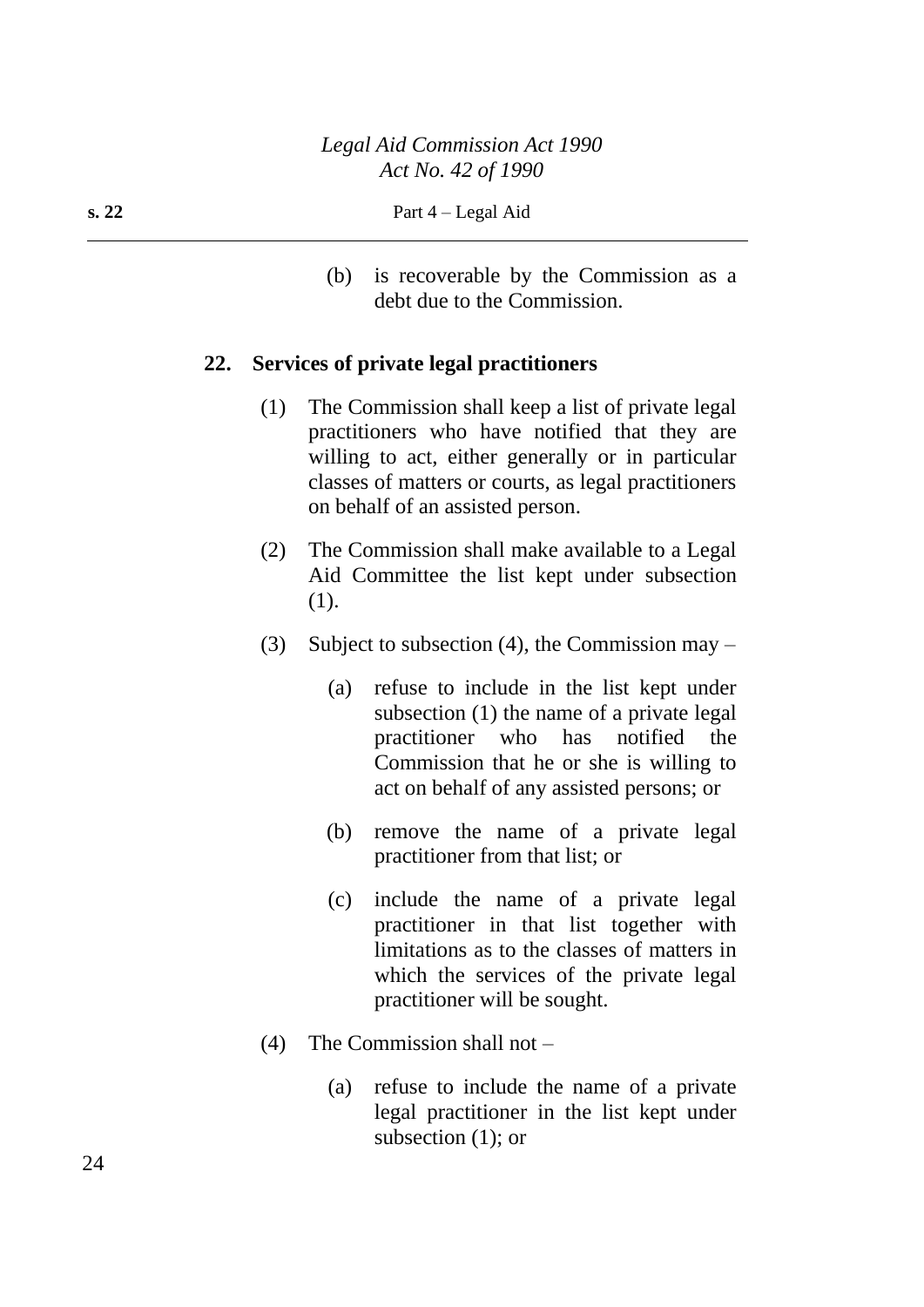- (b) remove the name of a private legal practitioner from that list; or
- (c) include in that list limitations as to the classes of matters in which the services of a private legal practitioner will be sought  $-$

unless the Commission has –

- (d) given written notice to the private legal practitioner setting out the reasons for the proposed refusal, removal or limitation; and
- (e) given the private legal practitioner a reasonable opportunity to provide a written submission or to address the Commission in relation to the proposed refusal, removal or limitation.
- (5) Where the Commission has
	- (a) refused to include the name of a private legal practitioner in the list kept under subsection (1); or
	- (b) removed the name of a private legal practitioner from that list; or
	- (c) included in that list, in relation to a private legal practitioner, a limitation as mentioned in subsection  $(3)(c)$  –

the private legal practitioner may, within 28 days after receipt of the notice given to him under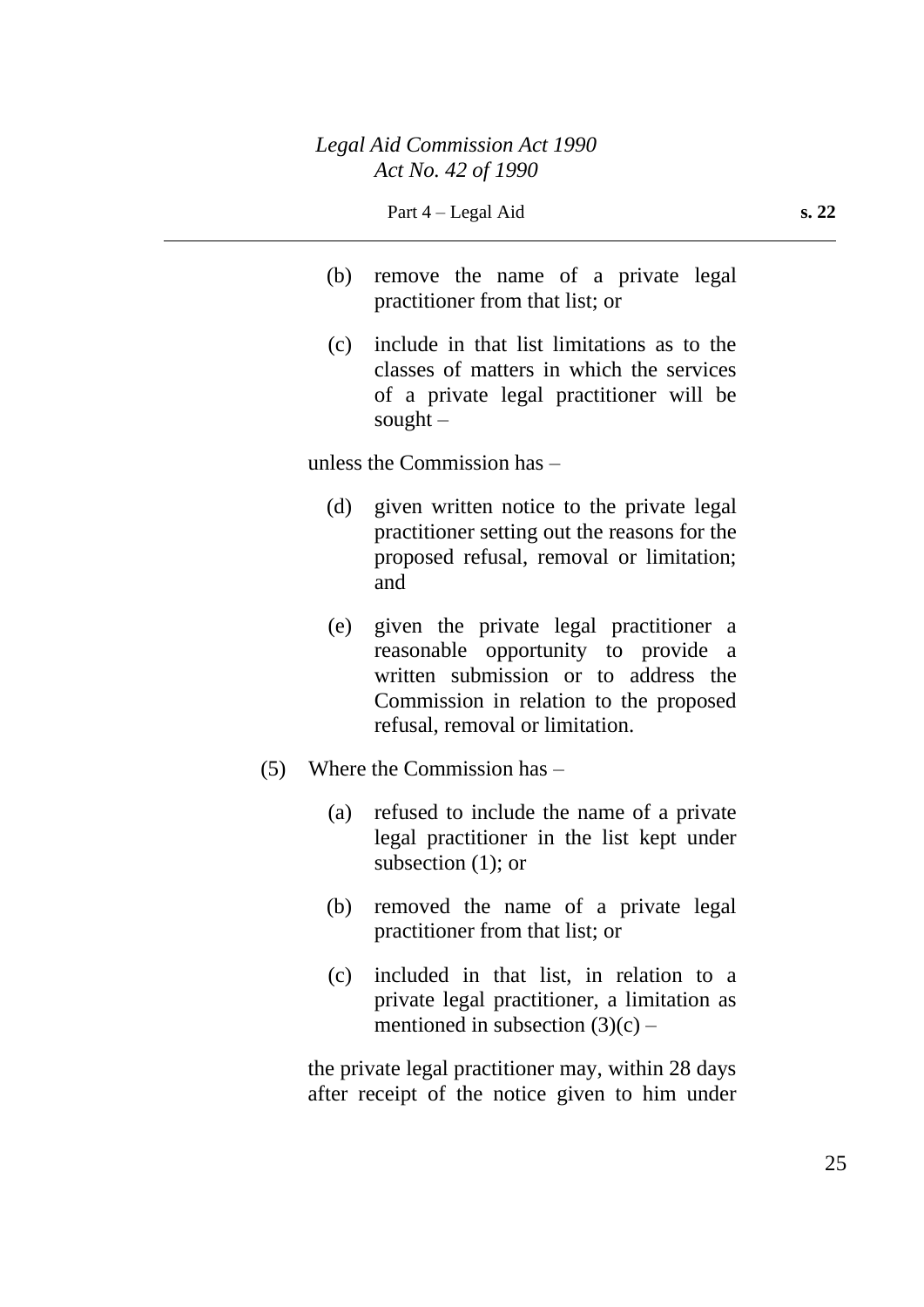| s. 23 | Part 4 – Legal Aid |                                                                                                                                                                                      |  |
|-------|--------------------|--------------------------------------------------------------------------------------------------------------------------------------------------------------------------------------|--|
|       |                    | subsection $(4)(d)$ , apply to the Supreme Court<br>for an appropriate order.                                                                                                        |  |
|       | (6)                | A private legal practitioner who makes an<br>application to the Supreme Court shall forward a<br>copy of that application to the Commission.                                         |  |
|       | (7)                | The<br>Commission<br>may appear before<br>the<br>Supreme Court in the hearing of an application.                                                                                     |  |
|       | (8)                | In determining an application, the Supreme<br>Court may $-$                                                                                                                          |  |
|       |                    | (a)<br>make the order applied for; or                                                                                                                                                |  |
|       |                    | make any order it considers appropriate;<br>(b)<br><b>or</b>                                                                                                                         |  |
|       |                    | (c)<br>postpone the making of an order with<br>liberty to apply; or                                                                                                                  |  |
|       |                    | (d)<br>dismiss the application.                                                                                                                                                      |  |
| 23.   |                    | <b>Allocation of work</b>                                                                                                                                                            |  |
|       | (1)                | Subject to subsection (2), the Commission shall<br>work<br>the<br>allocate<br>among<br>private<br>legal<br>practitioners whose names are on the list kept<br>under section $22(1)$ – |  |
|       |                    | (a) in a manner that is equitable; and                                                                                                                                               |  |

(b) with regard to the nature of their legal practices.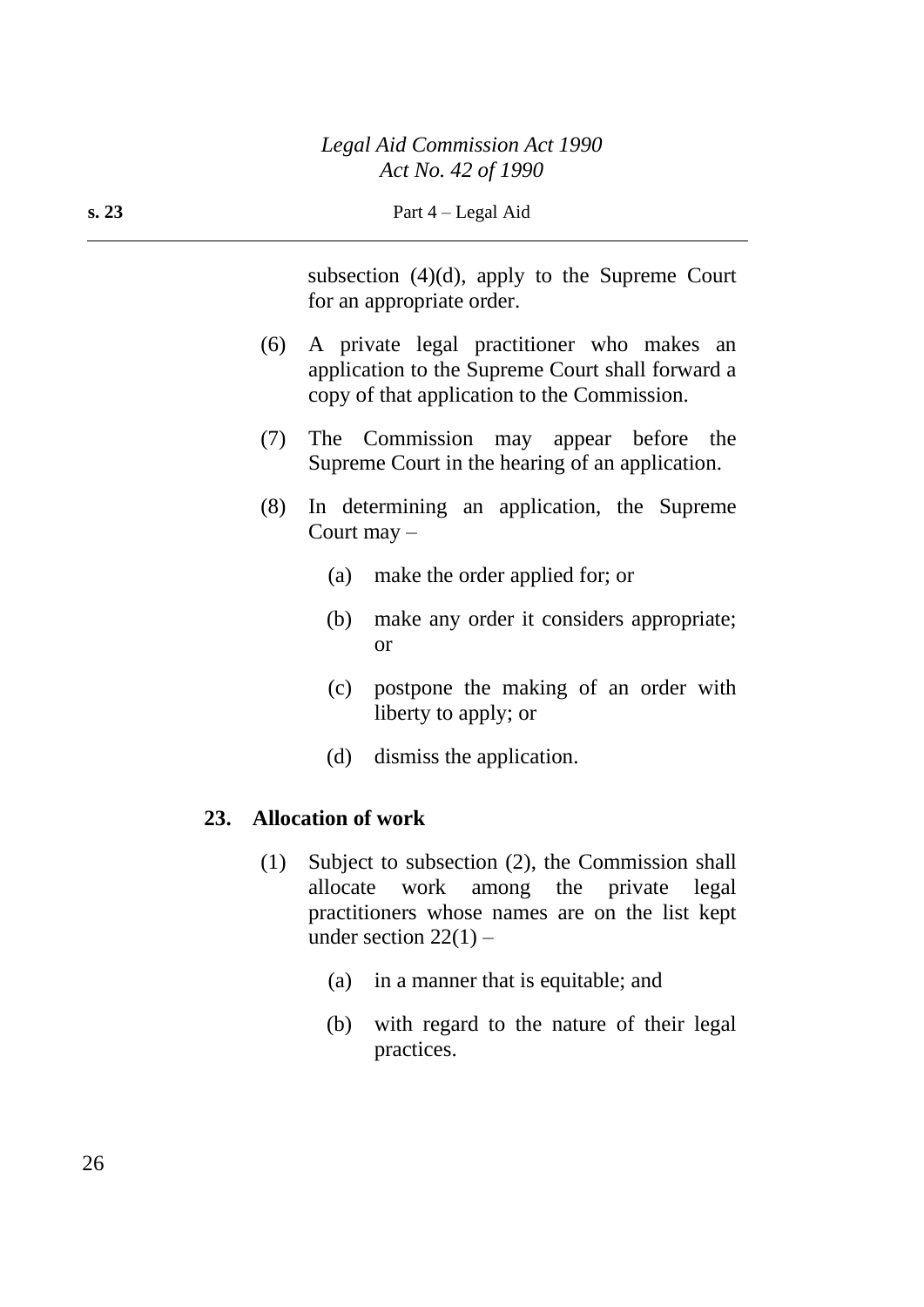- (2) In determining to whom work should be allocated in a particular case, the paramount considerations are –
	- (a) the interest of the assisted person; and
	- (b) any choice expressed by the assisted person for a particular private legal practitioner.
- (3) The Commission shall keep a record of the number and type of matters dealt with by specified private legal practitioners under this Act.
- (4) The Commission shall make available the record kept under subsection (3) for inspection on request by the Law Society.

### **24. Fees and costs**

- (1) In determining the fees payable to private legal practitioners for the provision of legal assistance or legal services to assisted persons, the Commission shall consult the Law Society and shall take into account its views.
- (2) The fees payable to private legal practitioners for the provision of legal assistance or legal services to assisted persons shall, so far as practicable, be less than the ordinary professional cost of providing such legal assistance or legal services.
- (3) The Director may refer to a Legal Aid Committee an account from a private legal practitioner in respect of the provision of legal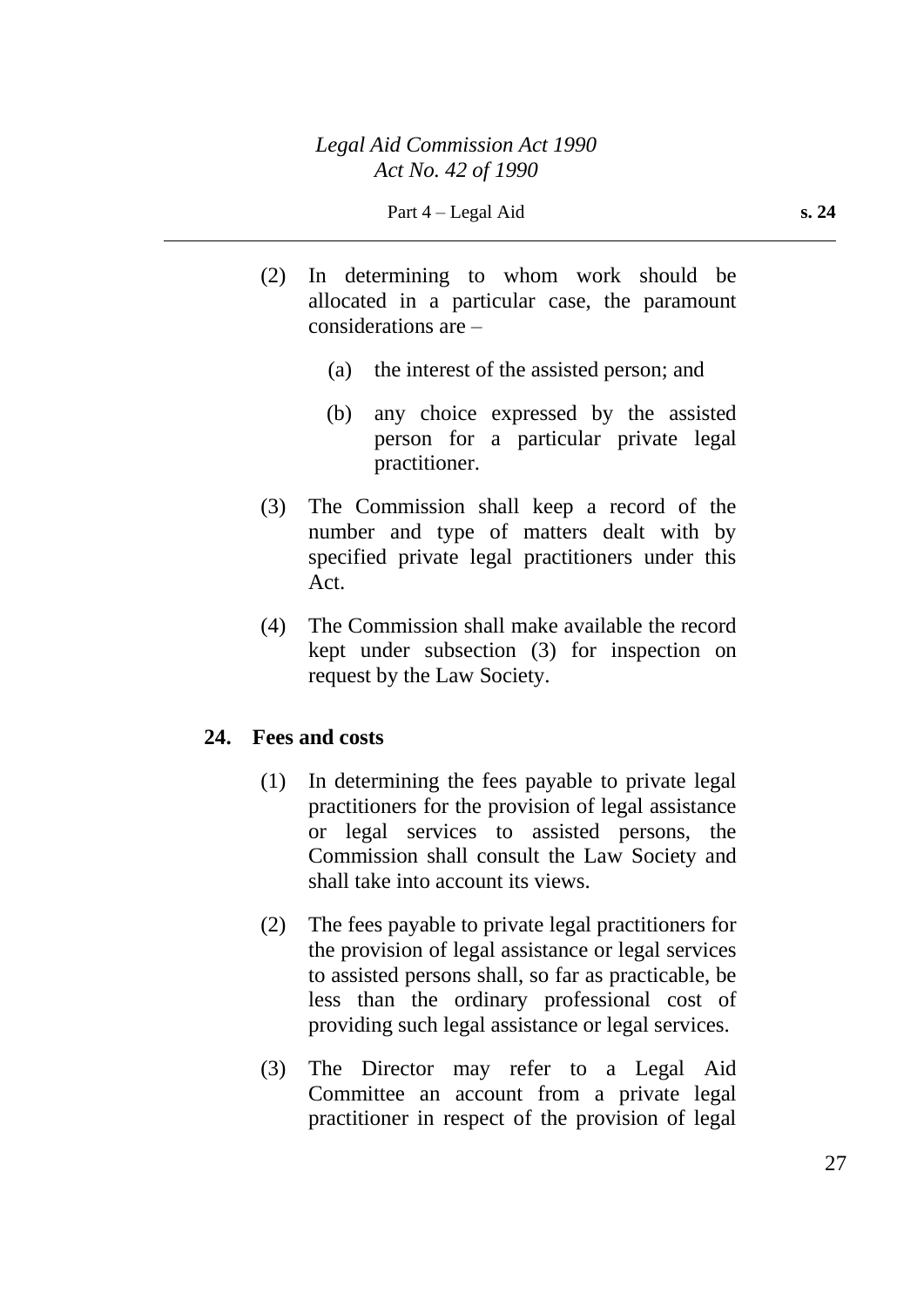assistance or legal services to determine whether any amounts claimed in the account are properly payable.

- (4) The Commission may defer payment of fees payable by it to a private legal practitioner in connection with proceedings in respect of which legal aid has been granted –
	- (a) until the conclusion of any investigation in relation to –
		- (i) an alleged breach of this Act or the *Legal Profession Act 2007* by the private legal practitioner in relation to the provision of services; or
		- (ii) an alleged fraud or misrepresentation by the private legal practitioner in relation to the provision of services; or
		- (iii) an alleged improper action by the private legal practitioner in bringing, defending or conducting proceedings in relation to the provision of legal assistance or legal services to assisted persons; or
	- (b) until the completion of any criminal or disciplinary proceedings commenced against the private legal practitioner in respect of any matter referred to in paragraph (a).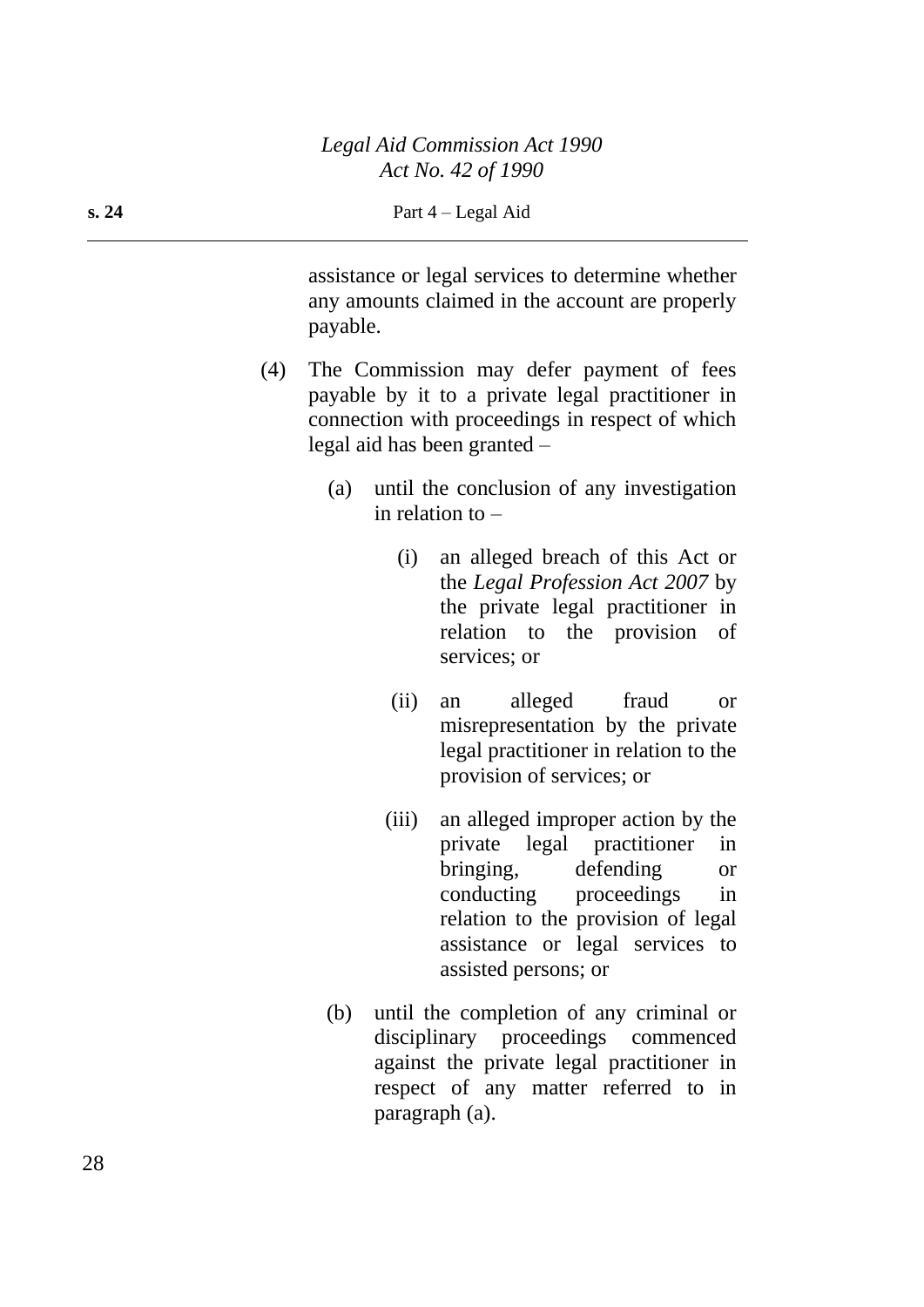(5) The Commission may refuse to pay fees to a private legal practitioner in connection with proceedings in respect of which legal aid has been granted if an allegation referred to in subsection  $(4)(a)$  against the practitioner is substantiated in criminal or disciplinary proceedings.

### **25. Entitlement of assisted persons to costs**

- (1) An assisted person who is successful in any proceeding is liable to pay the ordinary professional costs of any legal aid provided and any disbursements and expenses incurred in connection with the provision of the legal aid.
- (2) The Director may direct that an assisted person take specific action to recover an amount by way of costs that is recoverable by that person in respect of the matter in which legal aid was given.
- (3) An assisted person who is entitled to recover an amount by way of costs in respect of any matter in which legal aid is given shall pay to the Director –
	- (a) an amount equal to that amount; or
	- (b) such other lesser amount as the Director, in accordance with the guidelines, determines.
- (4) In determining an amount under subsection  $(3)(b)$ , the Director shall have regard to –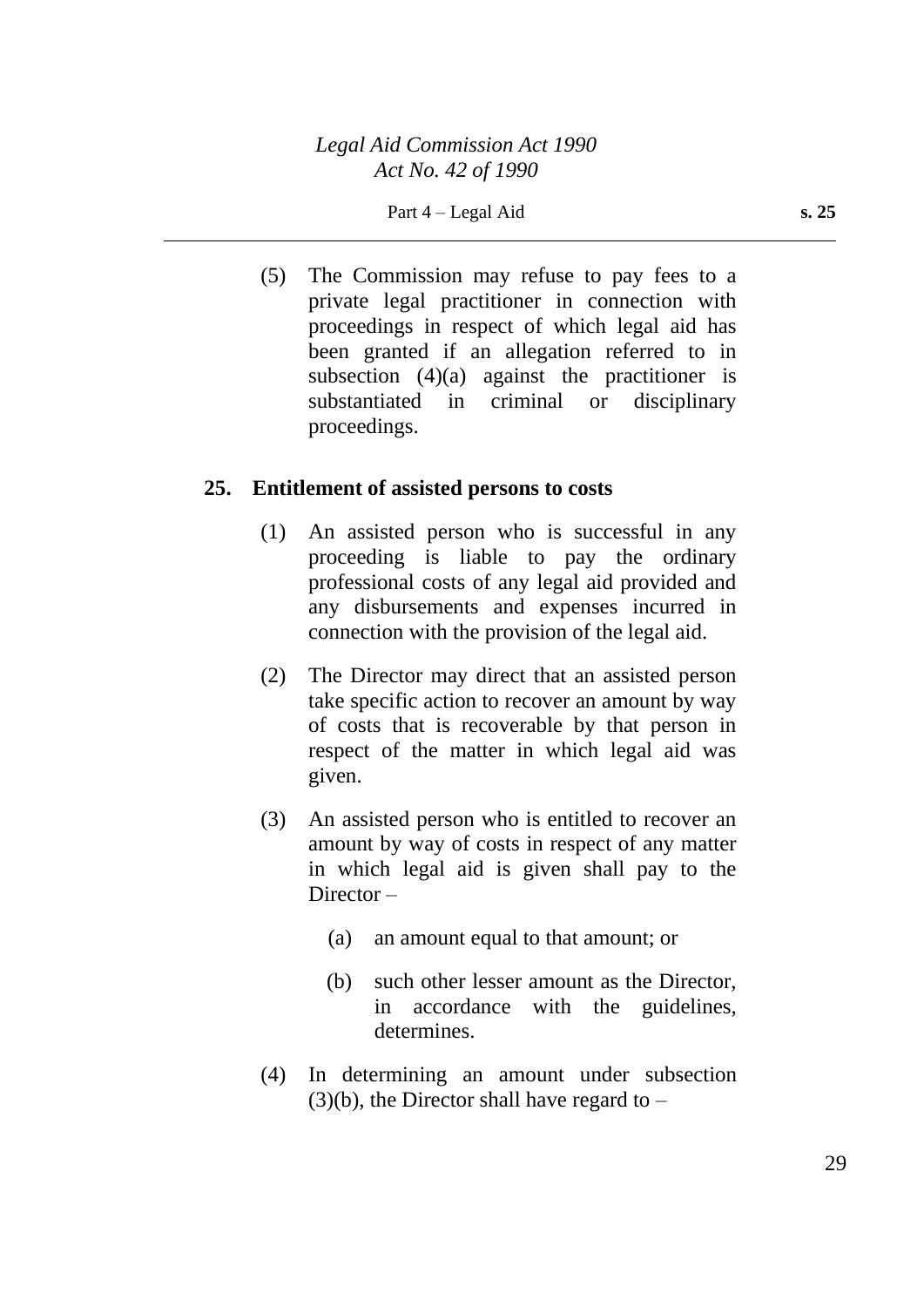| s. 25 |     | Part $4 -$ Legal Aid                                                                                                                                                                                           |
|-------|-----|----------------------------------------------------------------------------------------------------------------------------------------------------------------------------------------------------------------|
|       | (a) | the amount actually recovered by the<br>assisted person; and                                                                                                                                                   |
|       | (b) | any failure by the assisted person to take<br>action to recover the amount recoverable;<br>and                                                                                                                 |
|       | (c) | any failure by the assisted person to<br>comply with a direction of the Director<br>under subsection $(2)$ .                                                                                                   |
| (5)   |     | The Commission may recover as a debt due and<br>payable to it any amount an assisted person is<br>liable to pay to it under subsection (3).                                                                    |
| (6)   |     | If an assisted person is entitled to recover an<br>amount by way of costs in respect of any matter<br>in which legal aid is given, the Director may, by<br>notice in writing, direct that the assisted person, |

- within 28 days after receipt of the notice, assign to the Commission his or her rights to recover the amount. (7) An assisted person who fails to comply with a
- direction under subsection (6) is deemed to have assigned to the Commission any right to recover an amount at the end of the period referred to in that subsection.
- (8) Where an assisted person is deemed to have assigned to the Commission any right to recover an amount, the Commission, for the purposes of recovering the amount –
	- (a) shall stand in the place of the assisted person; and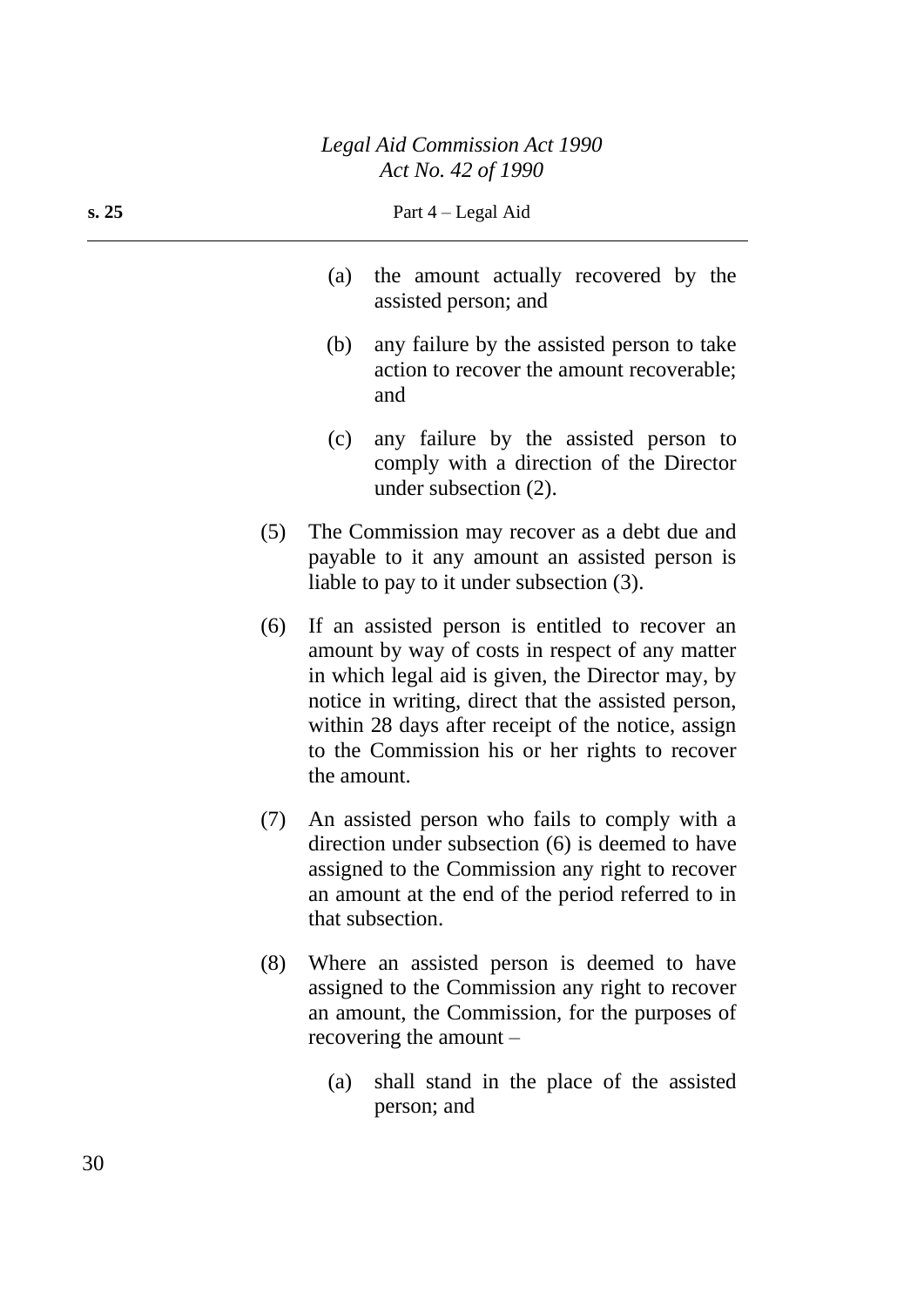- (b) may use any of the remedies available to the assisted person; and
- (c) may use the name of the assisted person.

#### **26. Costs awarded against assisted persons**

- $(1)$  Where
	- (a) legal aid is provided to a person in relation to a proceeding instituted by the person in a court; and
	- (b) the court makes an order in the proceeding directing the assisted person to pay costs incurred by another party to the proceeding –

either the assisted person or the other party may request the Commission to pay to the other party on behalf of the assisted person an amount representing the whole or a part of the costs that the assisted person was so directed to pay.

- (2) A request under subsection (1) shall be decided  $-$ 
	- (a) in accordance with the guidelines; and
	- (b) by an officer, if the question whether legal aid should be granted in relation to the proceeding was decided by an officer; or
	- (c) by a Legal Aid Committee, if the question was decided by a Legal Aid Committee.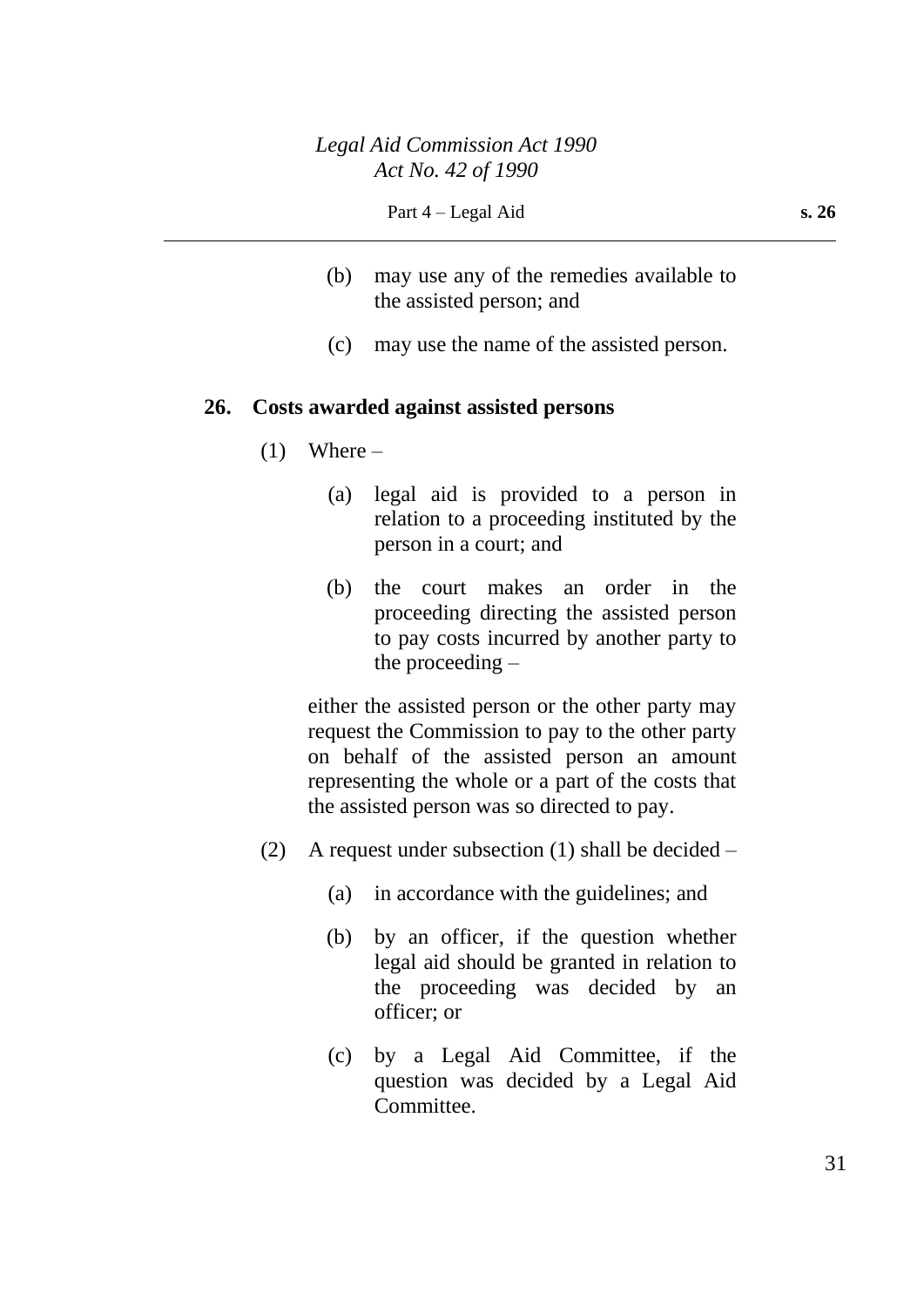(3) An amount paid by the Commission under this section is deemed to have been paid by the assisted person.

### **27. Guidelines**

The Commission shall issue guidelines to be applied in –

- (a) determining whether legal aid is to be provided to a person; and
- (b) determining the conditions subject to which legal aid is to be provided; and
- (c) determining the extent to which the Commission shall pay costs awarded against an assisted person; and
- (d) determining the amount of costs or disbursements required to be paid under section 25 by an assisted person.

### **28. Notification of decisions**

- (1) The Commission shall notify a person and the legal practitioner acting on behalf of that person of any decision made by a Legal Aid Committee or an officer in respect of that person in relation  $to -$ 
	- (a) the provision of legal aid; or
	- (b) the making of a payment for costs.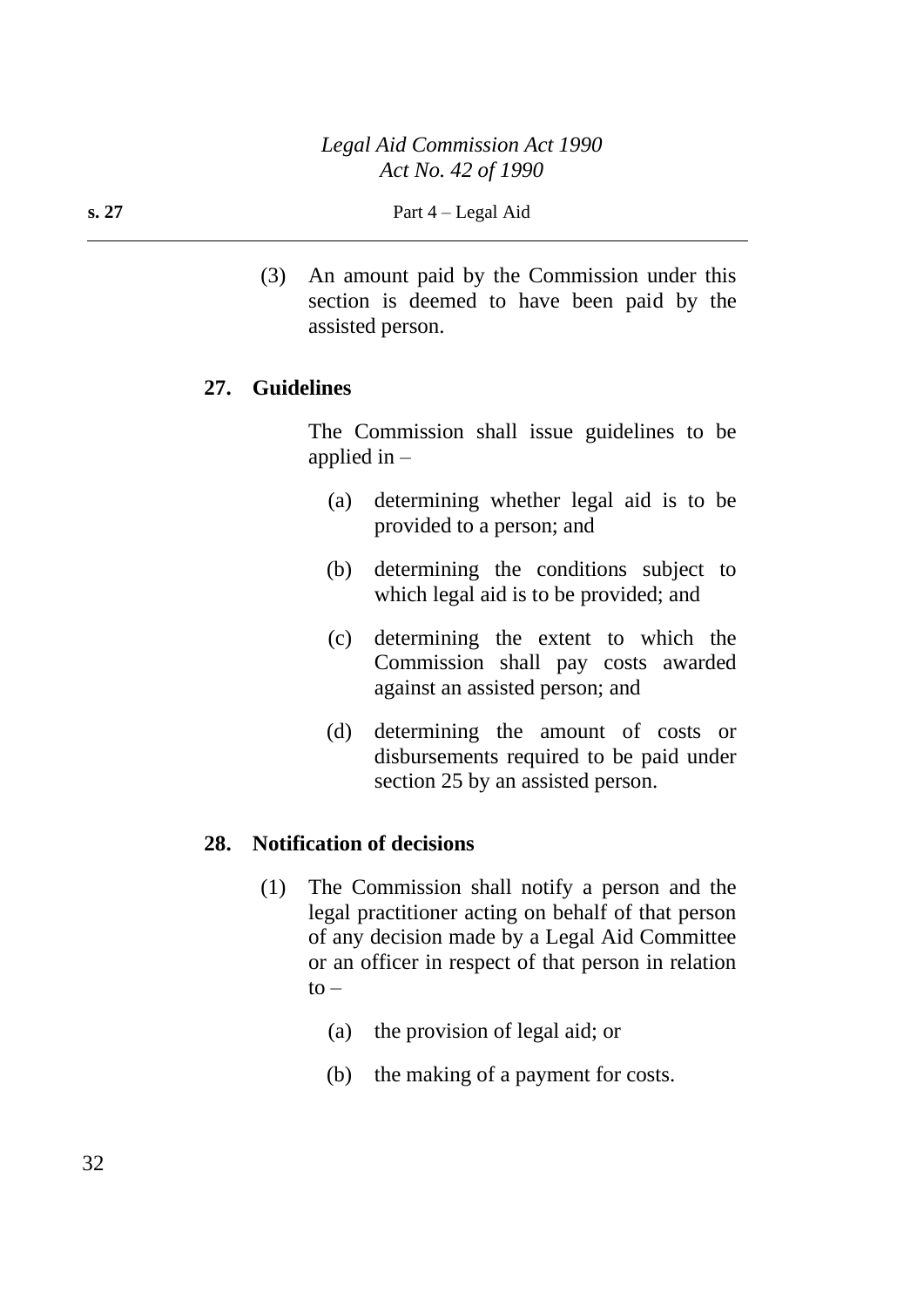- (2) A notification shall be made in writing within 14 days after the decision is made.
- (3) The Commission, at the request of a person, shall provide written reasons for any decision to which a notification relates.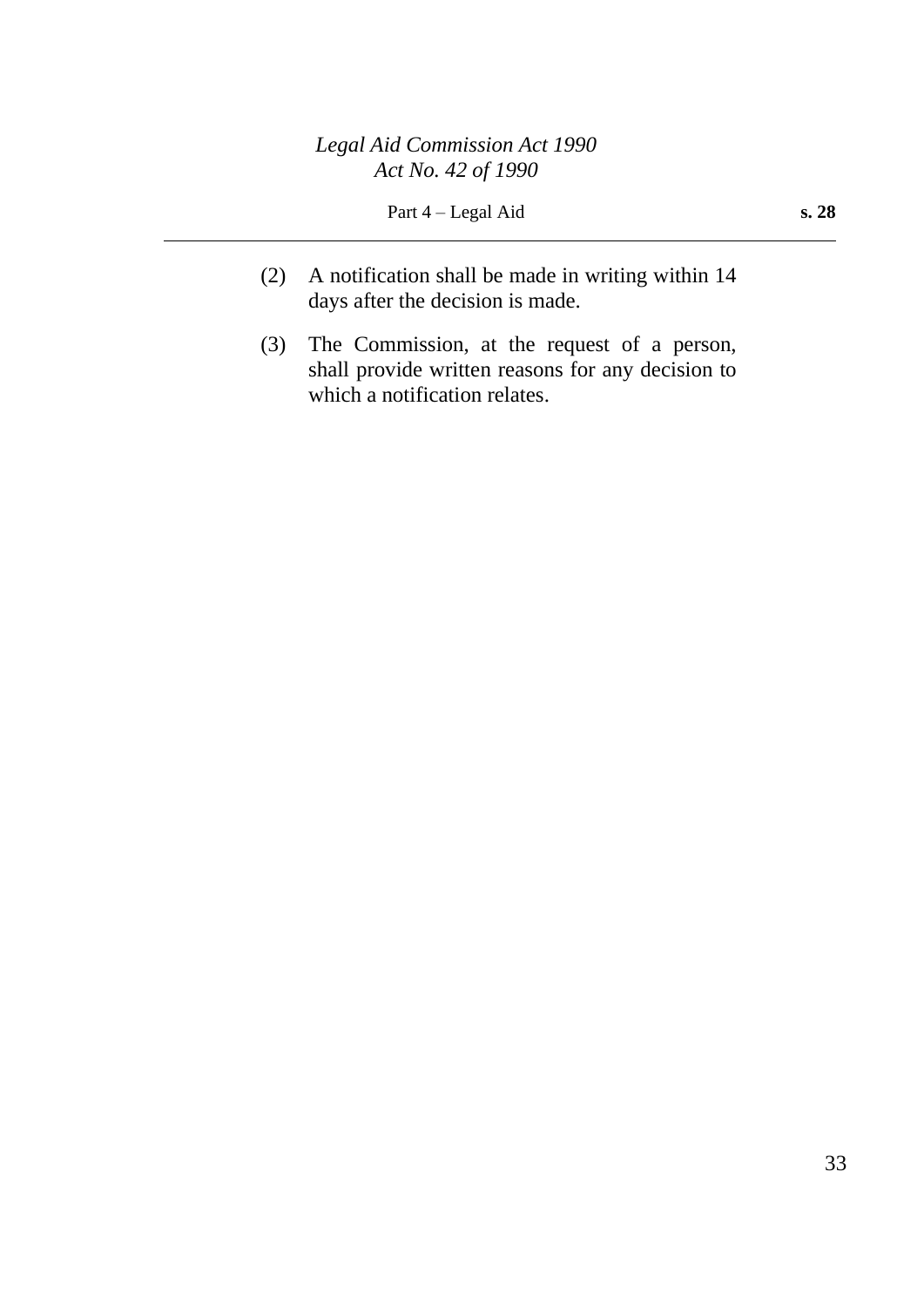### **PART 5 – REVIEW COMMITTEES**

#### **29. Requests for review**

- (1) A person may, by notice in writing, request the Commission to refer a decision made by an officer or a Legal Aid Committee to a Review Committee.
- (2) A request made by a person under subsection (1) shall be made –
	- (a) within a period of 14 days after the person receives a notice referred to in section  $28(2)$ ; or
	- (b) within such longer period as the Commission may determine.

#### **30. Establishment of Review Committees**

The Commission may establish such Review Committees as it thinks necessary for the purposes of this Act.

#### **31. Constitution of Review Committee**

- (1) A Review Committee consists of 3 members appointed by the Commission of whom –
	- (a) one is a private legal practitioner; and
	- (b) one is an officer; and
	- (c) one is a person who is not a private legal practitioner nor an officer but who has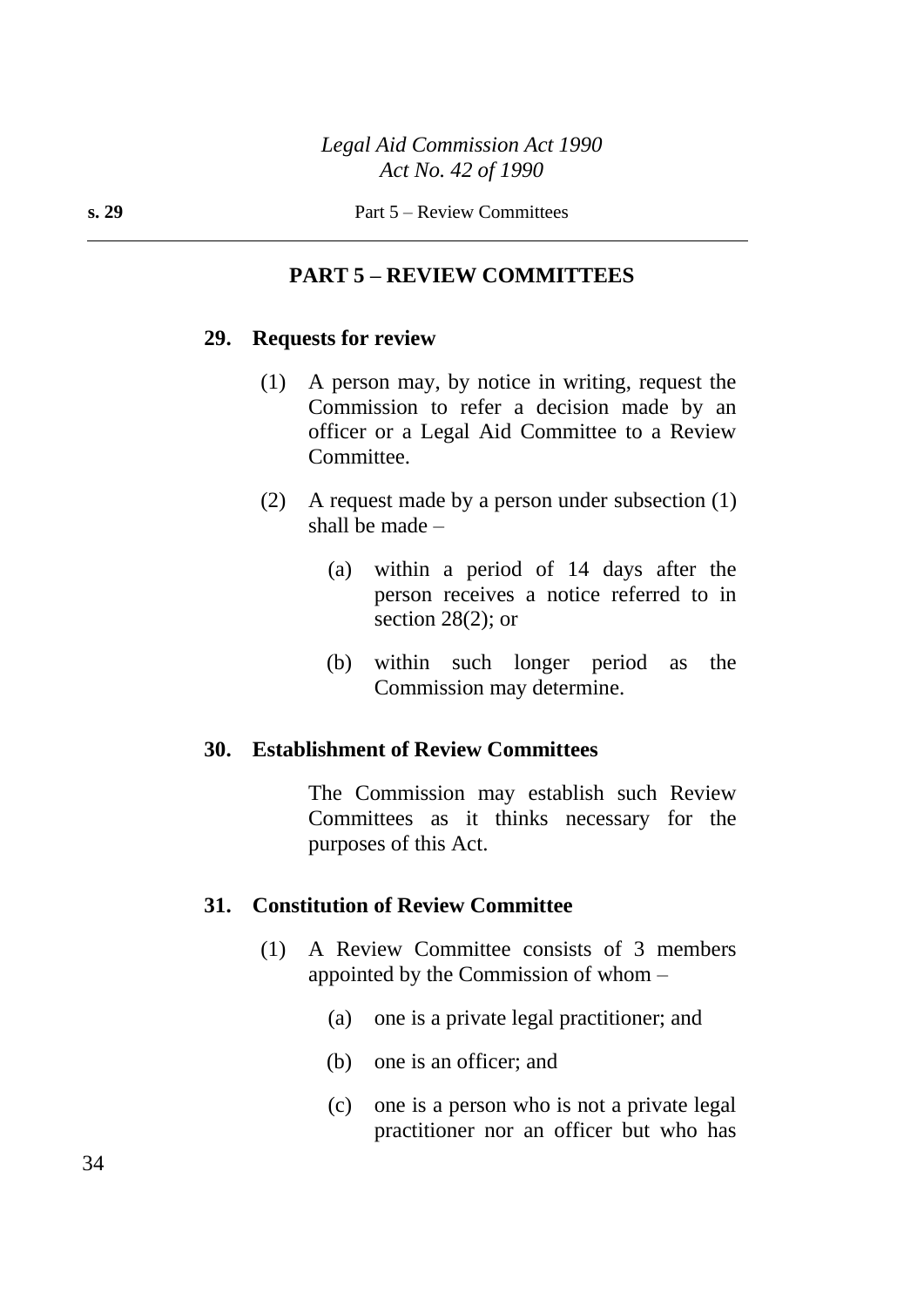qualifications or experience relevant to the performance of the function of a Review Committee.

- (2) The Commission shall appoint a member of a Review Committee as chairperson of that Review Committee.
- (3) The Commission may appoint as a deputy of a member of a Review Committee –
	- (a) a private legal practitioner, in the case of a member referred to in subsection  $(1)(a)$ ; or
	- (b) an officer, in the case of a member referred to in subsection  $(1)(b)$ ; or
	- (c) a person who is not a private legal practitioner nor an officer but who has qualifications and experience relevant to the performance of the function of a Review Committee, in the case of a member referred to in subsection  $(1)(c)$ .
- (4) The deputy of a member appointed under subsection (3) is entitled to attend a meeting of a Review Committee in the absence of the member from that meeting and while so attending is deemed to be a member of that Review Committee.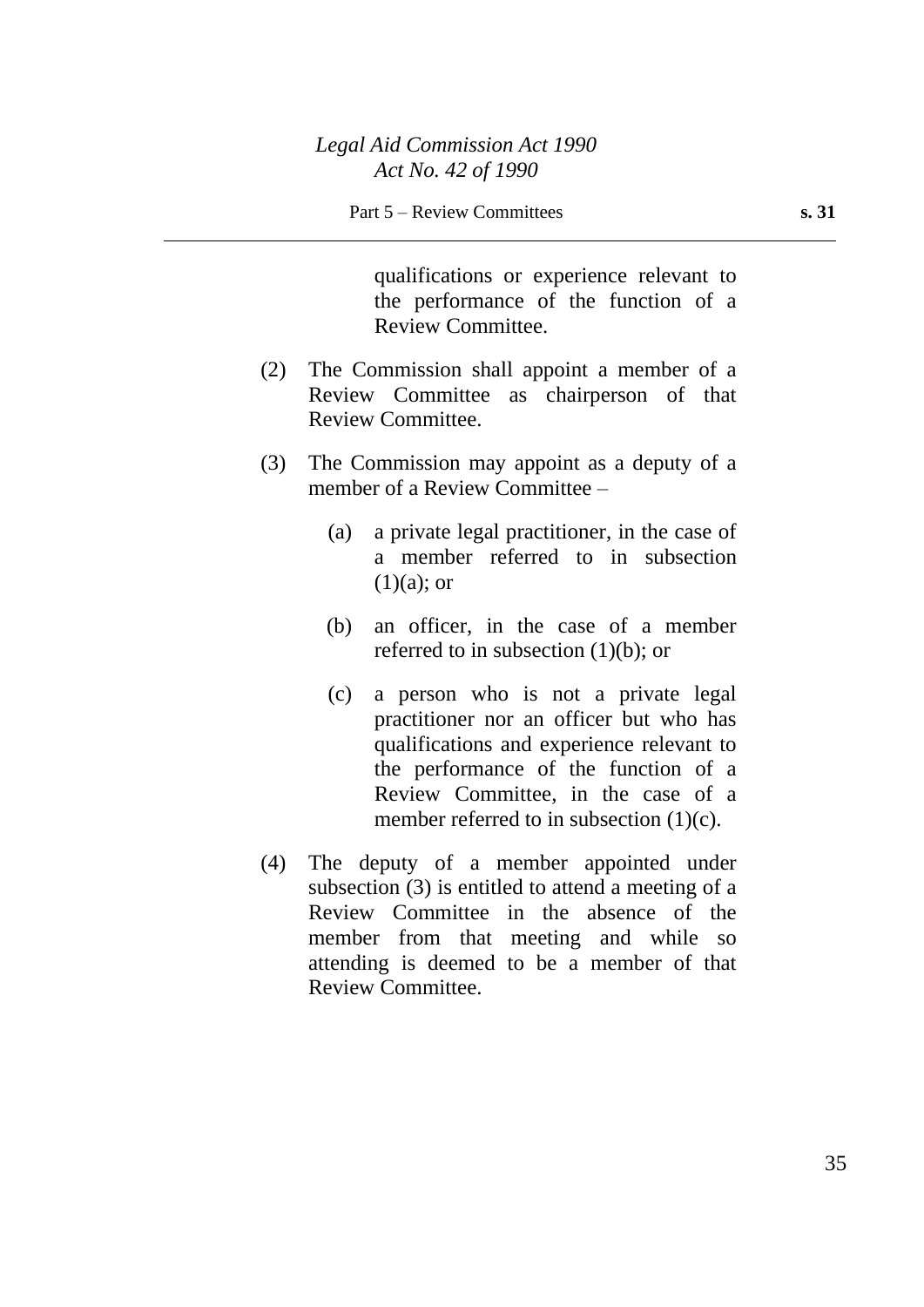#### **32. Function of Review Committee**

The function of a Review Committee is to review any decision referred to it under section 29.

#### **33. Hearing**

- (1) A Review Committee shall not make a decision relating to a review unless the person requesting the review has been given a reasonable opportunity to  $-$ 
	- (a) provide a written submission to the Review Committee in relation to the review; and
	- (b) place before the Review Committee any document relevant to the review.
- (2) A Review Committee may, at the request of a person, permit the person to attend and address the Review Committee in relation to the review.

#### **34. Decision of Review Committee**

- (1) After reviewing a decision a Review Committee  $may -$ 
	- (a) confirm the decision; or
	- (b) vary the decision; or
	- (c) set aside the decision and substitute another decision in its place.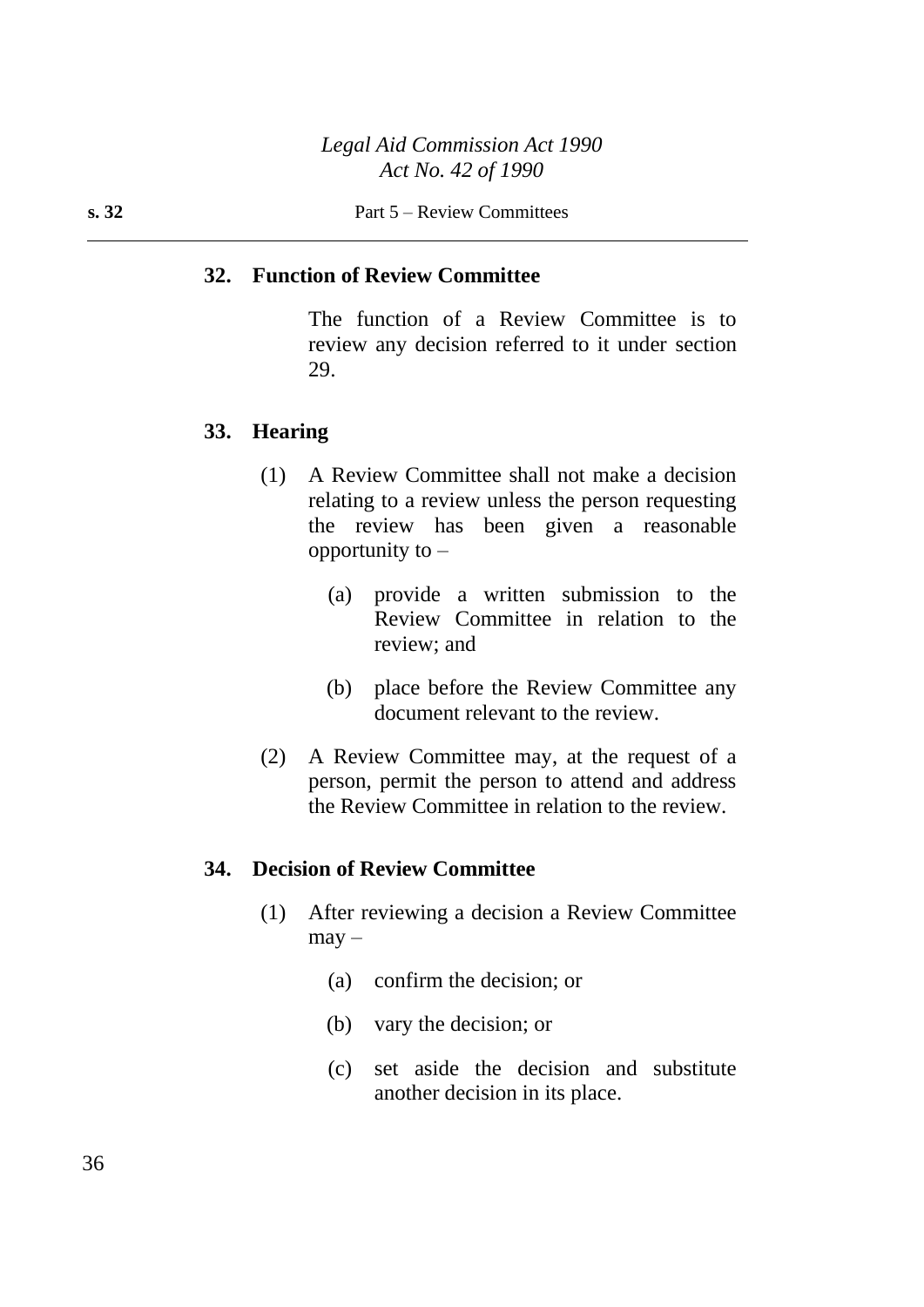- (2) Subject to subsection (6), the decision of a Review Committee is final.
- (3) A Review Committee shall notify the Commission and the person requesting the review of its decision.
- (4) A notification shall be made in writing within 14 days after the decision is made.
- (5) The Commission, at the request of a person, shall provide written reasons for any decision to which a notification relates.
- (6) A person whose circumstances in relation to a matter change after a Review Committee has made a decision under this section may apply again under section 16 for legal aid in respect of that matter.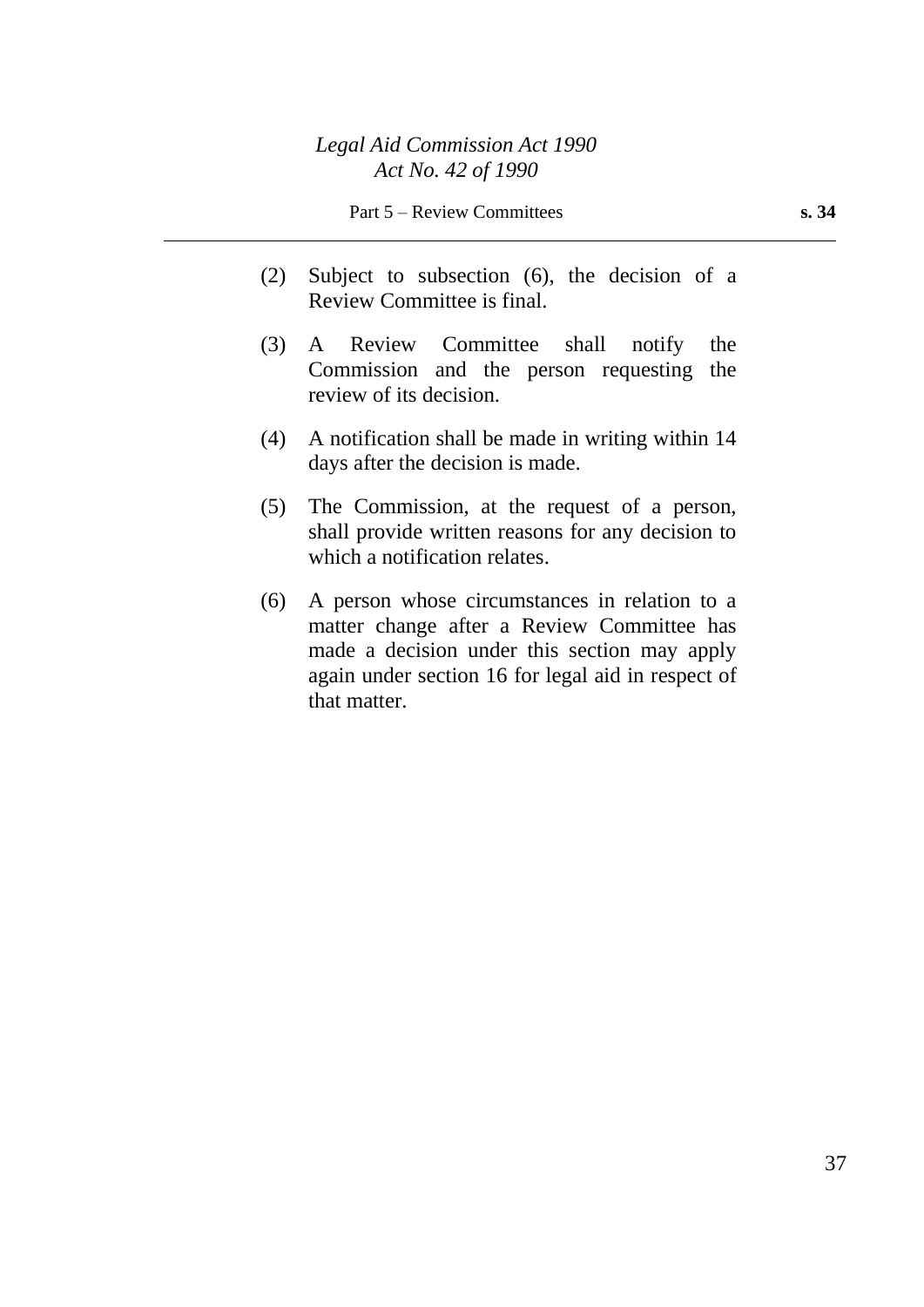### **PART 6 – FINANCES OF COMMISSION**

#### **35. Legal Aid Fund**

- (1) There is established a fund to be known as the Legal Aid Fund.
- (2) The Fund shall consist of
	- (a) any money paid to, or recovered by, the Commission under this Act (other than money received or held by the Commission on trust); and
	- (b) any money appropriated by the Parliaments of the Commonwealth and the State for the purposes of this Act; and
	- (c) any other money paid to the Commission for the provision of legal aid; and
	- (d) any income derived from the investment of any money forming part of the Fund.
- (3) The Fund shall be administered by the Commission.

#### **36. Application of Fund**

Money in the Fund shall be applied only  $-$ 

(a) in the payment or discharge of the expenses, charges and obligations incurred or undertaken by the Commission under this Act; and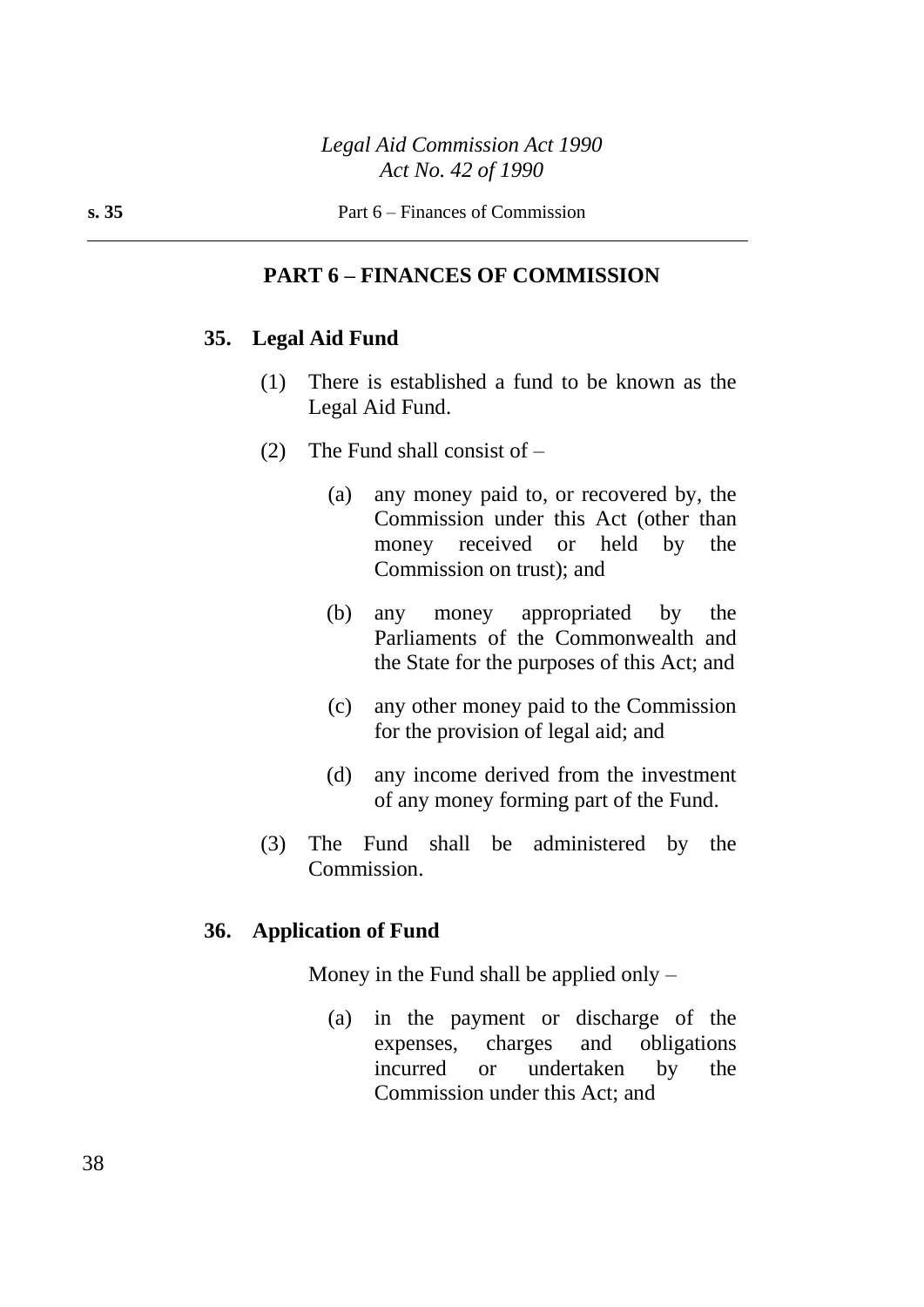(b) in the payment of salaries, remuneration, allowances and expenses payable under this Act.

#### **37. Authorised deposit-taking institution accounts**

- (1) The Commission shall open and maintain at least one account in an authorised deposit-taking institution in this State.
- (2) The Commission shall pay any money received by it into the account referred to in subsection (1).
- (3) Payment of money into the account referred to in subsection (1) is deemed to be a payment of money into the Fund.
- (4) The Commission shall ensure that any money received or held by it on trust is paid into an account that does not contain any money of the Commission not held on trust.

### **38. Investment of funds**

The Commission may invest any money standing to the credit of the Fund in any of the ways referred to in section 5 of the *Trustee Act 1898*.

### **39. Money held on trust**

(1) The Commission may accept money or property on trust and may act as trustee of money or property held by it on trust.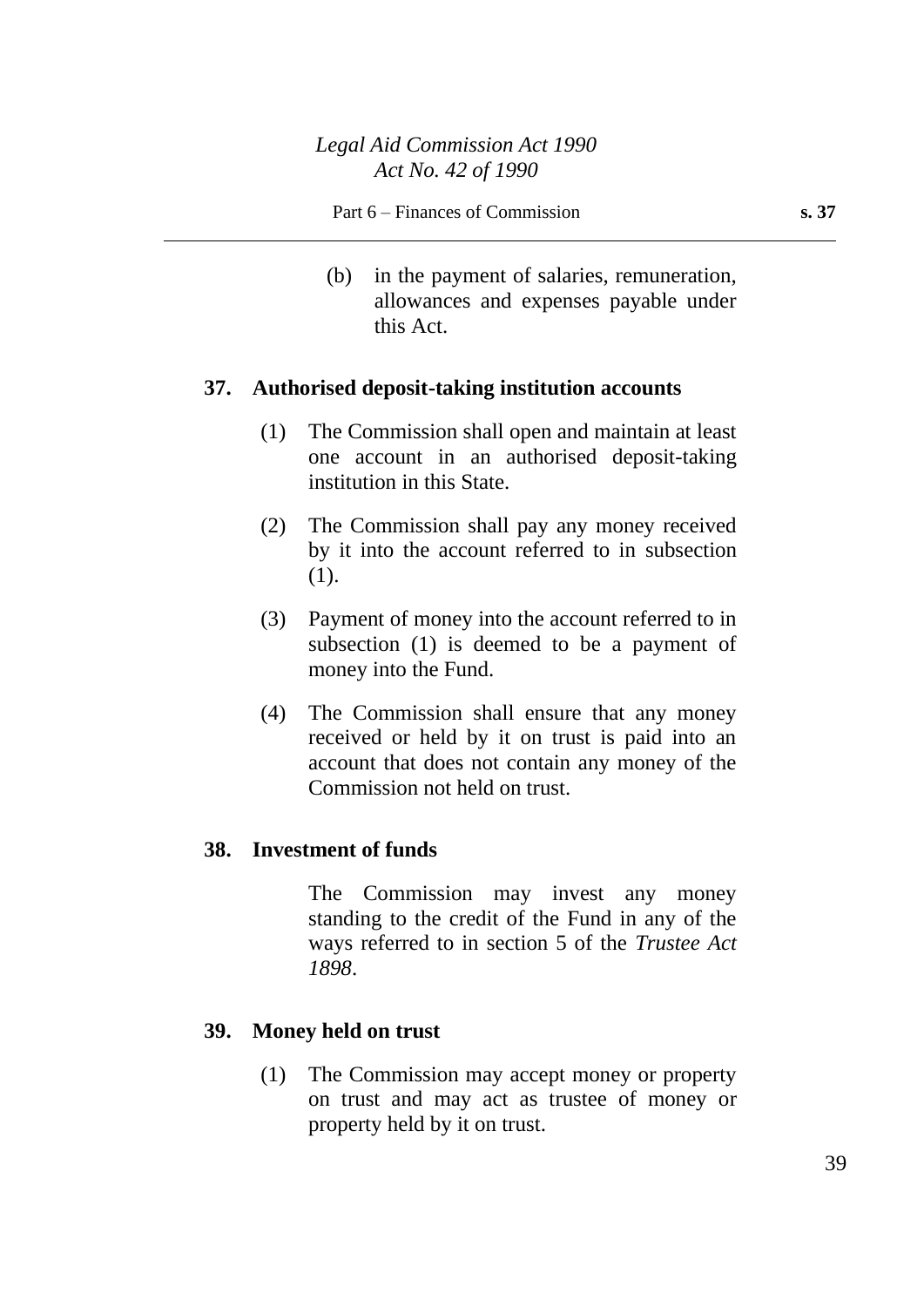#### **s. 40** Part 6 – Finances of Commission

(2) The Commission may invest any money held by it on trust in any of the ways referred to in section 5 of the *Trustee Act 1898*.

#### **40. Accounts**

- (1) The Commission shall keep proper accounts and records in relation to its transactions.
- $(2)$  . . . . . . . .

### 41**.** . . . . . . . .

#### **42. Estimates of expenditure**

- (1) The Commission shall
	- (a) as soon as practicable after the day on which this Act commences, submit to the Minister an estimate of the expenditure and revenue of the Commission for the period commencing on that day and ending on the next following 30 June; and
	- (b) no later than 31 May in each subsequent year, submit to the Commonwealth Minister and the Minister an estimate of the expenditure and revenue of the Commission during the financial year beginning on the next following 1 July.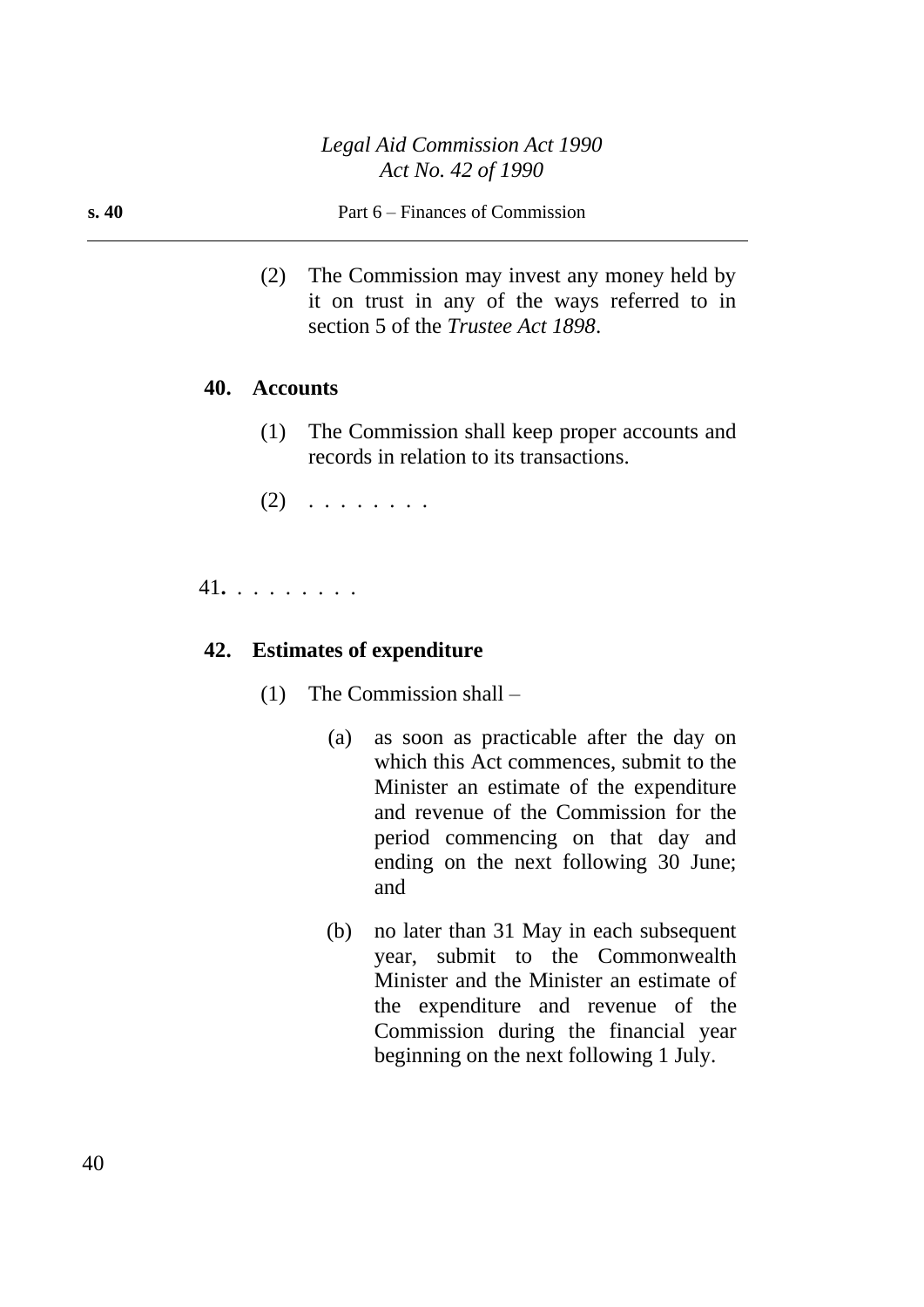- (2) The Minister may require the Commission to provide such further details as the Minister considers necessary.
- (3) The funds of the Commission, other than money held on trust, shall not be expended otherwise than in accordance with estimates approved by the Minister.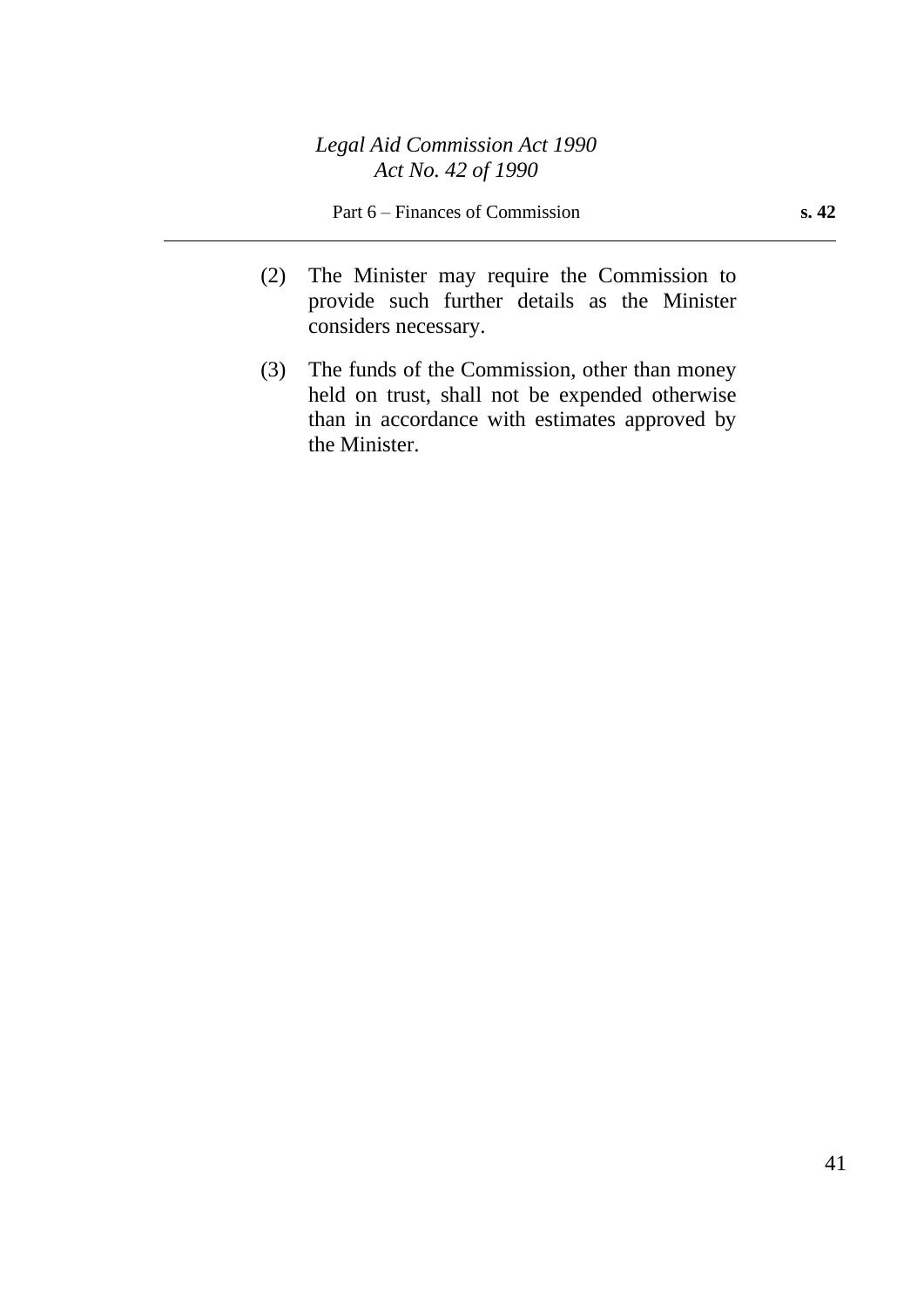## **PART 7 – MISCELLANEOUS**

#### **43. Publicity of services**

The Commission and its officers may publicize any of its services by any means the Commission considers appropriate.

#### **44. Signature of legal practitioner**

Where –

- (a) in a proceeding, a document is required to be signed by a legal practitioner for a party to the proceeding who is an assisted person; and
- (b) legal services are being provided to the assisted person in relation to the proceeding by an officer –

the signature of the Director or an officer authorized by the Director for that purpose is deemed to be the signature of a legal practitioner for that party.

#### **45. Establishment of consultative committees**

- (1) The Minister may establish such consultative committees as the Minister thinks fit to assist the Commission in the performance of its functions.
- (2) In deciding whether to establish a consultative committee in a particular locality, the Minister shall take into account any representations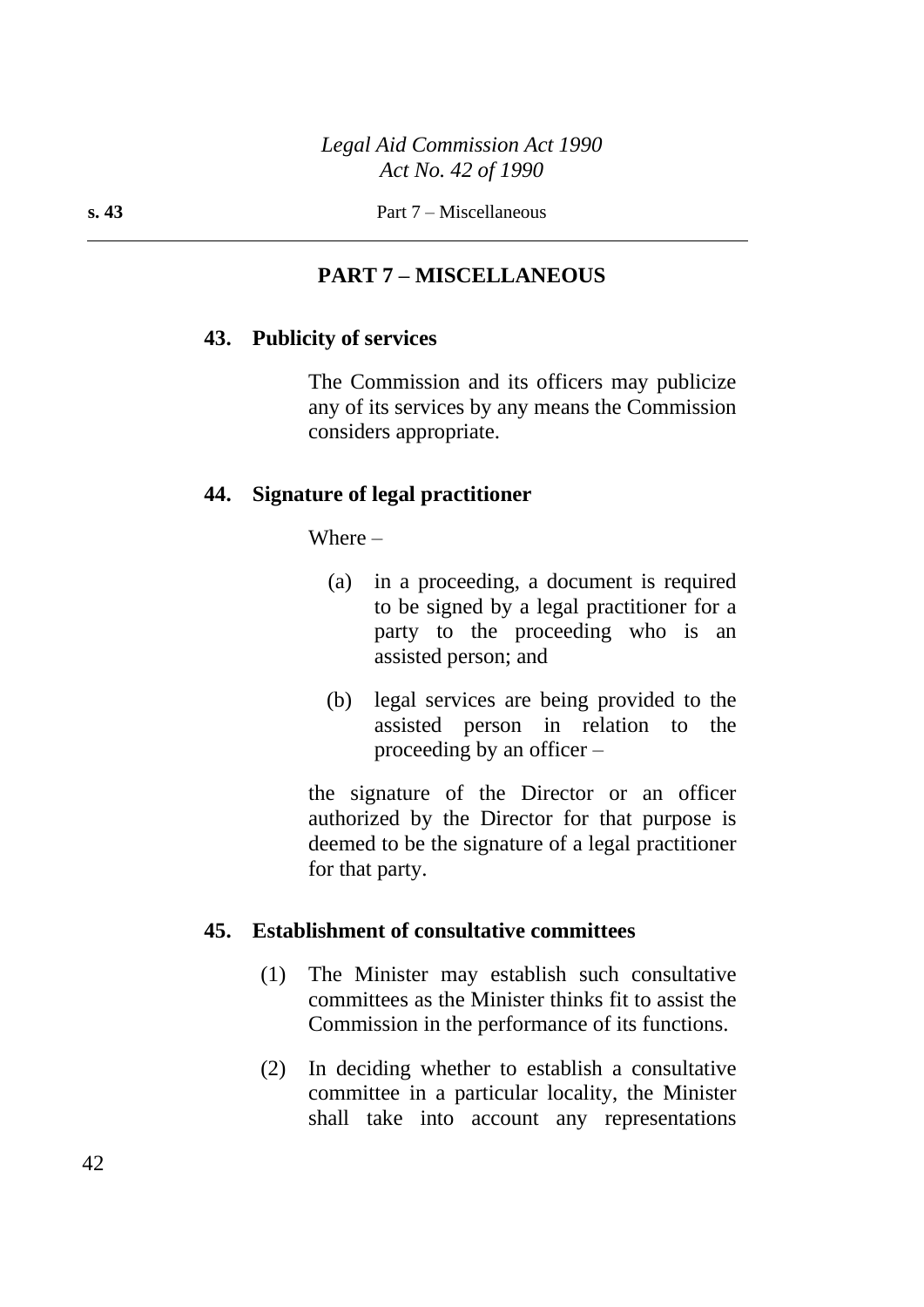received from a local community organization or from persons living, or carrying on a business, profession or trade, in the locality.

### **46. False or misleading statements**

(1) A person shall not make a statement or representation orally or in writing, or provide a document, in relation to an application for legal aid, knowing or believing that the statement, representation or document is false or misleading.

Penalty: Fine not exceeding 50 penalty units.

- $(2)$  Where
	- (a) a person is convicted of an offence under subsection (1); and
	- (b) legal aid was granted; and
	- (c) the Commission incurred expenses in providing the legal aid –

a court may, in addition to imposing a penalty in respect of the offence, order the person to pay to the Commission an amount equal to the amount of those expenses incurred by the Commission.

### **47. Certificates**

A certificate signed by the Director certifying that  $-$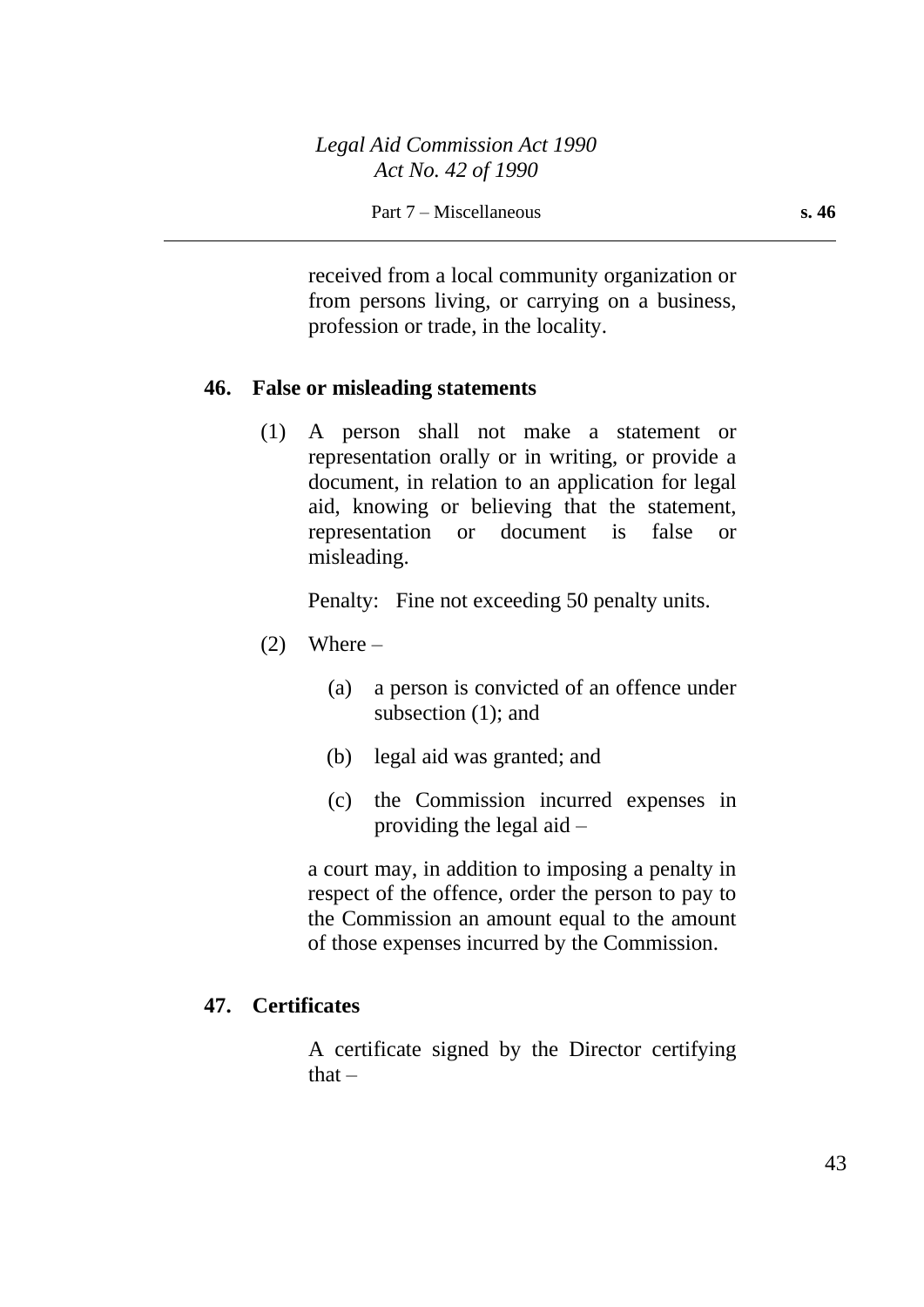#### **s. 48** Part 7 – Miscellaneous

- (a) the Commission incurred expenses of an amount specified in the certificate in relation to an application for legal aid; and
- (b) the amount specified in the certificate was, at the date of the certificate, payable by a person under section  $21(1)$  or  $25(3)$ –

is evidence of the matters so specified.

#### **48. Annual reports**

On or before 31 October in each financial year, the Commission shall provide the Minister with a report on its activities and financial matters relating to the previous financial year ending on 30 June.

### **49. Immunity of members**

No action lies against a member of the Commission, of a Legal Aid Committee, of a Review Committee or of a consultative committee in respect of any act done or omission made by that member in good faith and in the performance or purported performance of any function imposed by this Act.

#### **50. Delegation by Commission or Director**

(1) The Commission or the Director may, by instrument in writing, delegate to a person specified in the instrument the performance or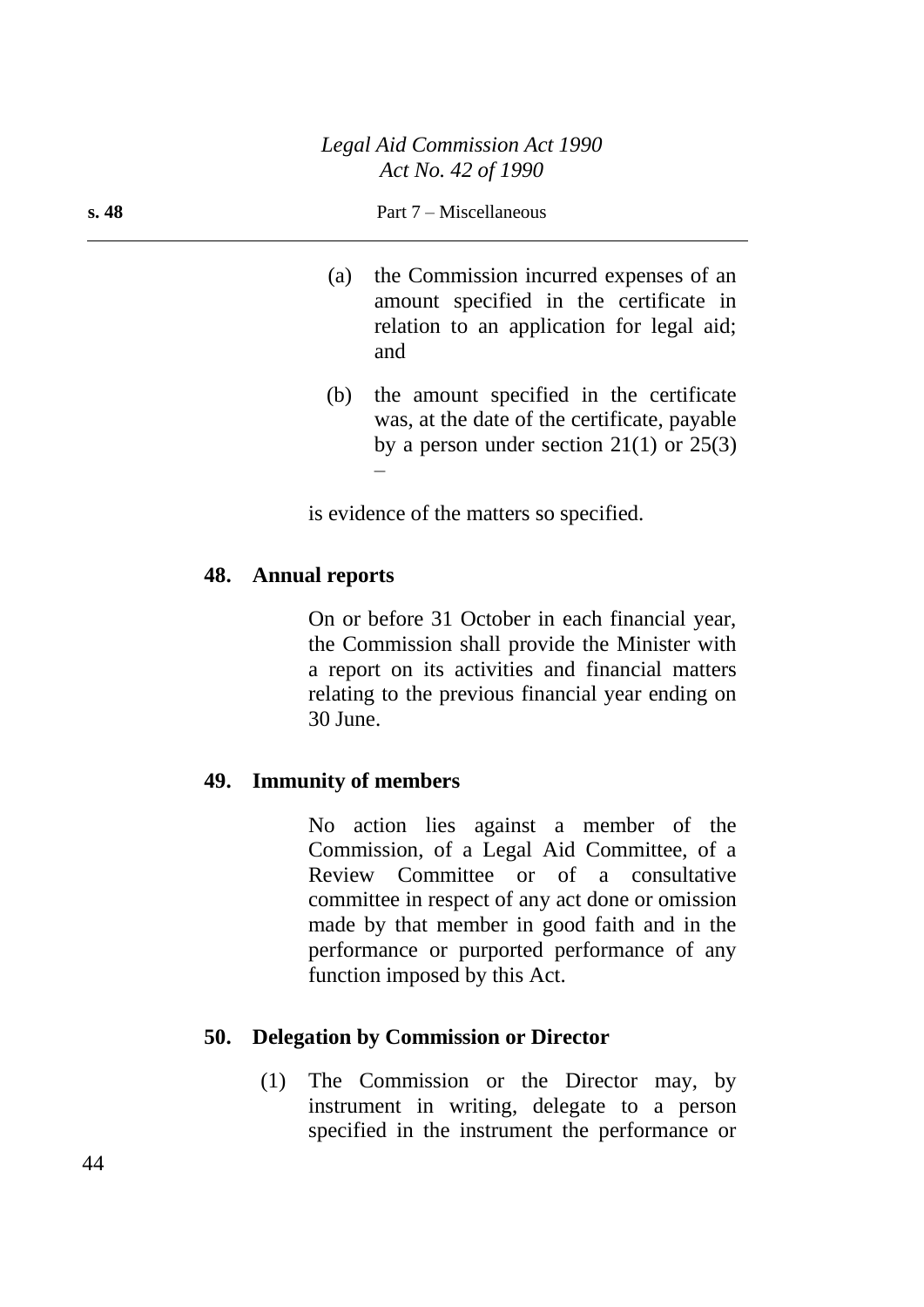exercise of such functions and powers under this Act (other than this power of delegation) as are specified in the instrument, and may, by instrument in writing, revoke wholly or in part any such delegation.

- (2) A function or power the performance or exercise of which has been delegated under this section may, while the delegation remains unrevoked, be performed or exercised from time to time in accordance with the terms of the delegation.
- (3) A delegation under this section may be made subject to such conditions or limitations as to the performance or exercise of any of the functions or powers delegated, or as to time or circumstance, as are specified in the instrument.
- (4) Notwithstanding any delegation under this section, the Commission or the Director may continue to perform or exercise all or any of the functions or powers delegated.
- (5) Any act or thing done by, or to, a delegate of the Commission or the Director while acting in the exercise of a delegation under this section has the same force and effect as if the act or thing had been done by, or to, the Commission or the Director and is deemed to have been done by, or to, the Commission or the Director.
- (6) An instrument purporting to be signed by a delegate of the Commission or the Director in the capacity as such a delegate shall, in all courts and before all persons acting judicially, be received in evidence as if it were an instrument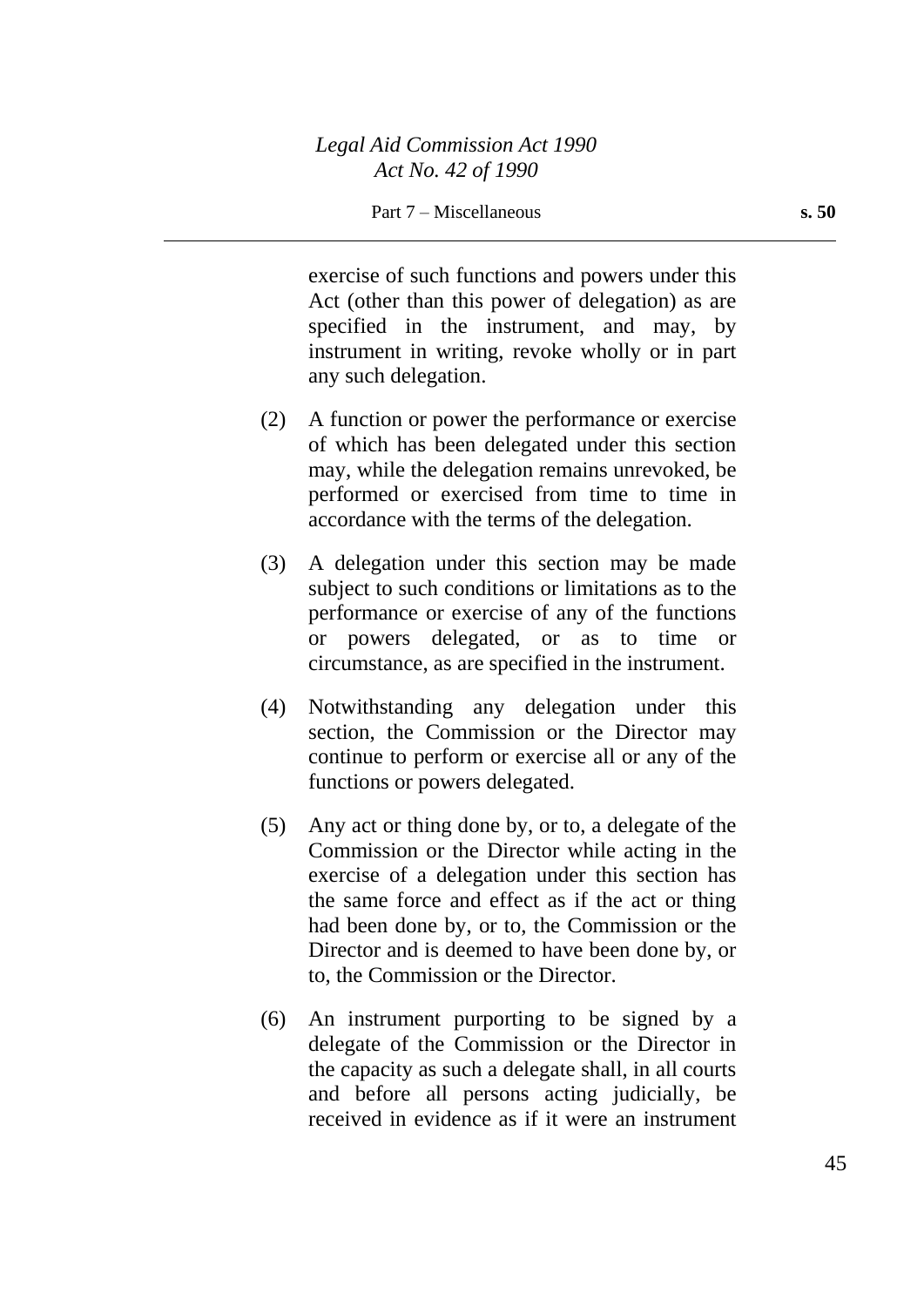executed by the Commission or the Director and, until the contrary is proved, is deemed to be an instrument signed by a delegate of the Commission or the Director under this section.

(7) Where the exercise of a power by the Commission or the Director is dependent on the opinion or belief of the Commission or the Director, a delegate of the Commission or the Director under this section may, in exercising that power, act on the delegate's own opinion or belief.

### **51. Exemption from duty, &c.**

- (1) The Commission, a legal practitioner or an assisted person is exempted from the payment of any duty, fee or charge imposed under any Act relating to any action, matter, transaction or proceeding in respect of which legal aid is provided.
- (2) Where costs are awarded to an assisted person in any proceedings –
	- (a) those costs are deemed to include any duty, fee or charge that would, but for subsection (1), have been payable; and
	- (b) the assisted person is deemed to have paid or incurred that duty, fee or charge for the purposes of any taxation of costs, award of costs or the recovery of costs.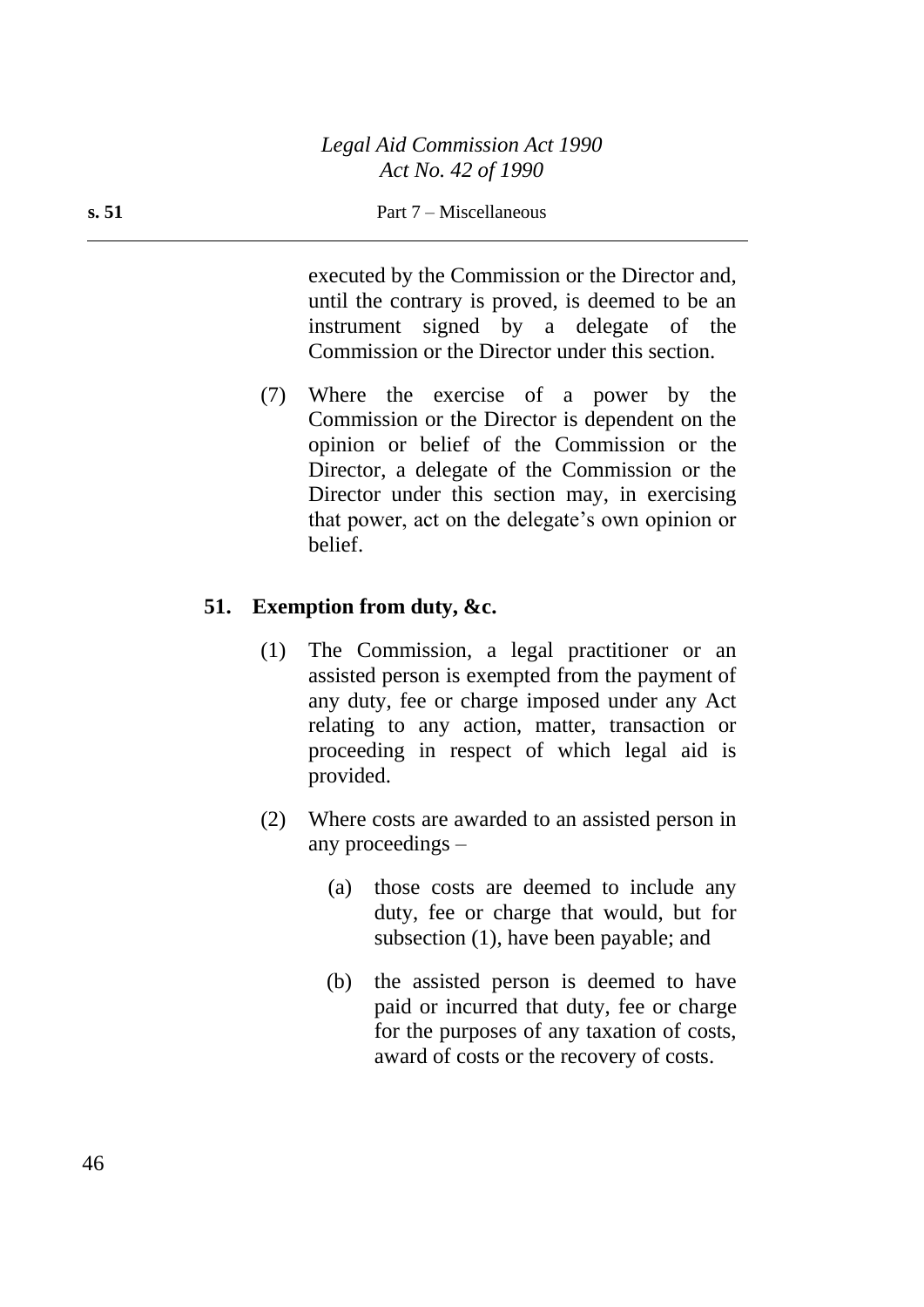#### **52. Regulations**

- (1) The Governor may make regulations for the purposes of this Act.
- (2) The regulations may  $-$ 
	- (a) provide that a contravention of, or a failure to comply with, any of the regulations is an offence; and
	- (b) in respect of such an offence, provide for the imposition of a fine not exceeding 10 penalty units and, in the case of a continuing offence, a further fine not exceeding one penalty unit for each day during which the offence continues.

#### **53. Transitional and savings provisions**

Schedule 3 has effect with respect to transitional and savings provisions.

### **53A. Validation of appointments**

A person purported to have been appointed under section 7 by the Commission is taken to have been appointed under section 10 subject to and in accordance with the *State Service Act 2000*.

#### **53B. Savings and transitional provisions**

The savings and transitional provisions in Schedule 4 have effect.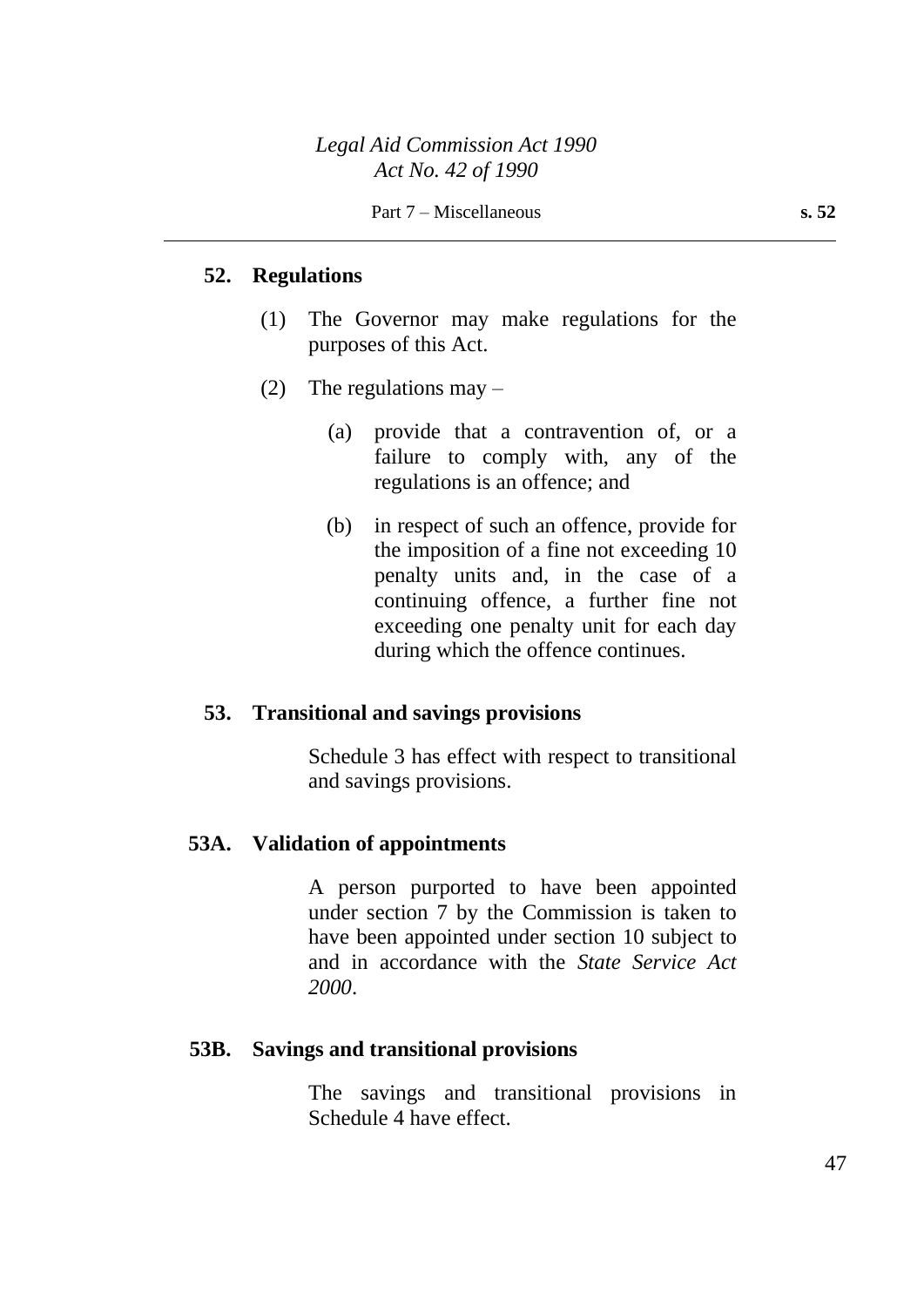### **54. Administration of Act**

Until an order is made under section 4 of the *Administrative Arrangements Act 1990* –

- (a) the administration of this Act is assigned to the Minister for Justice; and
- (b) the department responsible to the Minister for Justice in relation to the administration of this Act is the Department of Justice.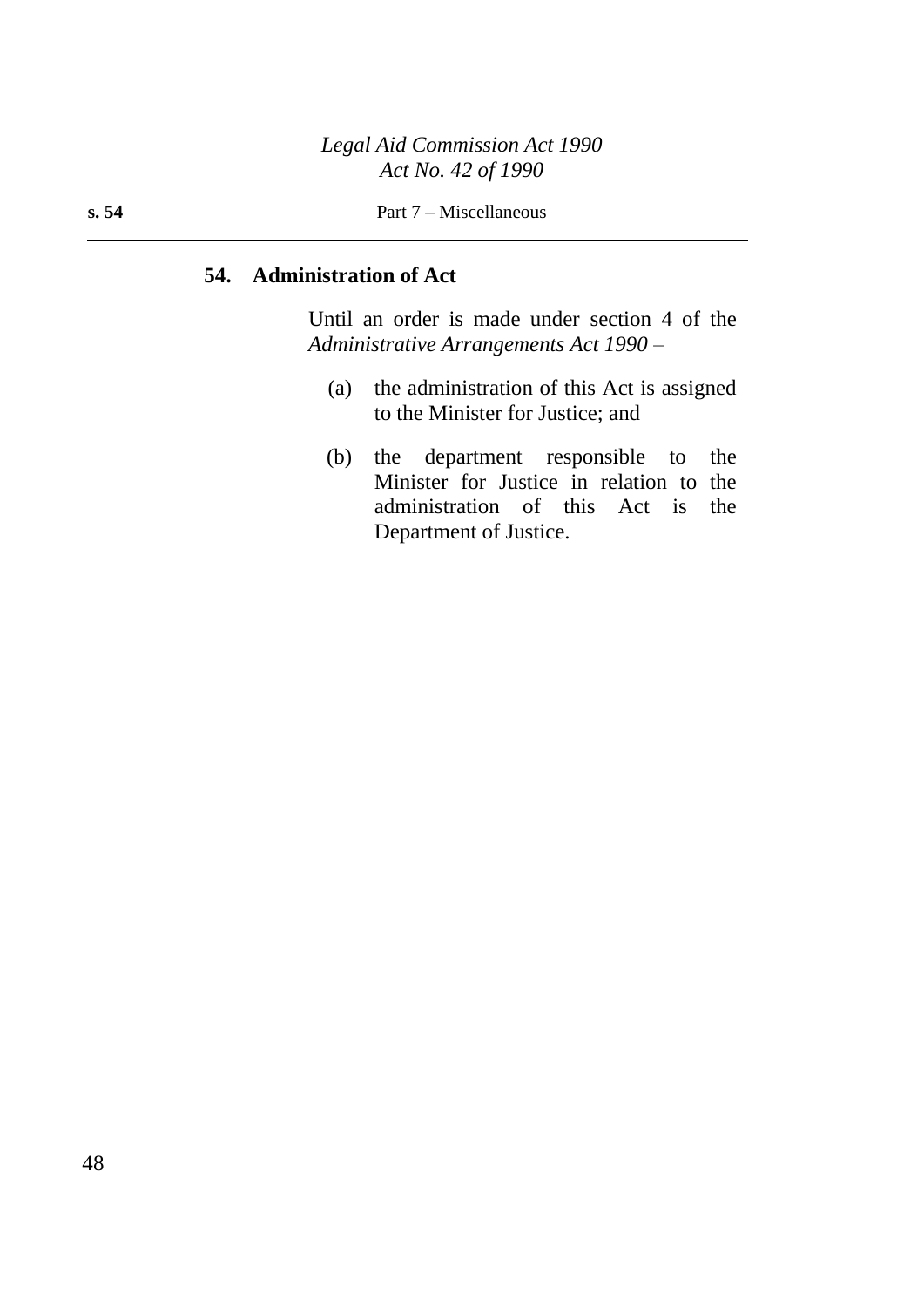## **SCHEDULE 1 – MEMBERSHIP OF COMMISSION**

Section 5(3)

### **1. Term of office**

A Commissioner, other than the Director, holds office for such period, not exceeding 3 years, as is specified in the instrument of appointment and is eligible for re-appointment.

### **2. Provisions relating to Commissioners**

Where, by or under any Act, provision is made requiring the holder of an office to devote the whole of the time to the duties of that office under that Act, that provision shall not operate to disqualify that holder from holding that office and also the office of a Commissioner.

### **3. Remuneration**

A Commissioner is entitled to be paid such remuneration and allowances as the Minister may determine.

### **4. Vacation of office**

- (1) The office of a Commissioner, other than the Director, becomes vacant if the Commissioner –
	- (a) becomes bankrupt, applies to take the benefit of any law for the relief of bankrupt or insolvent debtors, compounds with creditors or makes an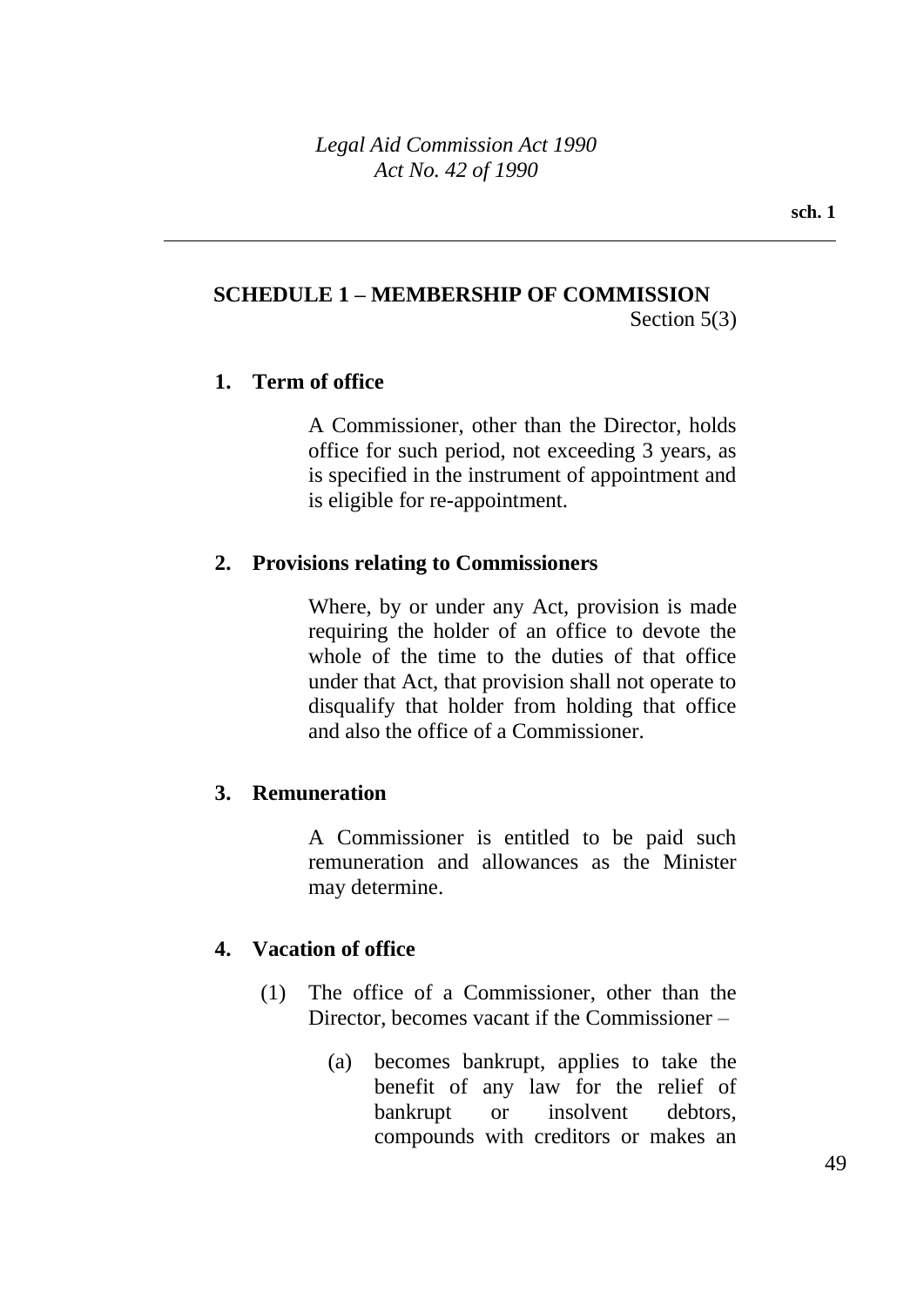assignment of remuneration or estate for their benefit; or

- (b) is absent from 3 consecutive ordinary meetings of the Commission of which reasonable notice has been given, unless the Commissioner is excused by the Minister from attending those meetings; or
- (c) becomes unable to perform competently the duties of the office; or
- (d) is convicted in Tasmania of a crime or an offence which is punishable by imprisonment for 12 months or more, or is convicted outside Tasmania of an offence which, if committed in Tasmania, would be a crime or an offence so punishable; or
- (e) resigns from office and the Minister accepts the resignation; or
- (f) is removed from office by the Minister under subclause (2); or
- (g) dies during the term of office.
- (2) The Minister may remove a Commissioner from office for misbehaviour or incompetence.

### **5. Filling of casual vacancies**

(1) If the office of a Commissioner becomes vacant, the Minister may, subject to subclause (2),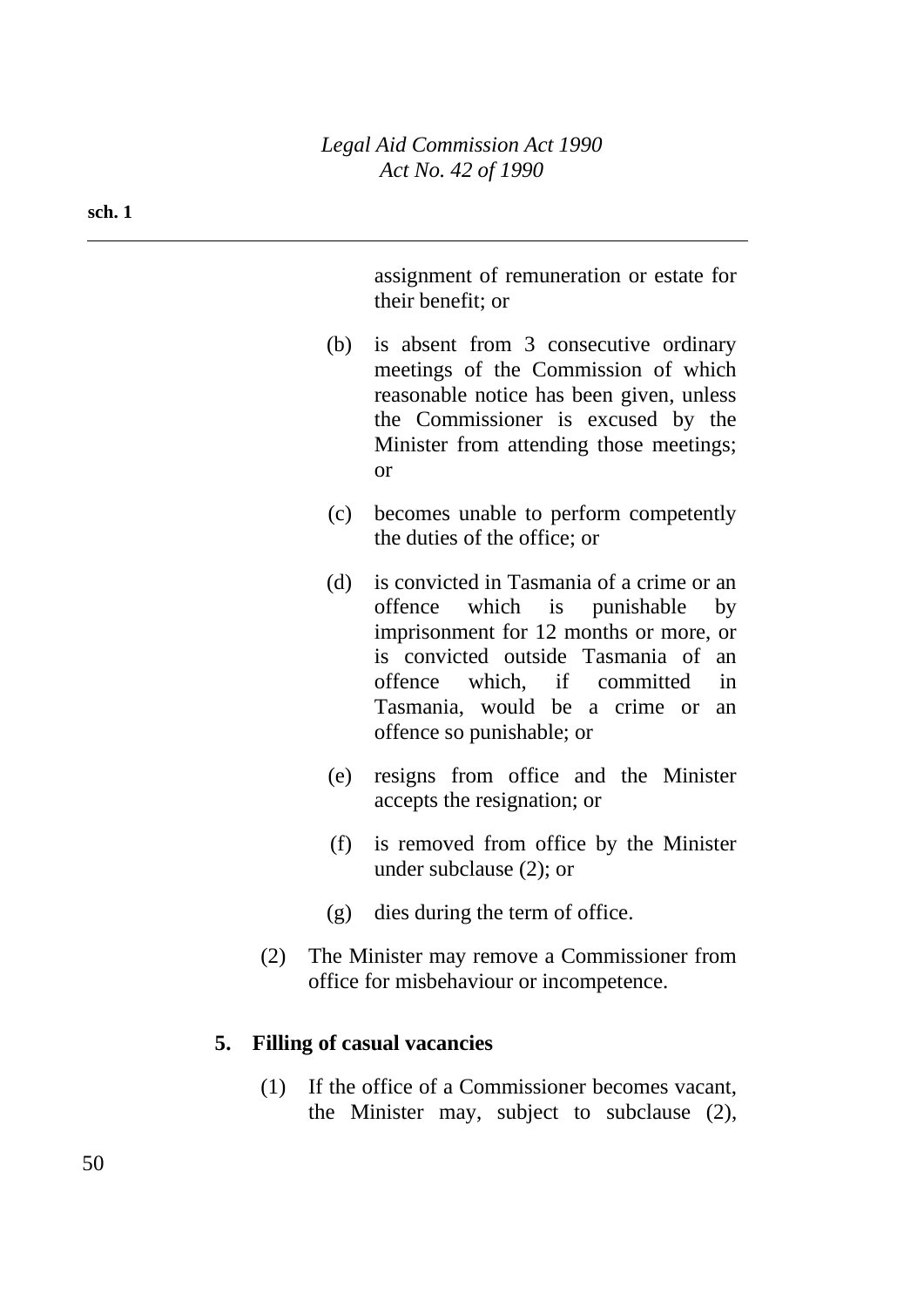appoint a person to the vacant office for the remainder of that Commissioner's term of office.

(2) A person appointed under subclause (1) shall be a person nominated by the person who, or the body, which nominated the Commissioner whose vacant office is to be filled by that appointment.

## **6. Acting chairperson**

- (1) The Minister may appoint a Commissioner who is eligible for appointment as chairperson to act in the office of chairperson where –
	- (a) there is a vacancy in the office, whether or not an appointment has previously been made to the office; or
	- (b) the chairperson is absent from duty or from the State or is for any reason unable to perform the duties of office.
- (2) The Minister may at any time terminate an appointment under this section.
- (3) A person appointed to act in the office of chairperson may resign from office by writing delivered to the Minister.
- (4) The validity of anything done by a person acting in the office of chairperson shall not be called in question on the ground that the occasion for the appointment had not arisen, that the appointment had ceased to have effect or that the occasion to act had not arisen or had ceased.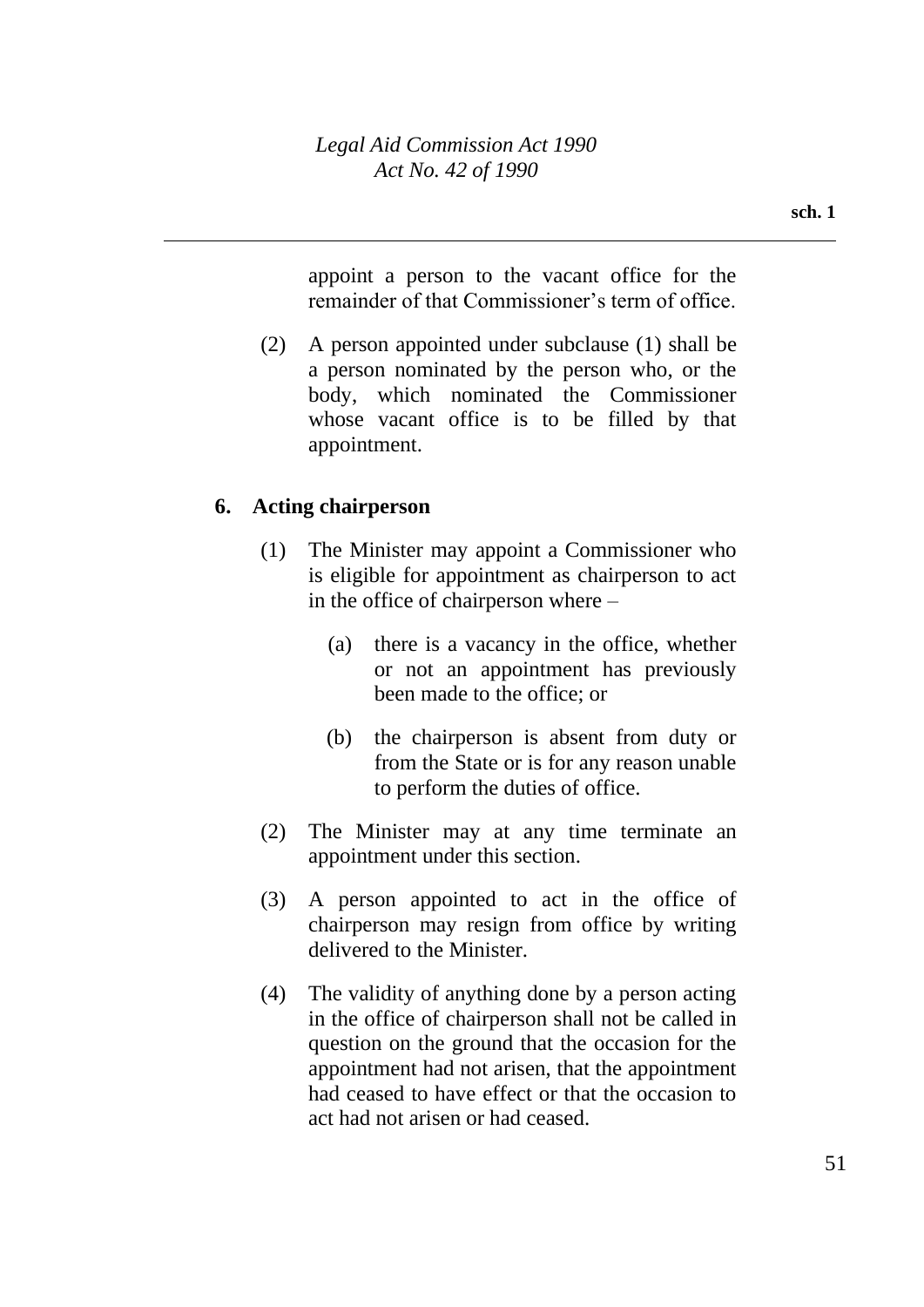*Legal Aid Commission Act 1990 Act No. 42 of 1990*

#### **sch. 1**

### **7. Validity of proceedings, &c.**

- (1) Any act or proceeding of the Commission or of any person acting pursuant to any direction of the Commission is not invalidated or prejudiced by reason only of the fact that, at the time when the act or proceeding was done, taken or commenced, there was a vacancy in the membership of the Commission.
- (2) All acts and proceedings of the Commission or of any person acting pursuant to any direction of the Commission are, notwithstanding the subsequent discovery of any defect in the appointment of any Commissioner or that any person was disqualified from acting as, or incapable of being, a Commissioner, as valid as if the Commissioner had been duly appointed and was qualified to act as, or capable of being, a Commissioner, and as if the Commission had been fully constituted.

### **8. Presumptions**

In any proceedings by or against the Commission, unless evidence is given to the contrary, no proof is required of –

- (a) the constitution of the Commission; or
- (b) any resolution of the Commission; or
- (c) the appointment of any Commissioner; or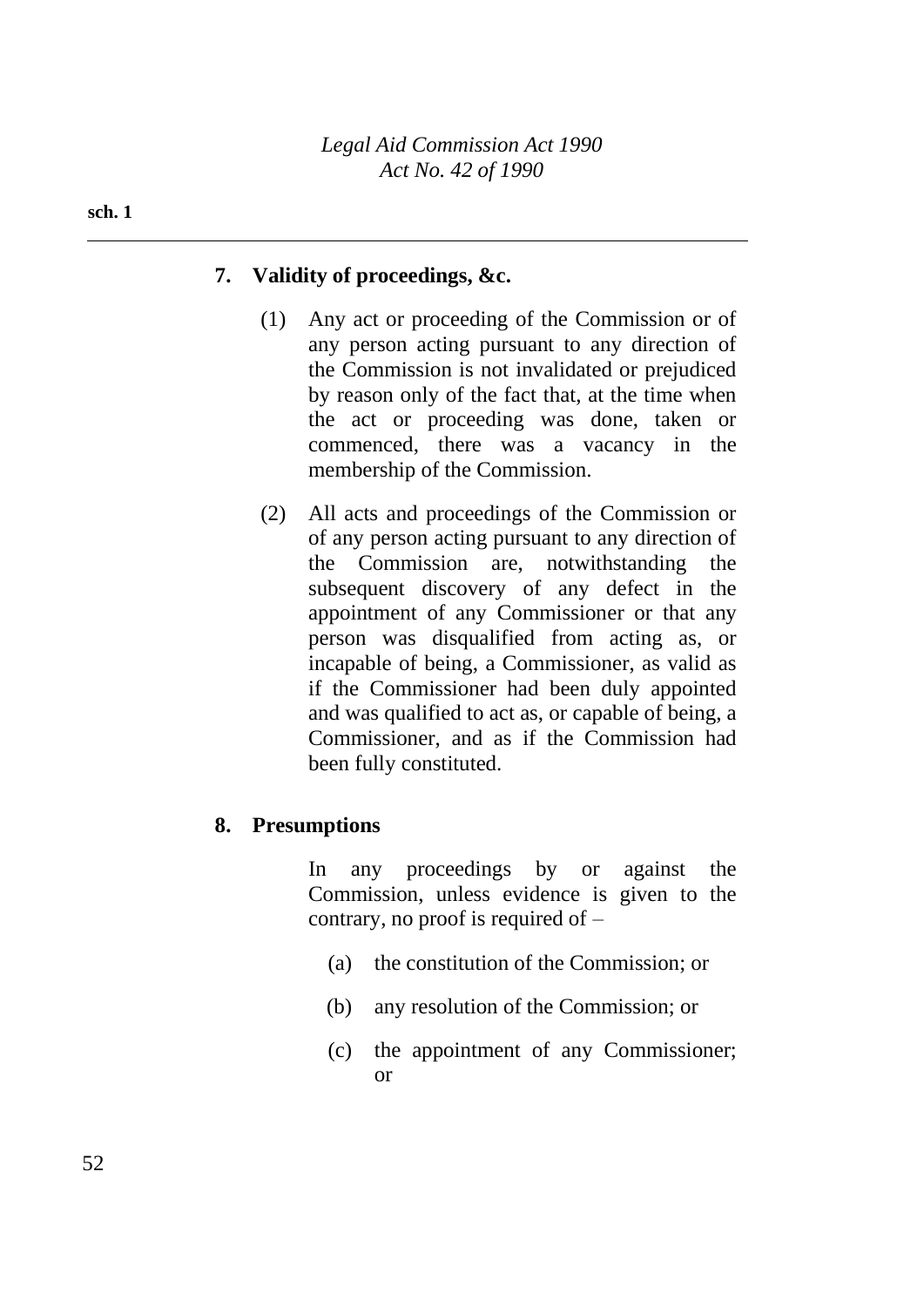*Legal Aid Commission Act 1990 Act No. 42 of 1990*

**sch. 1**

(d) the presence of a quorum at any meeting of the Commission.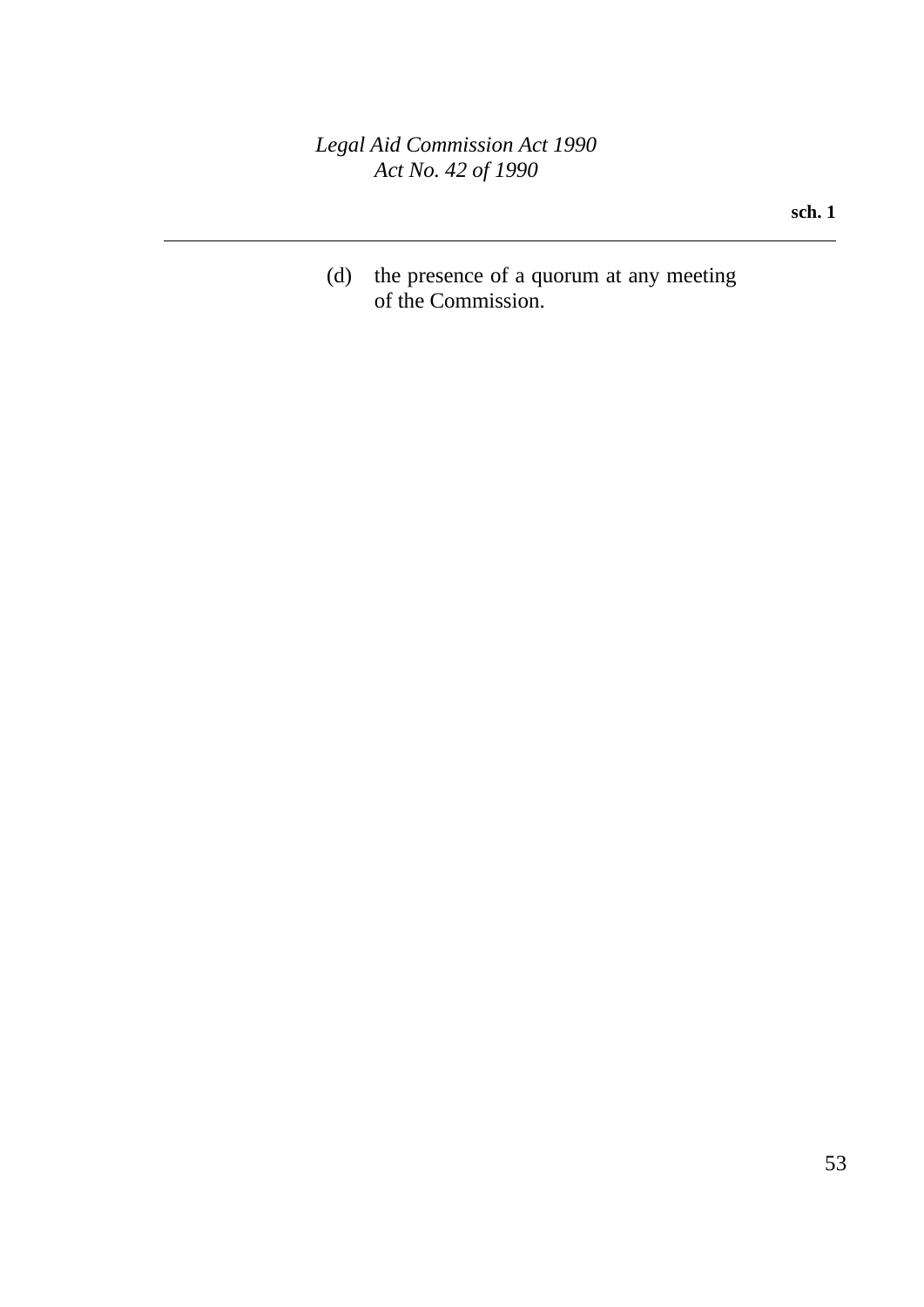### **SCHEDULE 2 – MEETINGS OF COMMISSION**

Section 5(4)

### **1. Convening of meetings**

- (1) The chairperson shall convene such meetings of the Commission as are necessary for the performance of the functions of the Commission.
- (2) In addition to convening meetings under subclause (1), the chairperson shall convene a meeting of the Commission when requested in writing to do so by 2 other Commissioners.

### **2. Procedure at meetings**

- (1) The quorum at any duly convened meeting of the Commission is 3 Commissioners.
- (2) Questions arising at a duly convened meeting of the Commission are to be determined by a majority of the votes of the Commissioners present.
- (3) In the event of an equality of votes at a meeting of the Commission, the person presiding at the meeting has a casting vote in addition to a deliberative vote.

### **3. Chairperson**

(1) The chairperson or acting chairperson of the Commission shall preside at all meetings of the Commission.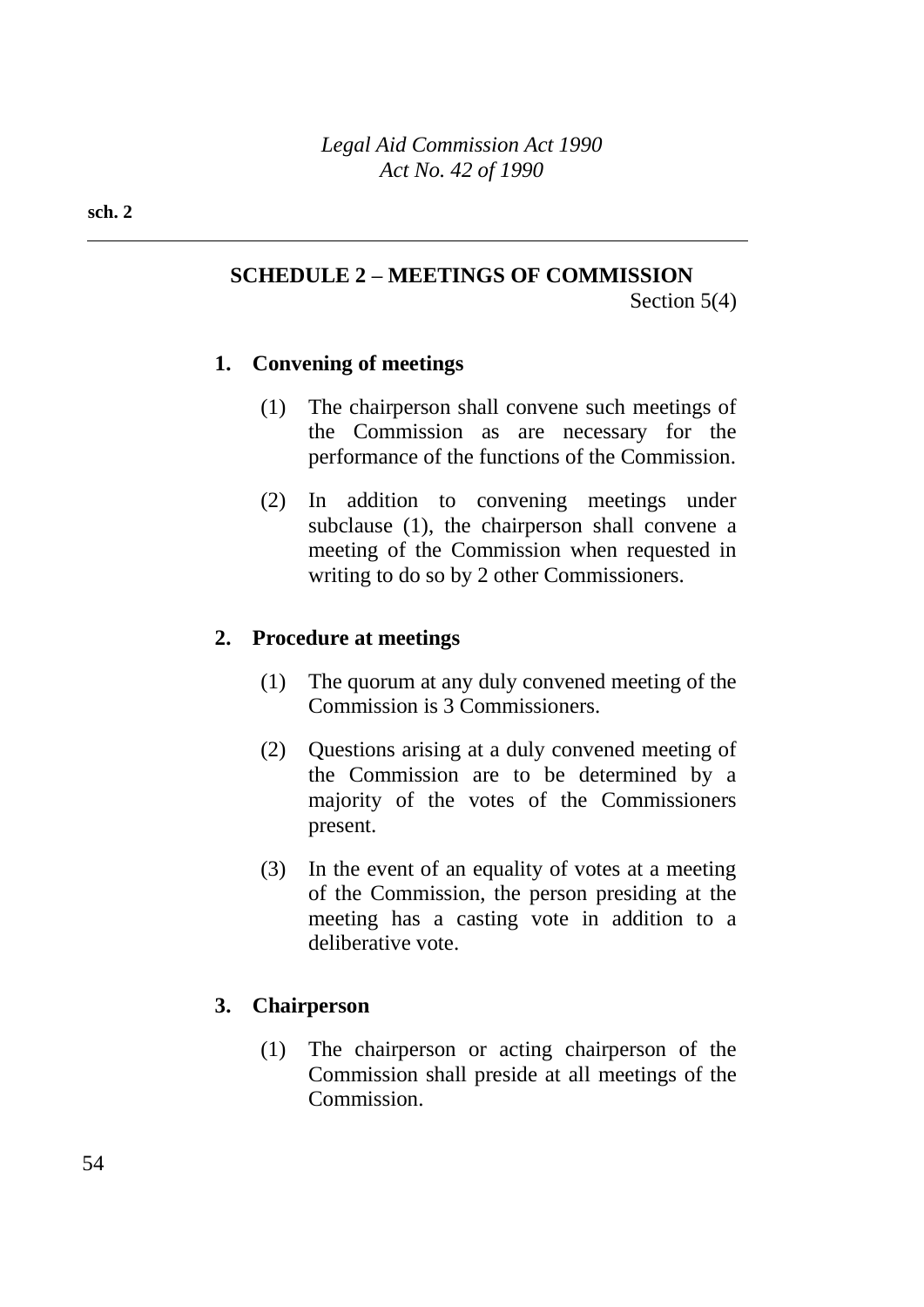(2) If the chairperson or acting chairperson is not present at a meeting of the Commission, a Commissioner elected by the Commissioners present shall preside at that meeting.

### **4. Minutes**

The Commission shall cause full and accurate minutes to be kept of its proceedings at meetings.

### **5. General procedure**

Subject to this Schedule, the procedure for the calling of, and for the conduct of business at, meetings of the Commission is as determined by the Commission.

### **6. Disclosure of interests**

- (1) A Commissioner who has a direct or indirect pecuniary interest in a matter being considered or about to be considered by the Commission shall, as soon as possible after the relevant facts have come to that Commissioner's knowledge, disclose the nature of that interest at a meeting of the Commission.
- (2) A disclosure shall be recorded in the minutes of the meeting of the Commission and the Commissioner shall not, unless the Commission otherwise determines –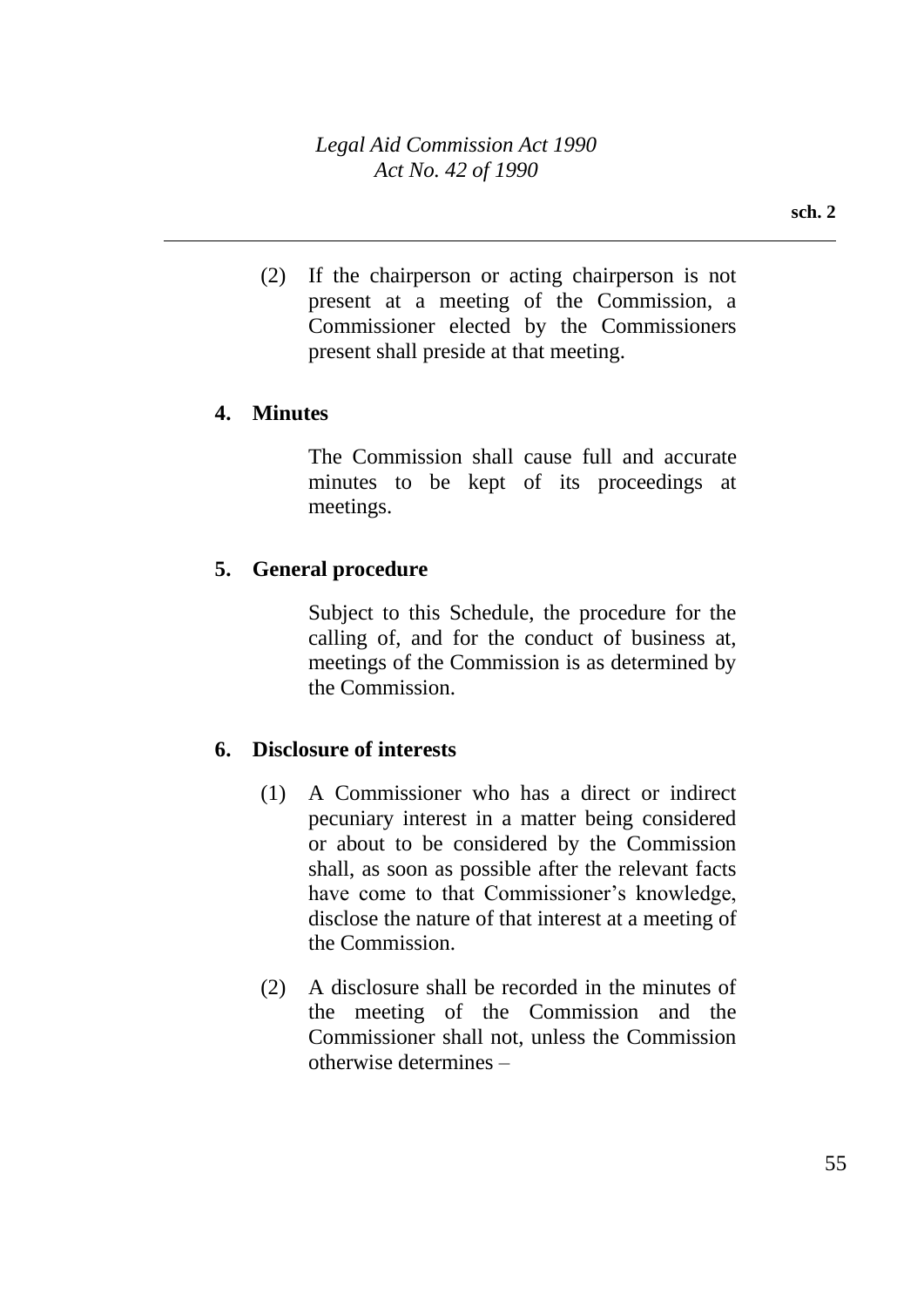*Legal Aid Commission Act 1990 Act No. 42 of 1990*

#### **sch. 2**

- (a) be present during any deliberation of the Commission with respect to that matter; or
- (b) take part in any decision of the Commission with respect to that matter.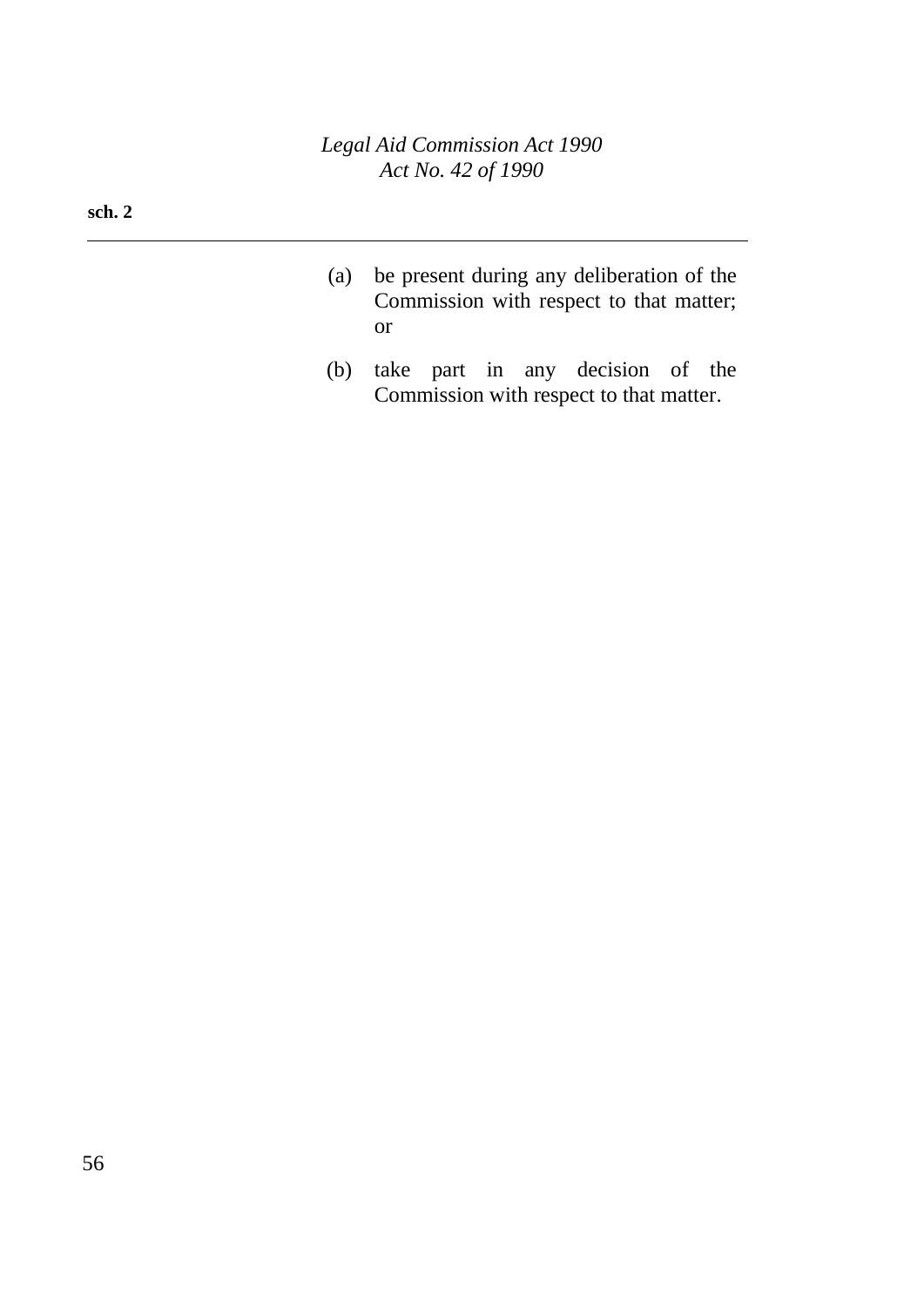### **SCHEDULE 3 – TRANSITIONAL AND SAVINGS PROVISIONS**

Section 53

### **1. Interpretation**

In this Schedule –

- *approved scheme* means an approved scheme as defined in the *Legal Assistance Act 1962*;
- *Australian Legal Aid Office* means that part of the Attorney-General's Department of the Commonwealth that is designated the Australian Legal Aid Office and that operates in Tasmania;
- *eligible person* means a person employed in the Australian Legal Aid Office immediately before the commencement of this Act.

### **2. Application for legal aid**

An application for legal aid made to the Australian Legal Aid Office or under an approved scheme which has not been determined immediately before the commencement of this Act is deemed to be an application under section 16.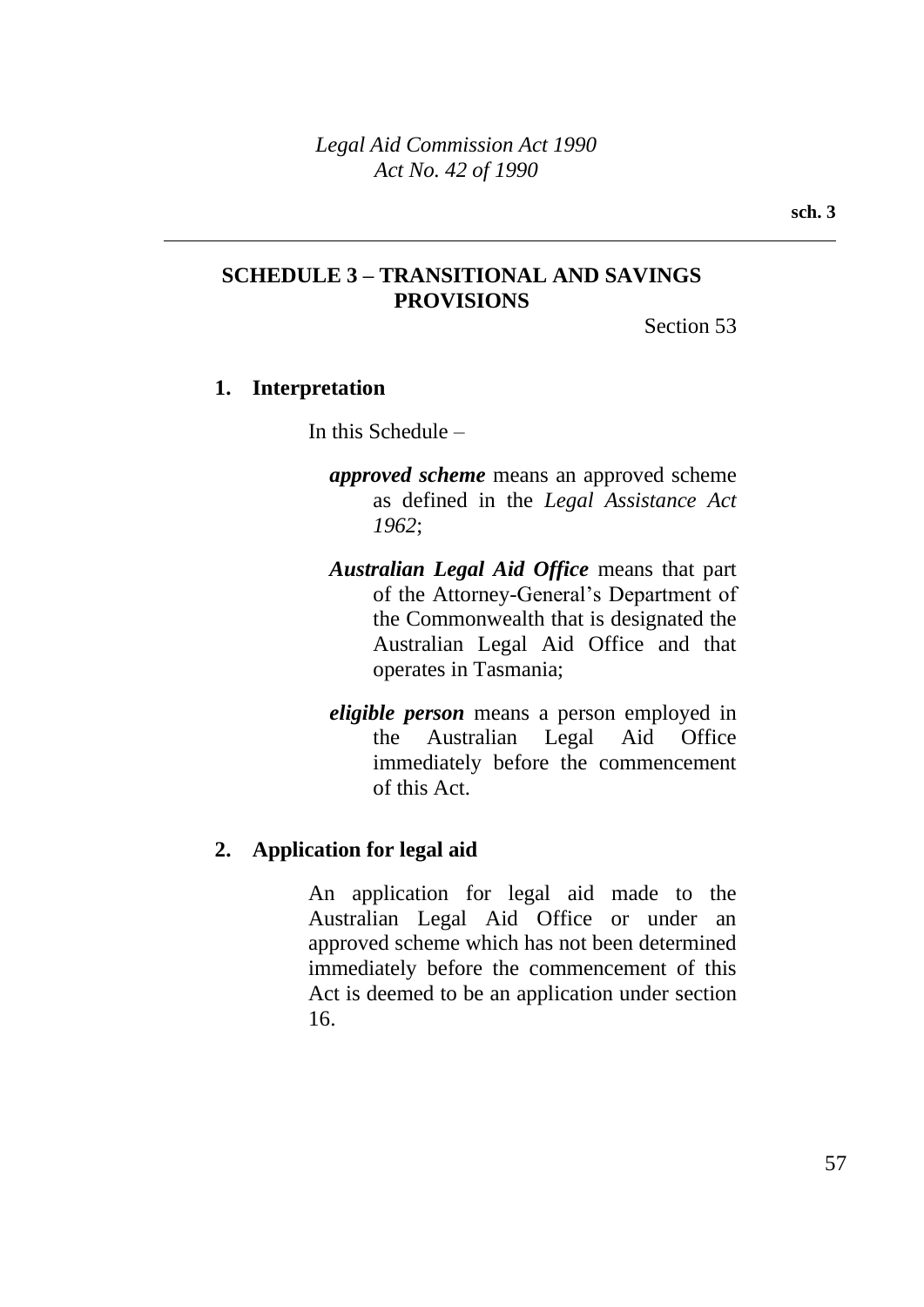*Legal Aid Commission Act 1990 Act No. 42 of 1990*

#### **sch. 3**

### **3. Any services performed by legal aid office**

Any services being performed by the Australian Legal Aid Office or pursuant to an approved scheme on behalf of a person by way of legal aid or legal assistance immediately before the commencement of this Act shall, on that commencement, be performed by the Commission.

#### **4. Private legal practitioner**

A private legal practitioner who, immediately before the commencement of this Act, was acting for a person in a matter in the course of the operations of the Australian Legal Aid Office or of an approved scheme is, on the commencement of this Act, deemed to be a private legal practitioner to whom the Commission has assigned work under this Act in respect of that matter.

### **5. Services to be performed or carried out subject to certain conditions**

- (1) Any services
	- (a) performed on or after the commencement of this Act by the Commission on behalf of a person under clause 3; or
	- (b) carried out on or after the commencement of this Act by a private legal practitioner under clause 4 –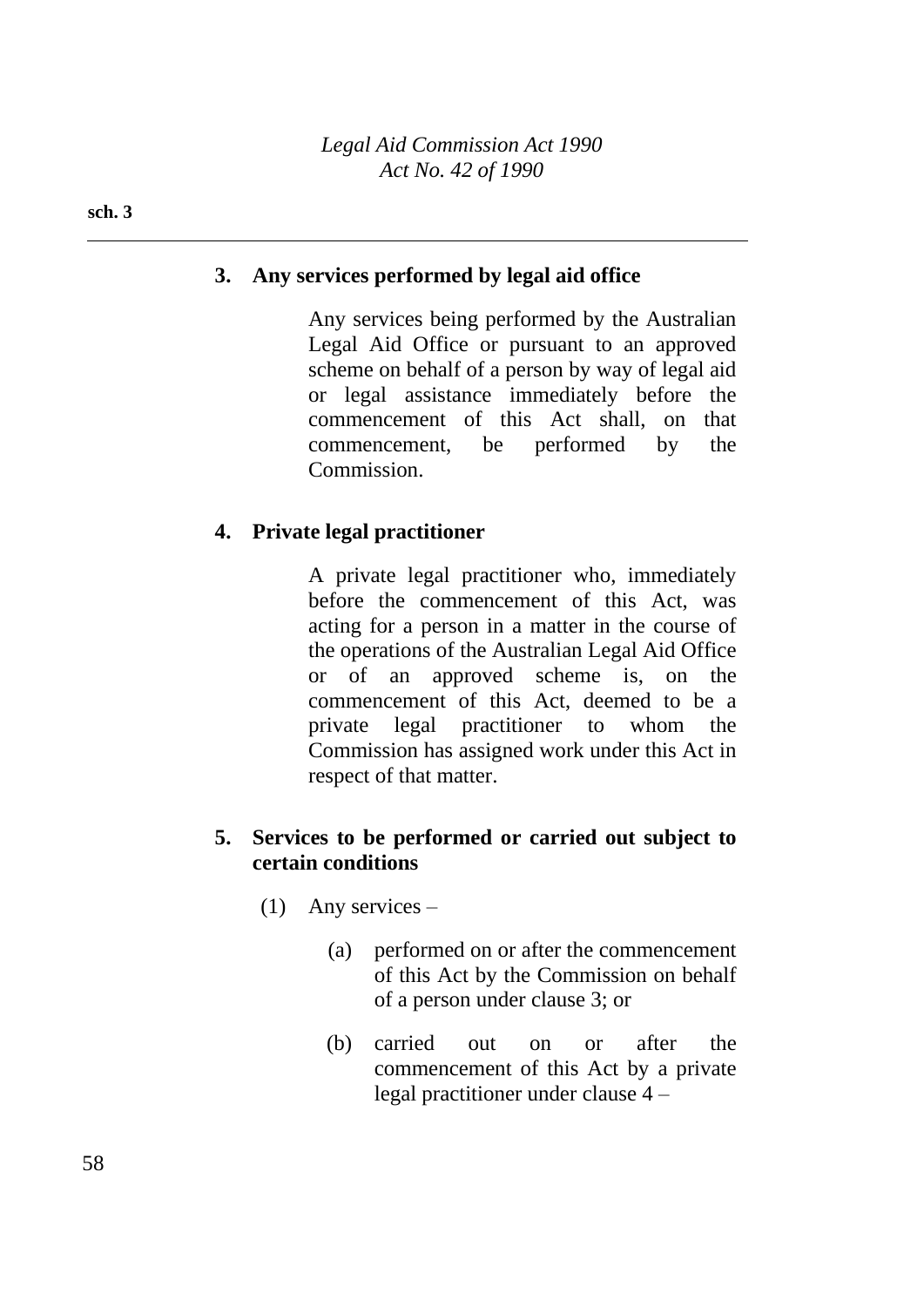shall be performed or carried out subject to any conditions attached to, and the policies of the Australian Legal Aid Office or an approved scheme in relation to, the performance or carrying out of the services before that commencement.

(2) For the purposes of subclause (1), the Commission is deemed to stand in the place of and to have all the rights, duties and obligations of the Australian Legal Aid Office or the Law Society in respect of the performance or the carrying out of the services referred to in that subclause before the commencement of this Act.

### **6. Director deemed to be solicitor**

On and from the commencement of this Act, the Director is deemed to be the solicitor for a person in any proceeding in a court or in any other matter in which an officer or employee of the Australian Legal Aid Office was acting in the course of the operations of that Office as the solicitor for the person immediately before that commencement.

## **7. Staff of Australian Legal Aid Office**

(1) An eligible person who, immediately before the commencement of this Act, was employed in the Australian Legal Aid Office, shall on that day become an employee within the meaning of the *Tasmanian State Service Act 1984*.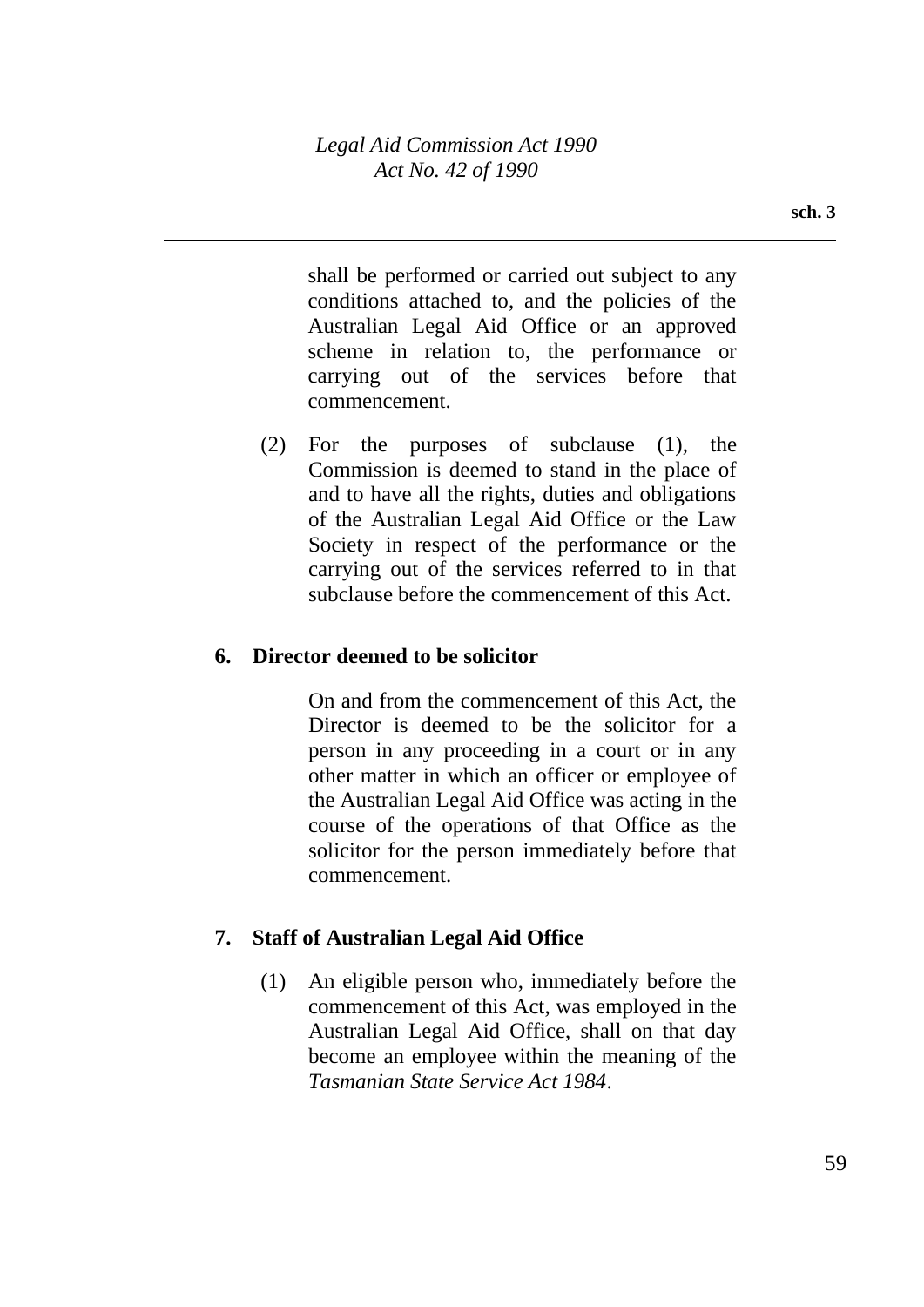*Legal Aid Commission Act 1990 Act No. 42 of 1990*

#### **sch. 3**

(2) A person who becomes an employee within the meaning of the *Tasmanian State Service Act 1984* under subclause (1) may, within 3 months after becoming such an employee, elect to become a contributor under the *Retirement Benefits Act 1982*.

### **8. Transfer of assets and liabilities**

- (1) On the commencement of this Act, any assets vested in or liabilities incurred by the Australian Legal Aid Office or under an approved scheme is transferred to and vests in the Commission.
- (2) Any instrument made for the purposes of subclause (1) is exempted from the payment of any duty, fee or charge imposed under any Act in relation to such an instrument.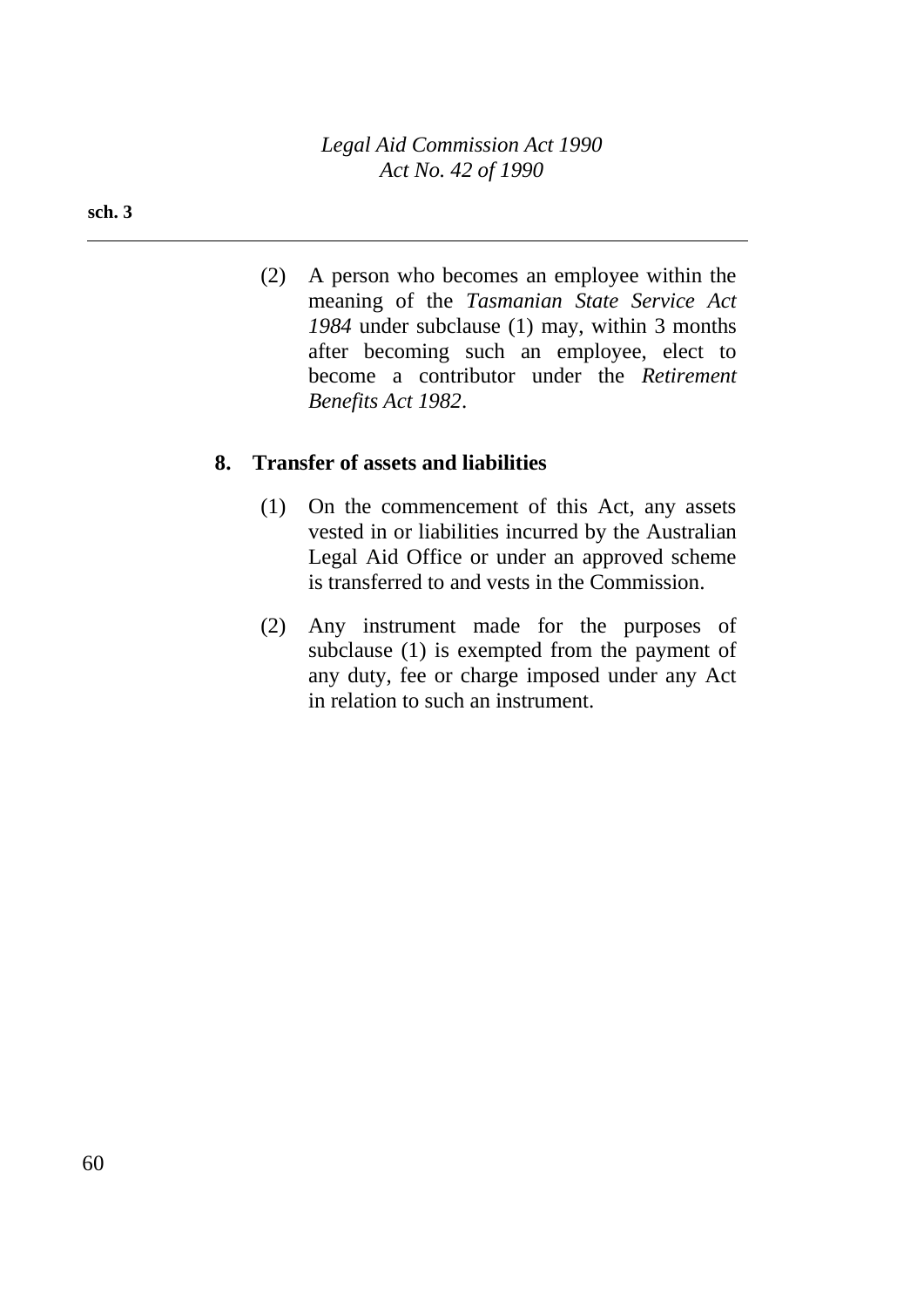### **SCHEDULE 4 – SAVINGS AND TRANSITIONAL PROVISIONS**

Section 53B

### **1. Interpretation**

In this Schedule –

- *commencement day* means the day on which the *Legal Aid Commission Amendment Act 2016* commences;
- *former Act* means this Act as in force immediately before the commencement day.

### **2. Continuation of certain existing appointments**

- (1) The Commissioner who, immediately before the commencement day, was the chairperson referred to in section  $5(1)(a)$  of the former Act is, on and after the commencement day, taken to have been appointed as the chairperson under section  $5(1)(a)$  for the remainder of his or her term of appointment on the same terms and conditions as were applicable immediately before the commencement day.
- (2) The Commissioner who, immediately before the commencement day, was the Director referred to in section 5(1)(b) of the former Act is, on and after the commencement day, taken to have been appointed as the Director under section  $5(1)(b)$ for the remainder of his or her term of appointment on the same terms and conditions as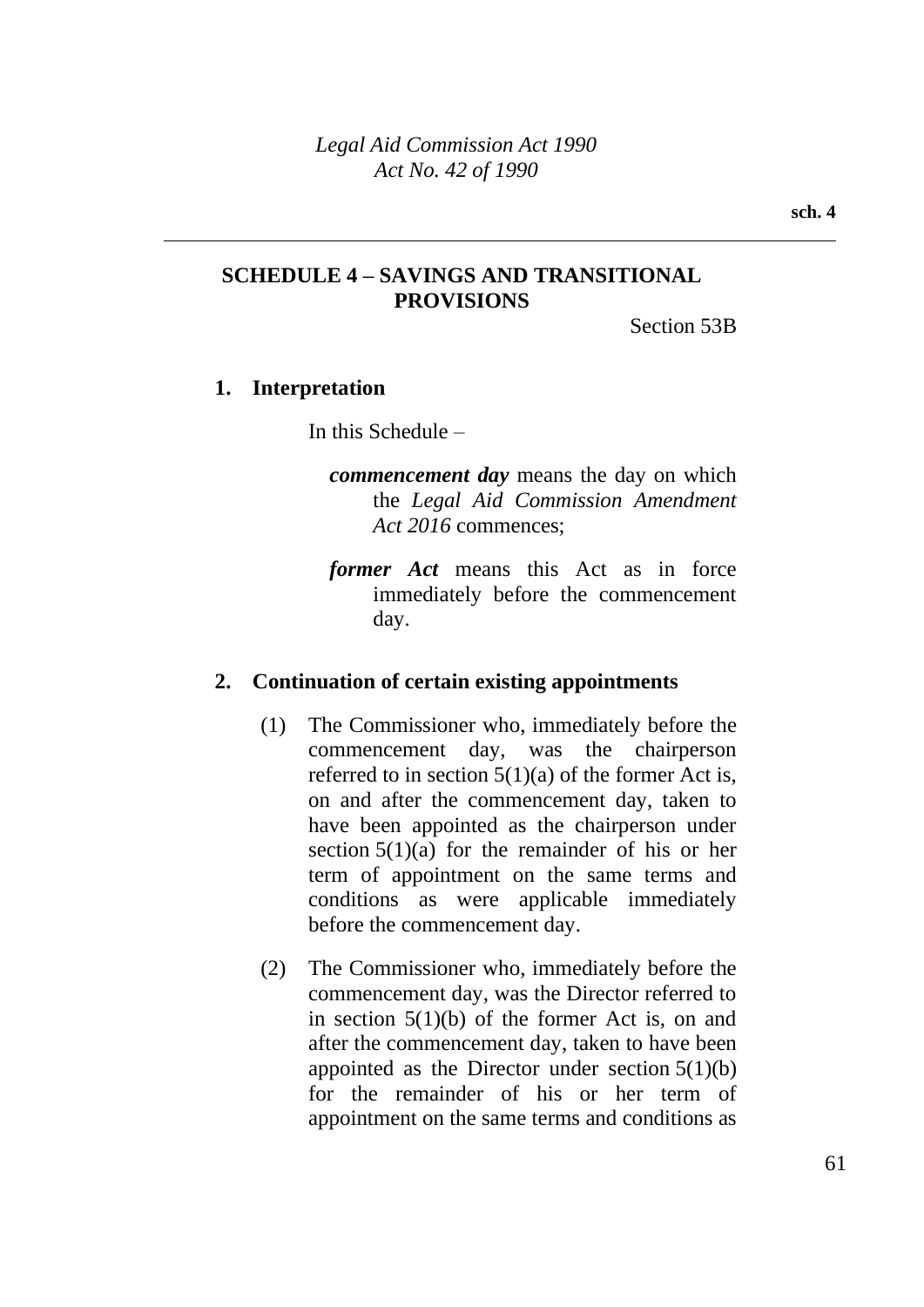were applicable immediately before the commencement day.

- (3) The Commissioner who, immediately before the commencement day, was the person with substantial experience and expertise in financial management referred to in section  $5(1)(d)$  of the former Act is, on and after the commencement day, taken to have been appointed as a Commissioner under section  $5(1)(c)$  for the remainder of his or her term of appointment on the same terms and conditions as were applicable immediately before the commencement day.
- (4) The Commissioner who, immediately before the commencement day, was the person referred to in section 5(1)(d) of the former Act who is not the person referred to in subclause (3) is, on and after the commencement day, taken to have been appointed as a Commissioner under section  $5(1)(d)$  for the remainder of his or her term of appointment on the same terms and conditions as were applicable immediately before the commencement day.
- (5) The Commissioner who, immediately before the commencement day, was the person referred to in section  $5(1)(e)$  of the former Act who was most recently appointed as a Commissioner under that section is, on and after the commencement day, taken to have been appointed as a Commissioner under section 5(1)(e) for the remainder of his or her term of appointment on the same terms and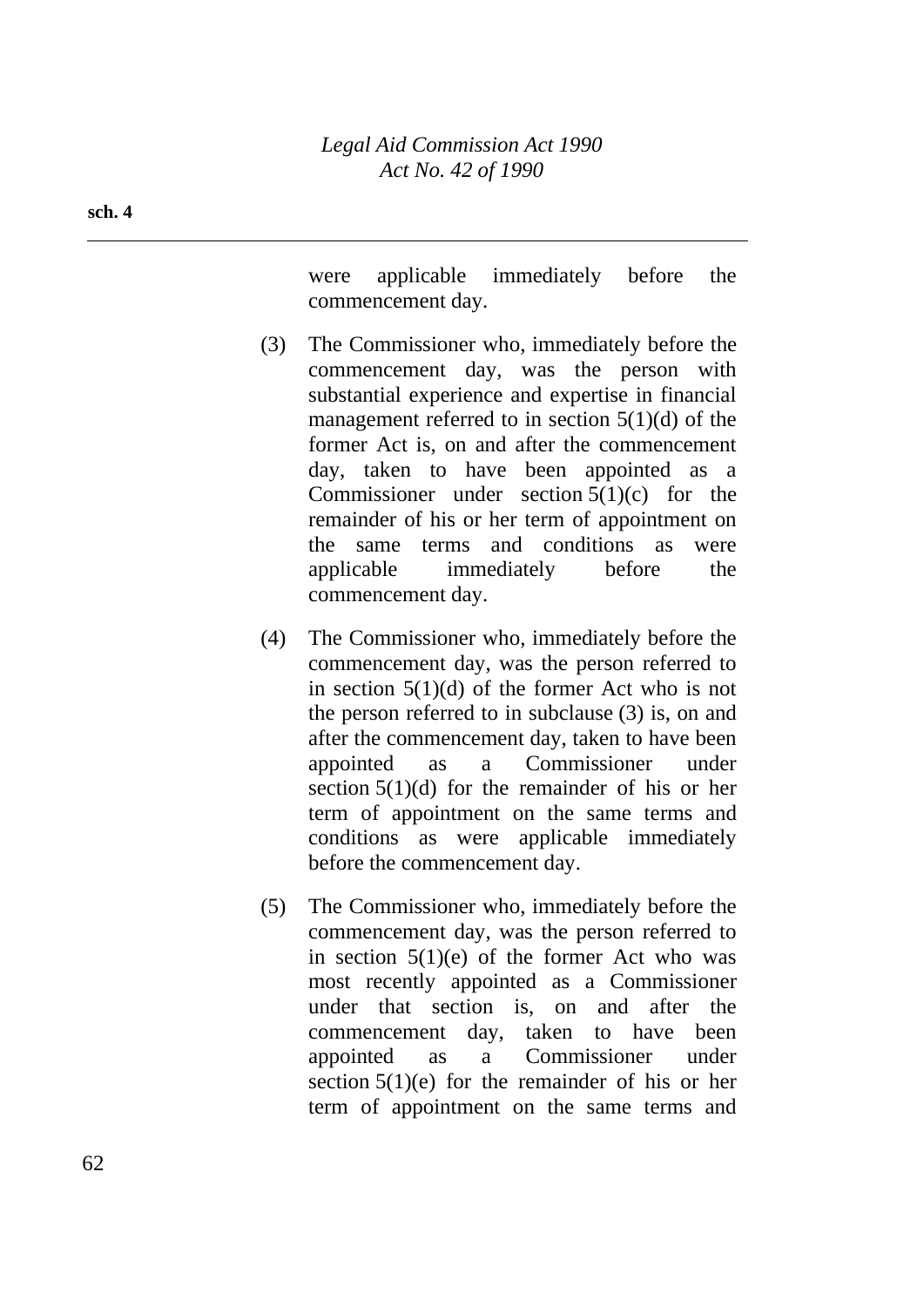conditions as were applicable immediately before the commencement day.

### **3. Termination of certain existing appointments**

The term of appointment of the following Commissioners ceases on the commencement day:

- (a) the 2 Commissioners who, immediately before the commencement day, were the 2 persons referred to in section  $5(1)(c)$  of the former Act;
- (b) the Commissioner who, immediately before the commencement day, was not the person most recently appointed as a Commissioner under section 5(1)(e) of the former Act;
- (c) the Commissioner who, immediately before the commencement day, was the person referred to in section 5(1)(f) of the former Act;
- (d) the Commissioner who, immediately before the commencement day, was the person referred to in section  $5(1)(g)$  of the former Act.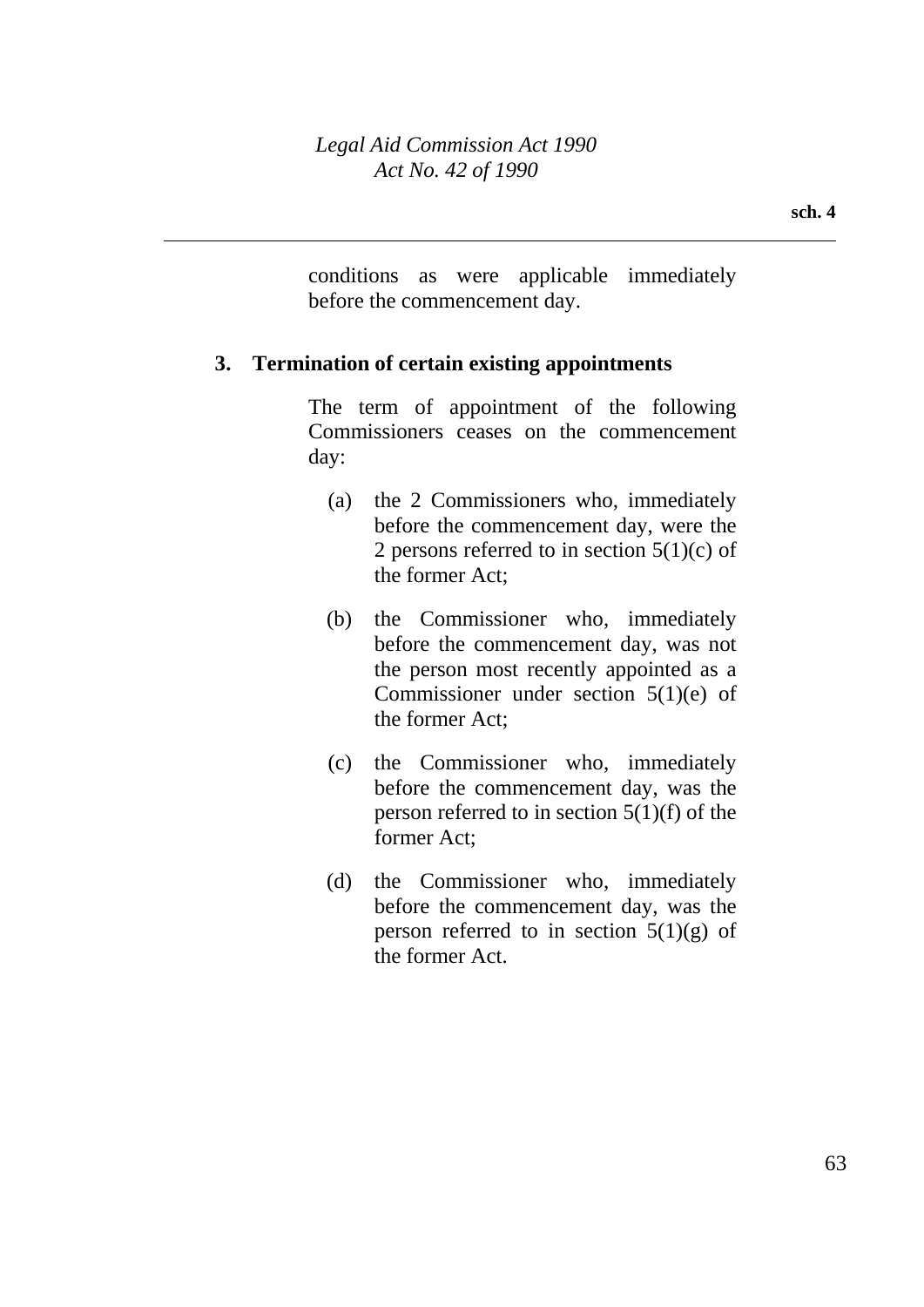#### **NOTES**

The foregoing text of the *Legal Aid Commission Act 1990* comprises those instruments as indicated in the following table. Any reprint changes made under any Act, in force before the commencement of the *Legislation Publication Act 1996*, authorising the reprint of Acts and statutory rules or permitted under the *Legislation Publication Act 1996* and made before 1 March 2021 are not specifically referred to in the following table of amendments.

| Act                                                                           | Number and year | Date of      |
|-------------------------------------------------------------------------------|-----------------|--------------|
|                                                                               |                 | commencement |
| Legal Aid Commission Act 1990                                                 | No. 42 of 1990  | 1.1.1991     |
| Legal Aid Commission Amendment Act<br>1994                                    | No. 40 of 1994  | 25.8.1994    |
| <b>Statute Law Revision Act 1994</b>                                          | No. 68 of 1994  | 25.11.1994   |
| <b>Financial Institutions (Miscellaneous</b><br>Amendments) Act 1996          | No. 62 of 1996  | 1.1.1997     |
| Mental Health (Consequential<br>Amendments) Act 1996                          | No. 32 of 1996  | 1.11.1999    |
| Financial Sector Reform (Tasmania)<br>(Miscellaneous Amendments) Act<br>1999  | No. 74 of 1999  | 1.1.2000     |
| Superannuation (Miscellaneous and<br>Consequential Amendments) Act<br>2000    | No. 103 of 2000 | 13.12.2000   |
| State Service (Consequential and<br>Miscellaneous Amendments) Act<br>2000     | No. 86 of 2000  | 1.5.2001     |
| Relationships (Consequential<br>Amendments) Act 2003                          | No. 45 of 2003  | 1.1.2004     |
| <b>Public Sector Superannuation</b><br>(Miscellaneous Amendments) Act<br>2005 | No. 65 of 2005  | 15.12.2005   |
| Legal Profession (Miscellaneous and<br>Consequential Amendments) Act<br>2007  | No. 66 of 2007  | 31.12.2008   |
| Audit (Consequential Amendments) Act<br>2008                                  | No. 50 of 2008  | 1.3.2009     |
|                                                                               |                 | 1.7.2010     |
| Evidence (Children and Special<br>Witnesses) Amendment Act 2013               | No. 63 of 2013  | 1.3.2014     |
| Legal Aid Commission Amendment Act<br>2016                                    | No. 37 of 2016  | 7.10.2016    |